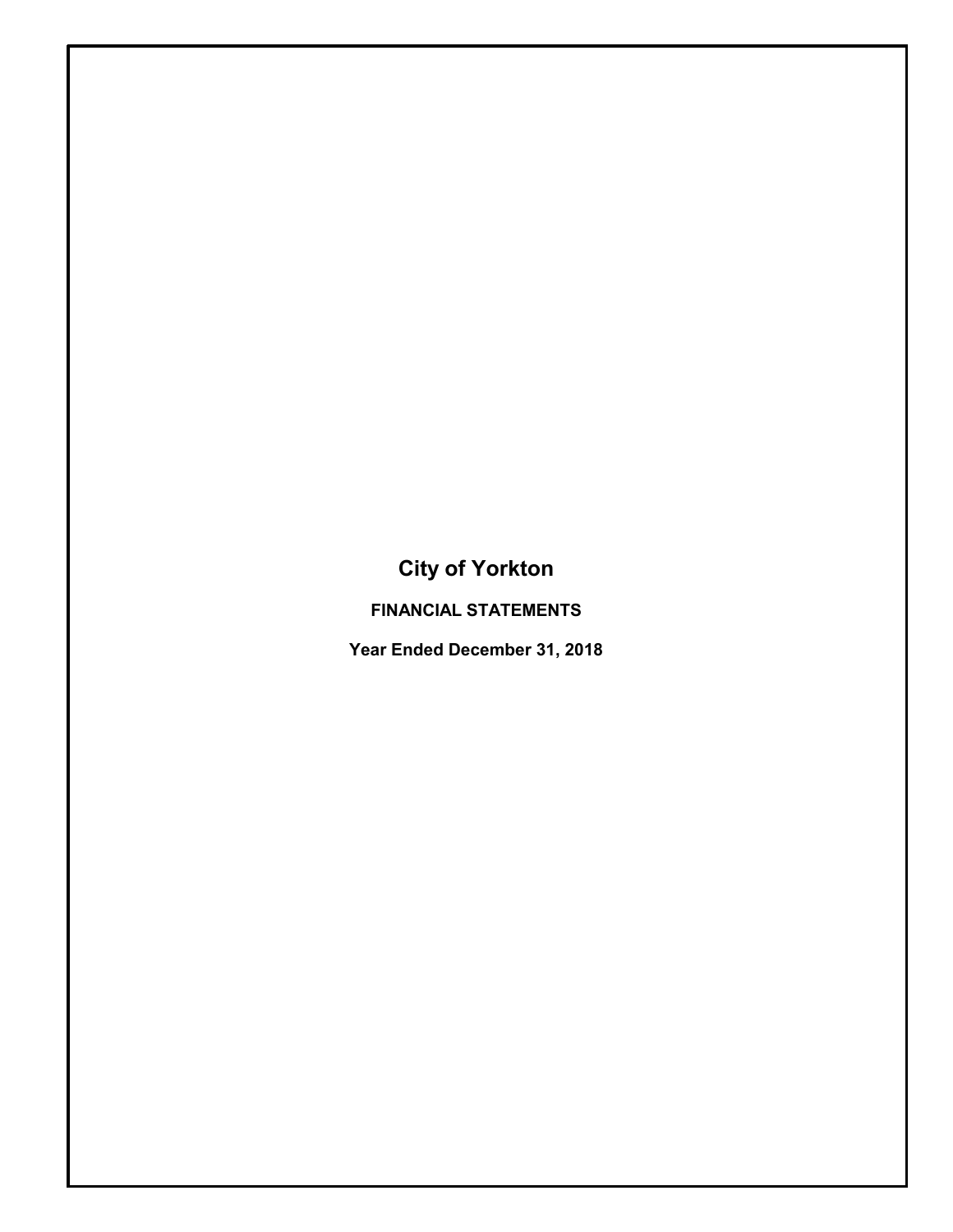# **City of Yorkton** Yorkton, Saskatchewan December 31, 2018 **Mayor** Bob Maloney **Councillors** Ken Chyz **Randy Goulden** ية المسابقة المسابقة المسابقة المسابقة المسابقة المسابقة المسابقة المسابقة المسابقة المسابقة المسابقة المسابقة<br>19 Aaron Kienle Darcy Zaharia **City Manager** Lonnie Kaal **Director of Finance**<br> **City Clerk**<br> **City Clerk**<br> **City Clerk**<br> **City Clerk**<br> **City Clerk** Ashley Stradeski **Director of Environmental Services**<br>Michael Buchholzer **Director of Public Works**<br>Trent Mandzuk Michael Buchholzer

**Director of Planning, Building, and Development Director of Community Michael Eger Development, Parks, and** 

**Recreation** Darcy McLeod

**Fire Chief Director of Engineering and Trevor Morrissey <b>Director Server Chief Director of Engineering and Trevor Morrissey Asset Management** Rene Richard

> **City Solicitor** Rusnak Balacko Kachur Rusnak

> > **Auditors** Baker Tilly SK LLP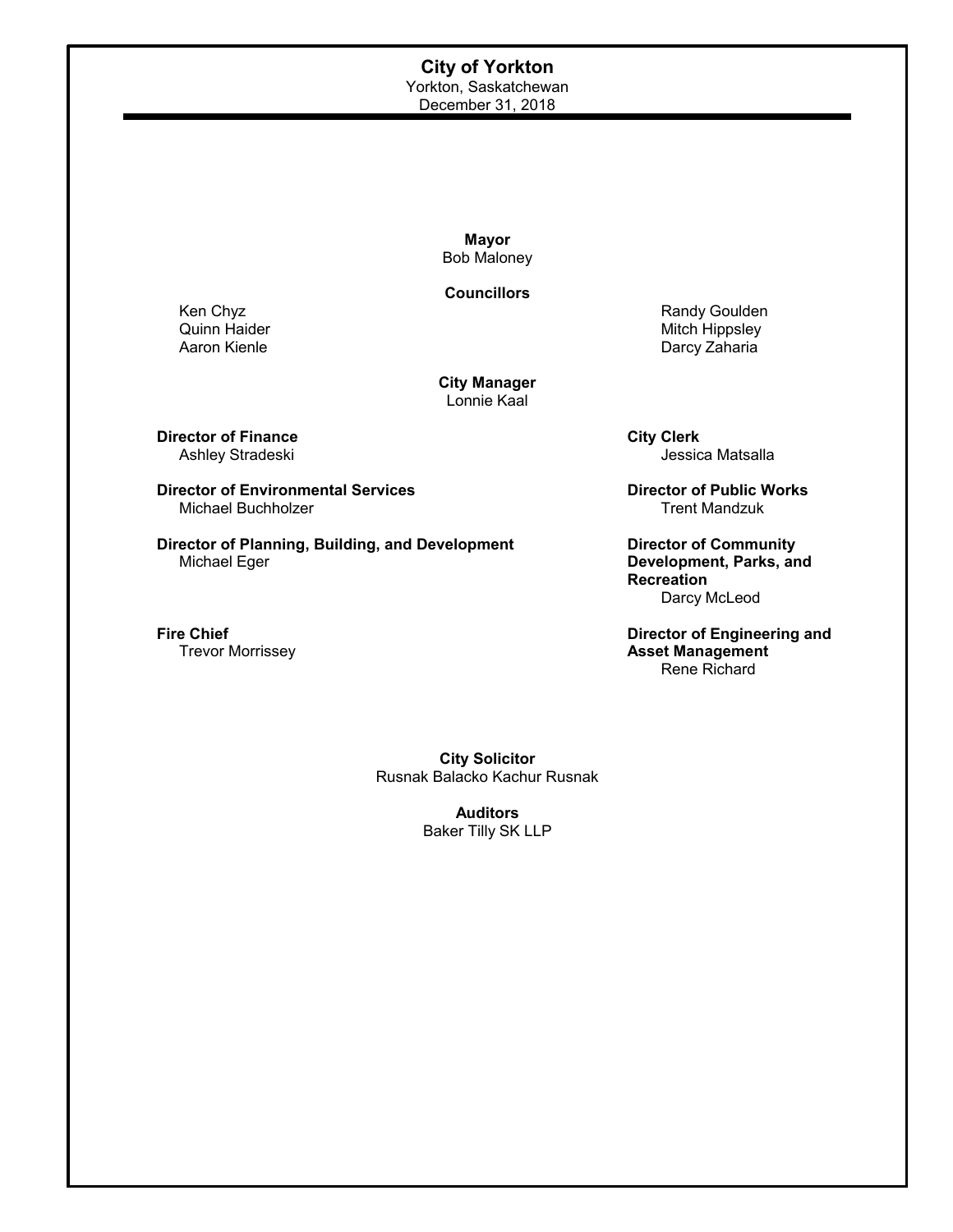Yorkton, Saskatchewan

December 31, 2018

#### **Table of Contents**

| <b>Consolidated Financial Statements</b>                                                                                                                                                                                                                                                                                                                                                                                                                                                                                                                                                                                                                                                           | Page                                                                                 |
|----------------------------------------------------------------------------------------------------------------------------------------------------------------------------------------------------------------------------------------------------------------------------------------------------------------------------------------------------------------------------------------------------------------------------------------------------------------------------------------------------------------------------------------------------------------------------------------------------------------------------------------------------------------------------------------------------|--------------------------------------------------------------------------------------|
| <b>Independent Auditors' Report</b><br><b>Statement of Financial Position</b><br>Statement of Financial Activities and Changes in Net Assets<br>Statement of Changes in Net Financial Assets<br><b>Statement of Cash Flow</b><br>Notes to Financial Statements                                                                                                                                                                                                                                                                                                                                                                                                                                     | $1 - 2$<br>3<br>4<br>5<br>6<br>$7 - 15$                                              |
| <b>Unconsolidated Financial Statements</b>                                                                                                                                                                                                                                                                                                                                                                                                                                                                                                                                                                                                                                                         |                                                                                      |
| <b>Operating Fund</b><br><b>Statement of Financial Position</b><br>Statement of Financial Activities and Changes in Net Assets                                                                                                                                                                                                                                                                                                                                                                                                                                                                                                                                                                     | 16<br>17                                                                             |
| <b>Capital Fund</b><br><b>Statement of Financial Position</b><br>Statement of Financial Activities and Changes in Net Assets                                                                                                                                                                                                                                                                                                                                                                                                                                                                                                                                                                       | 18<br>19                                                                             |
| <b>Property Development Fund</b><br><b>Statement of Financial Position</b><br>Statement of Financial Activities and Changes in Net Assets                                                                                                                                                                                                                                                                                                                                                                                                                                                                                                                                                          | 20<br>21                                                                             |
| <b>Other Funds</b><br><b>Statement of Financial Position</b><br>Statement of Financial Activities and Changes in Net Assets                                                                                                                                                                                                                                                                                                                                                                                                                                                                                                                                                                        | 22<br>23                                                                             |
| <b>Schedules to Financial Statements</b>                                                                                                                                                                                                                                                                                                                                                                                                                                                                                                                                                                                                                                                           |                                                                                      |
| Schedules of Revenues - Operating Fund<br>Schedules of Expenditures - Operating Fund<br>Schedule of Financial Activities - Gallagher Centre<br>Schedule of Financial Activities - Deer Park Golf Course<br>Schedule of Financial Activities - Waterworks<br>Schedule of Financial Activities - Bus Services<br>Schedule of Financial Activities - Airport Services<br>Consolidated Schedule of Revenues by Function<br>Consolidated Schedule of Tangible Capital Assets by Object<br>Consolidated Schedule of Tangible Capital Assets by Function<br><b>Consolidated Schedule of Accumulated Surplus</b><br>Linear Capital Assets Unaudited Supplemental Information<br>Analysis of Long-Term Debt | 24<br>$25 - 28$<br>29<br>30<br>31<br>32<br>32<br>33-34<br>35<br>36<br>37<br>38<br>39 |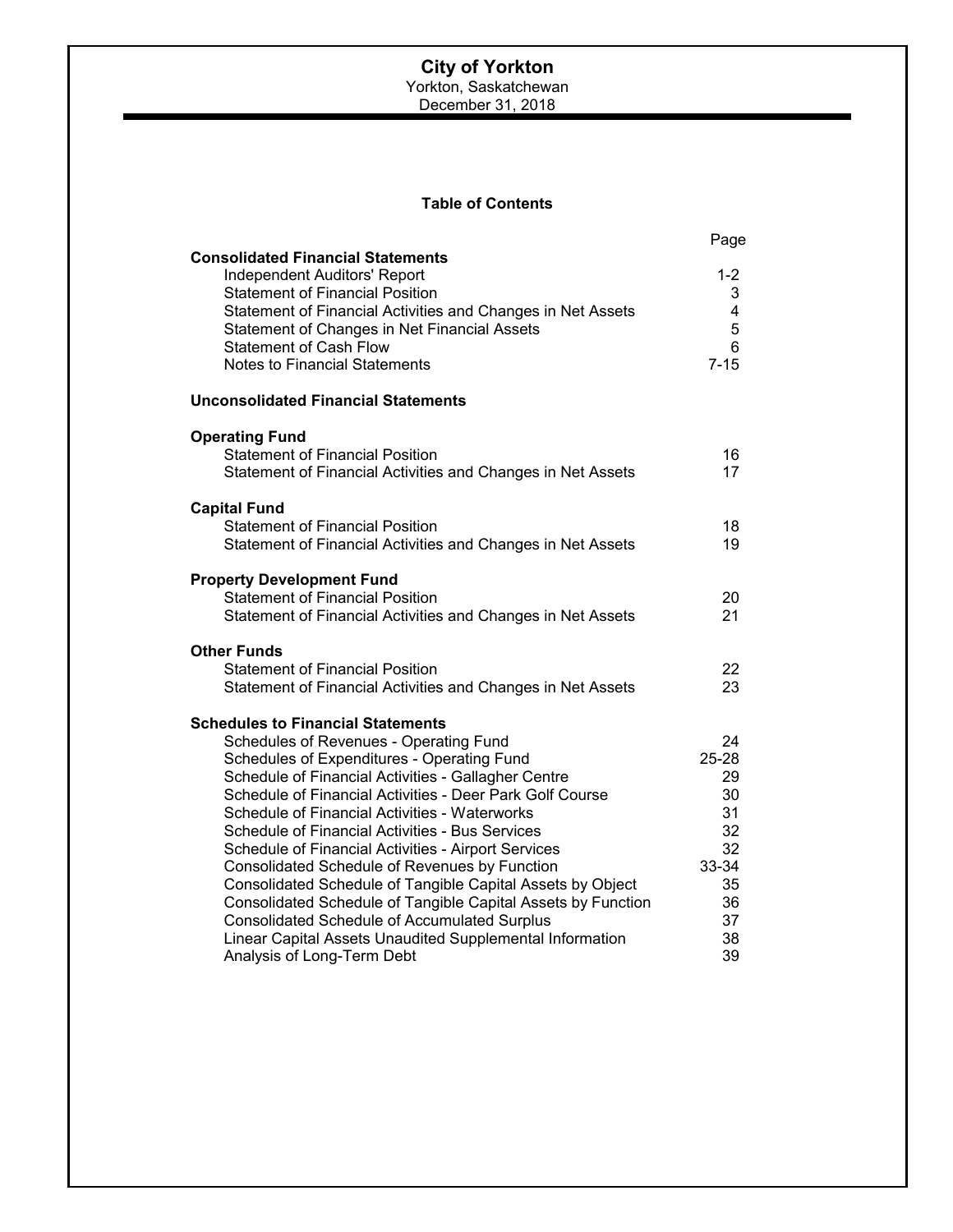

## **Independent Auditors' Report**

To the Council City of Yorkton

### *Opinion*

We have audited the consolidated financial statements of City of Yorkton, (the municipality), which comprise the consolidated Statement of Financial Position as at December 31, 2018 and the consolidated Statements of Operations, Changes in Net Financial Assets and Cash Flow for the year then ended, and notes to the consolidated financial statements, including a summary of significant accounting policies.

In our opinion, the accompanying consolidated financial statements present fairly, in all material respects, the consolidated financial position of the municipality as at December 31, 2018, and results of its operations and its consolidated cash flows for the year then ended in accordance with Canadian public sector accounting standards.

#### *Basis for Opinion*

We conducted our audit in accordance with Canadian generally accepted auditing standards. Our responsibilities under those standards are further described in the Auditor's Responsibilities for the Audit of the consolidated financial statements section of our report. We are independent of the municipality in accordance with the ethical requirements that are relevant to our audit of the consolidated financial statements in Canada, and we have fulfilled our other ethical responsibilities in accordance with these requirements. We believe that the audit evidence we have obtained is sufficient and appropriate to provide a basis for our opinion.

#### *Responsibilities of Management and Those Charged with Governance for the Consolidated Financial Statements*

Management is responsible for the preparation and fair presentation of the consolidated financial statements in accordance with Canadian public sector accounting standards, and for such internal control as management determines is necessary to enable the preparation of consolidated financial statements that are free from material misstatement, whether due to fraud or error.

In preparing the consolidated financial statements, management is responsible for assessing the municipality's ability to continue as a going concern, disclosing, as applicable, matters related to going concern and using the going concern basis of accounting unless management either intends to liquidate the municipality or to cease operations, or has no realistic alternative but to do so.

Council is responsible for overseeing the municipality's financial reporting process.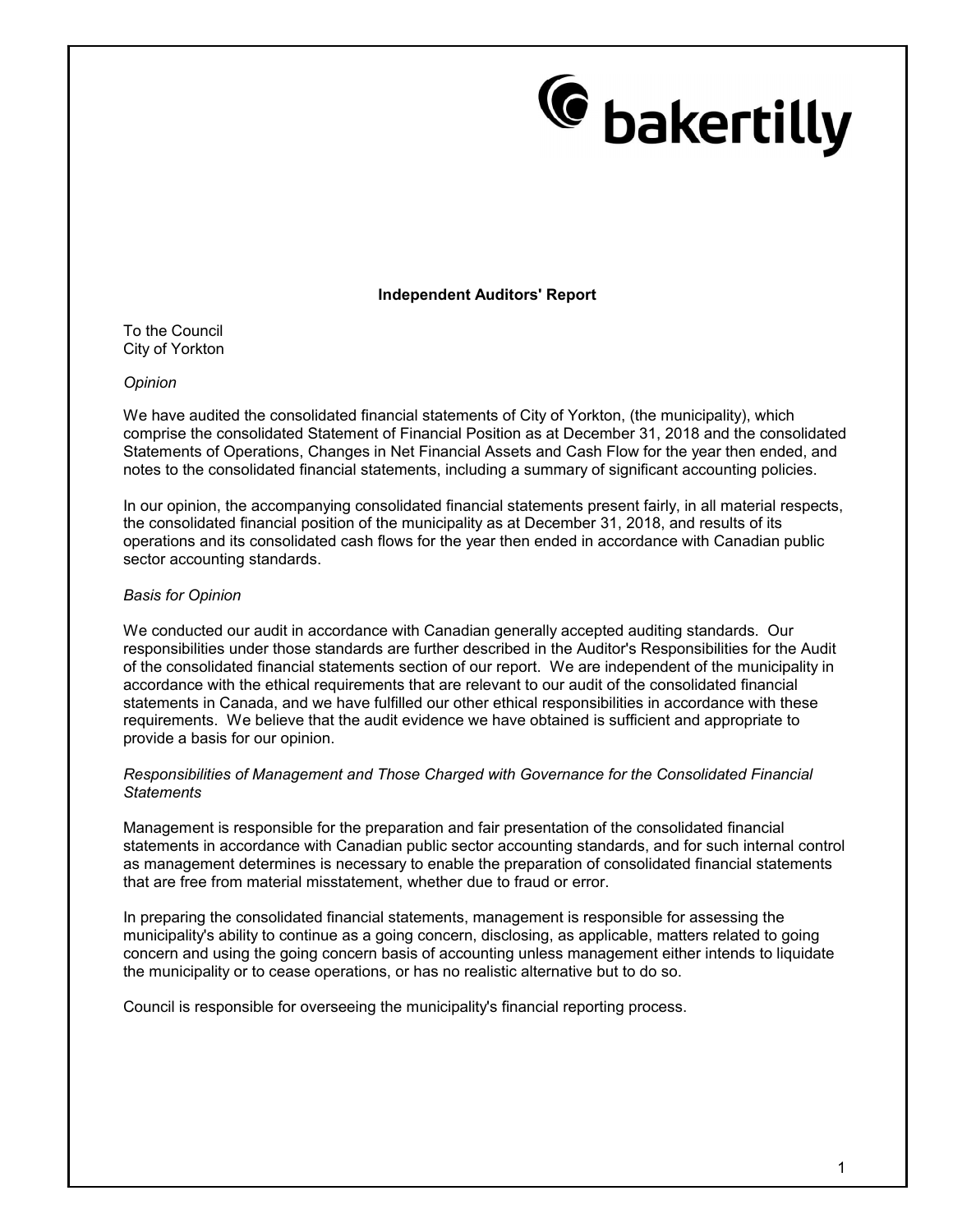

#### *Auditors' Responsibilities for the Audit of the Consolidated Financial Statements*

Our objectives are to obtain reasonable assurance about whether the consolidated financial statements as a whole are free from material misstatement, whether due to fraud or error, and to issue an auditors' report that includes our opinion. Reasonable assurance is a high level of assurance, but is not a guarantee that an audit conducted in accordance with Canadian generally accepted auditing standards will always detect a material misstatement when it exists. Misstatements can arise from fraud or error and are considered material if, individually or in the aggregate, they could reasonably be expected to influence the economic decisions of users taken on the basis of these consolidated financial statements.

As part of an audit in accordance with Canadian generally accepted auditing standards, we exercise professional judgment and maintain professional skepticism throughout the audit. We also:

- Identify and assess the risks of material misstatement of the consolidated financial statements, whether due to fraud or error, design and perform audit procedures responsive to those risks, and obtain audit evidence that is sufficient and appropriate to provide a basis for our opinion. The risk of not detecting a material misstatement resulting from fraud is higher than for one resulting from error, as fraud may involve collusion, forgery, intentional omissions, misrepresentations, or the override of internal control.
- Obtain an understanding of internal control relevant to the audit in order to design audit procedures that are appropriate in the circumstances, but not for the purpose of expressing an opinion on the effectiveness of the municipality's internal control.
- Evaluate the appropriateness of accounting policies used and the reasonableness of accounting estimates and related disclosures made by management.
- Conclude on the appropriateness of management's use of the going concern basis of accounting and, based on the audit evidence obtained, whether a material uncertainty exists related to events or conditions that may cast significant doubt on the municipality's ability to continue as a going concern. If we conclude that a material uncertainty exists, we are required to draw attention in our auditor's report to the related disclosures in the consolidated financial statements or, if such disclosures are inadequate, to modify our opinion. Our conclusions are based on the audit evidence obtained up to the date of our auditor's report. However, future events or conditions may cause the municipality to cease to continue as a going concern.
- Evaluate the overall presentation, structure and content of the consolidated financial statements, including the disclosures, and whether the consolidated financial statements represent the underlying transactions and events in a manner that achieves fair presentation.

We communicate with those charged with governance regarding, among other matters, the planned scope and timing of the audit and significant audit findings, including any significant deficiencies in internal control that we identify during our audit.

**Baker Tilly SK LLP**

Baker Jiely SKLLP

Yorkton, SK August 19, 2019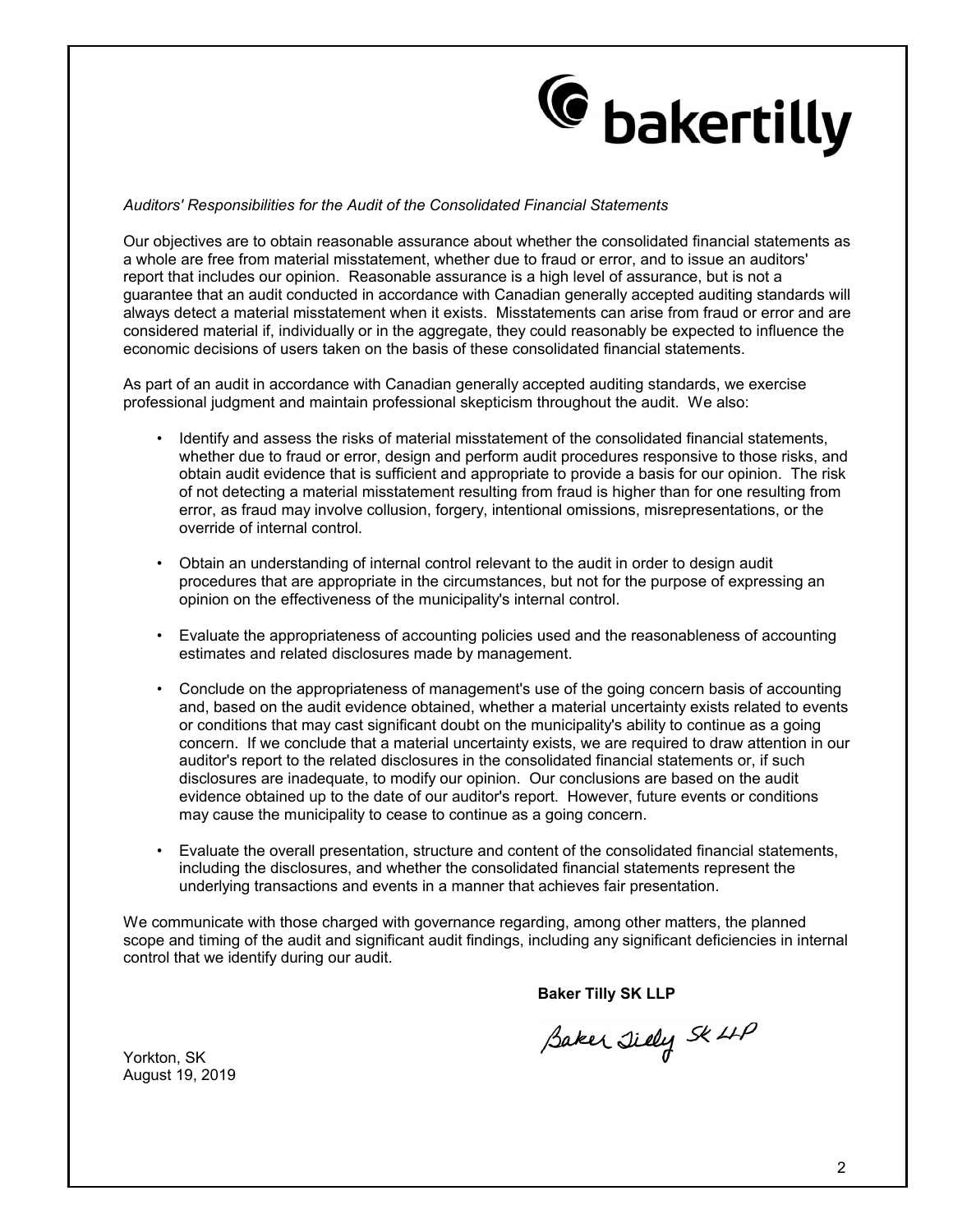# City of Yorkton<br>Consolidated Statement of Financial Position<br>As at December 31, 2018

|                                                       | 2018                | 2017<br>(Note 15) |
|-------------------------------------------------------|---------------------|-------------------|
| <b>Assets</b>                                         |                     |                   |
| <b>Financial Assets</b>                               |                     |                   |
| Cash and temporary investments - note 3               | 29,051,312          | 25,434,484        |
| Taxes receivable - note 4                             | 2,665,192           | 2,522,782         |
| Accounts receivable - note 5                          | 3,095,058           | 3,859,675         |
| Property held for resale - note 6                     | 17,847,152          | 17,947,069        |
| Long-term investments - note 8                        | 4,588,972           | 4,384,177         |
| <b>Total Financial Assets</b>                         | 57,247,686          | 54, 148, 187      |
| Liabilities                                           |                     |                   |
| Accounts payable and accrued liabilities              | 5,226,817           | 5,418,404         |
| Taxpayer deposits                                     | 207,066             | 195,135           |
| Tax prepayments                                       | 1,864,837           | 1,862,350         |
| Deferred revenues                                     | 1,325,681           | 386,115           |
| Other liabilities                                     | 99,589              | 91,940            |
| Landfill post closure liability                       | 1,279,370           | 1,159,762         |
| Long-term debt - note 10                              | 14,670,741          | 17,499,255        |
| <b>Total Liabilities</b>                              | 24,674,101          | 26,612,961        |
| <b>Net Financial Assets</b>                           | 32,573,585          | 27,535,226        |
|                                                       |                     |                   |
| <b>Non-Financial Assets</b>                           |                     |                   |
| Tangible capital assets - schedules 3 and 4           | 147, 102, 956       | 146,051,919       |
| Capital projects in progress                          | 8,402,541           | 7,992,016         |
| Inventories - note 7                                  | 2,018,083           | 2,147,006         |
| Prepaid expenses<br><b>Total Non-Financial Assets</b> | 76,378              | 7,440             |
|                                                       | 157,599,958         | 156,198,381       |
| <b>Accumulated Surplus - schedule 5</b>               | 190, 173, 543<br>\$ | 183,733,607<br>\$ |

Approved on behalf of the council:

Mayor ╱ N Councillor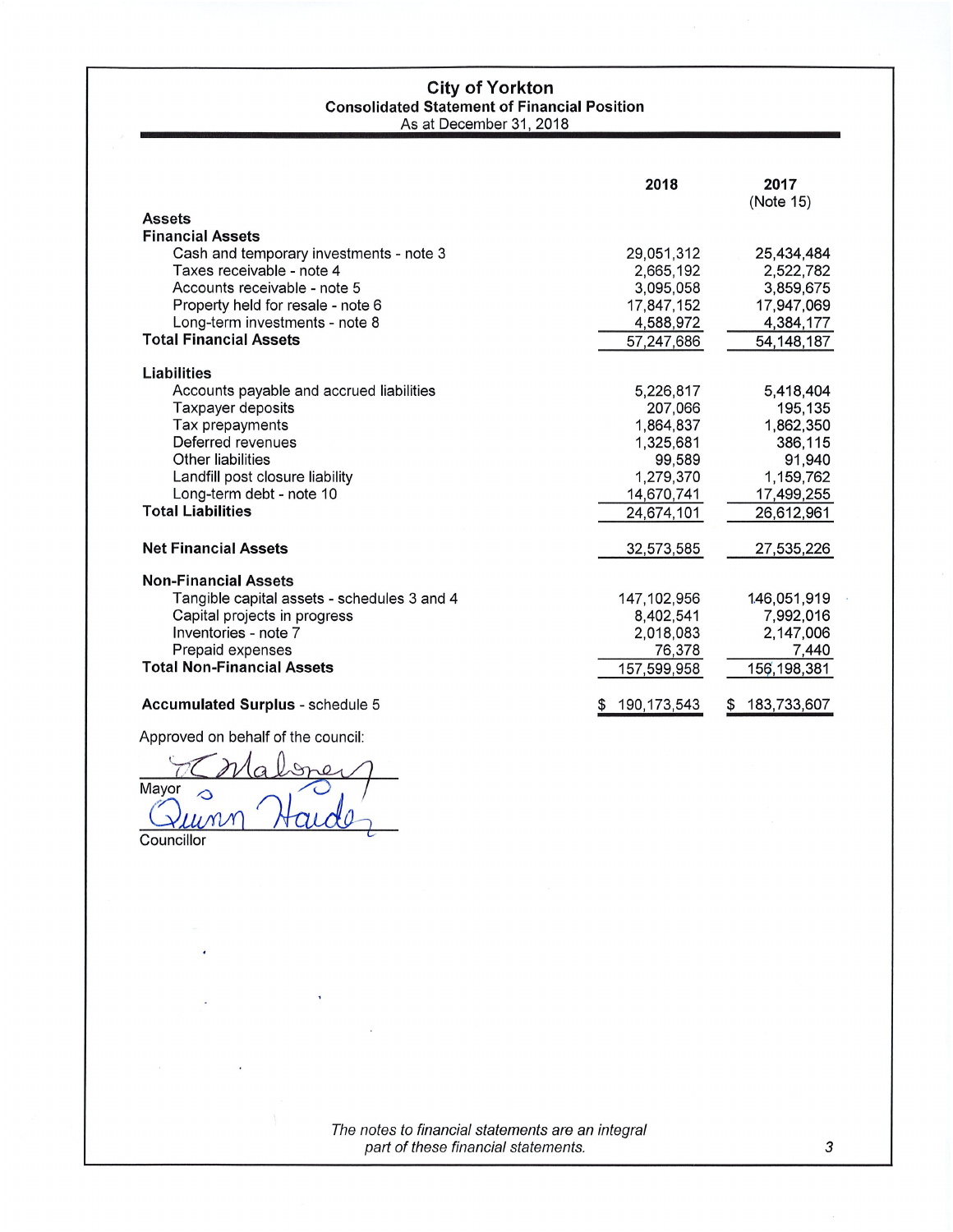## **City of Yorkton Consolidated Statement of Financial Activities and Changes in Net Assets**

|                                                                                          | 2018<br><b>Budget</b>  | 2018                   | 2017                   |
|------------------------------------------------------------------------------------------|------------------------|------------------------|------------------------|
|                                                                                          | (Note 14)              |                        | (Note 15)              |
| <b>Revenue</b>                                                                           |                        |                        |                        |
| <b>Taxation</b>                                                                          | 22,413,220             | 22,523,605             | 21,459,055             |
| Provincial utility surcharges                                                            | 3,174,000              | 2,869,868              | 3,683,608              |
| Revenue sharing                                                                          | 2,880,070              | 2,877,657              | 3,079,722              |
| Grants in lieu of taxes<br>Sales of services                                             | 940,700                | 991,521                | 940,907                |
| General                                                                                  | 7,050,500              | 6,565,191              | 6,246,115              |
| <b>Gallagher Centre</b>                                                                  | 1,659,500              | 1,598,356              | 1,646,590              |
| Deer Park Golf Course                                                                    | 567,000                | 600,440                | 534,804                |
| Other revenue from own sources -                                                         |                        |                        |                        |
| schedules 1 and 2                                                                        | 395,715                | 1,579,541              | 1,115,976              |
| Conditional grants - schedules 1 and 2                                                   | 897,630                | 955,904                | 992,915                |
| Waterworks                                                                               | 8,083,500              | 8,711,853              | 8,675,206              |
| Airport services                                                                         | 395,000                | 226,058                | 165,864                |
| <b>Bus services</b>                                                                      | 33,000                 | 29,838                 | 31,084                 |
| Profit on property sales                                                                 |                        | 92,622                 | 51,949                 |
| Yorkton Housing Corp. increase in equity                                                 |                        | 193,386                | 317,967                |
| Gain (loss) on disposal of capital assets                                                |                        | 46,822)                | 28,469)                |
|                                                                                          | 48,489,835             | 49,769,018             | 48,913,293             |
|                                                                                          |                        |                        |                        |
| <b>Expenditures</b><br>General government services                                       |                        |                        |                        |
| Protective services                                                                      | 4,189,230<br>8,059,866 | 4,587,412<br>8,516,444 | 4,446,755<br>8,237,664 |
| <b>Transportation services</b>                                                           | 6,650,751              | 8,953,271              | 8,569,692              |
| Environmental health services                                                            | 2,753,240              | 2,955,868              | 2,673,128              |
| Social and family services                                                               | 300,758                | 266,866                | 402,603                |
| Economic development services                                                            | 329,203                | 336,345                | 286,005                |
| Recreation and cultural services                                                         | 2,771,095              | 3,248,210              | 2,957,753              |
| Library services                                                                         | 532,415                | 583,131                | 583,083                |
| Fiscal services - transfer to allowances                                                 | 50,929                 | 50,929                 | 40,000                 |
| Gallagher Centre                                                                         | 3,731,382              | 4,742,911              | 4,575,649              |
| Deer Park Golf Course                                                                    | 879,500                | 825,453                | 843,081                |
| Waterworks                                                                               | 5,476,154              | 7,293,672              | 6,645,727              |
| <b>Bus services</b>                                                                      | 368,000                | 387,771                | 351,642                |
| Airport services                                                                         | 219,790                | 318,436                | 382,114                |
| Property development interest on loan<br>Asset write-offs and losses on disposal         |                        | 201,192                | 128,171                |
| of assets                                                                                |                        | 71,465                 | 71,483                 |
| Other                                                                                    |                        | 9,613                  | 39,512                 |
|                                                                                          | 36,312,313             | 43,348,989             | 41,234,062             |
| <b>Surplus of Revenue over Expenditures</b><br><b>Before Other Capital Contributions</b> | 12, 177, 522           | 6,420,029              | 7,679,231              |
|                                                                                          |                        |                        |                        |
| <b>Capital Grants and Contributions -</b><br>schedules 1 and 2                           | 0                      | 19,907                 | 1,324,024              |
| <b>Surplus of Revenues over Expenses</b>                                                 | 12, 177, 522           | 6,439,936              | 9,003,255              |
| Accumulated Surplus, beginning of year                                                   | 183,733,607            | 183,733,607            | 174,730,352            |
| <b>Accumulated Surplus, End of Year</b>                                                  | 195,911,129<br>S.      | 190, 173, 543          | 183,733,607<br>\$      |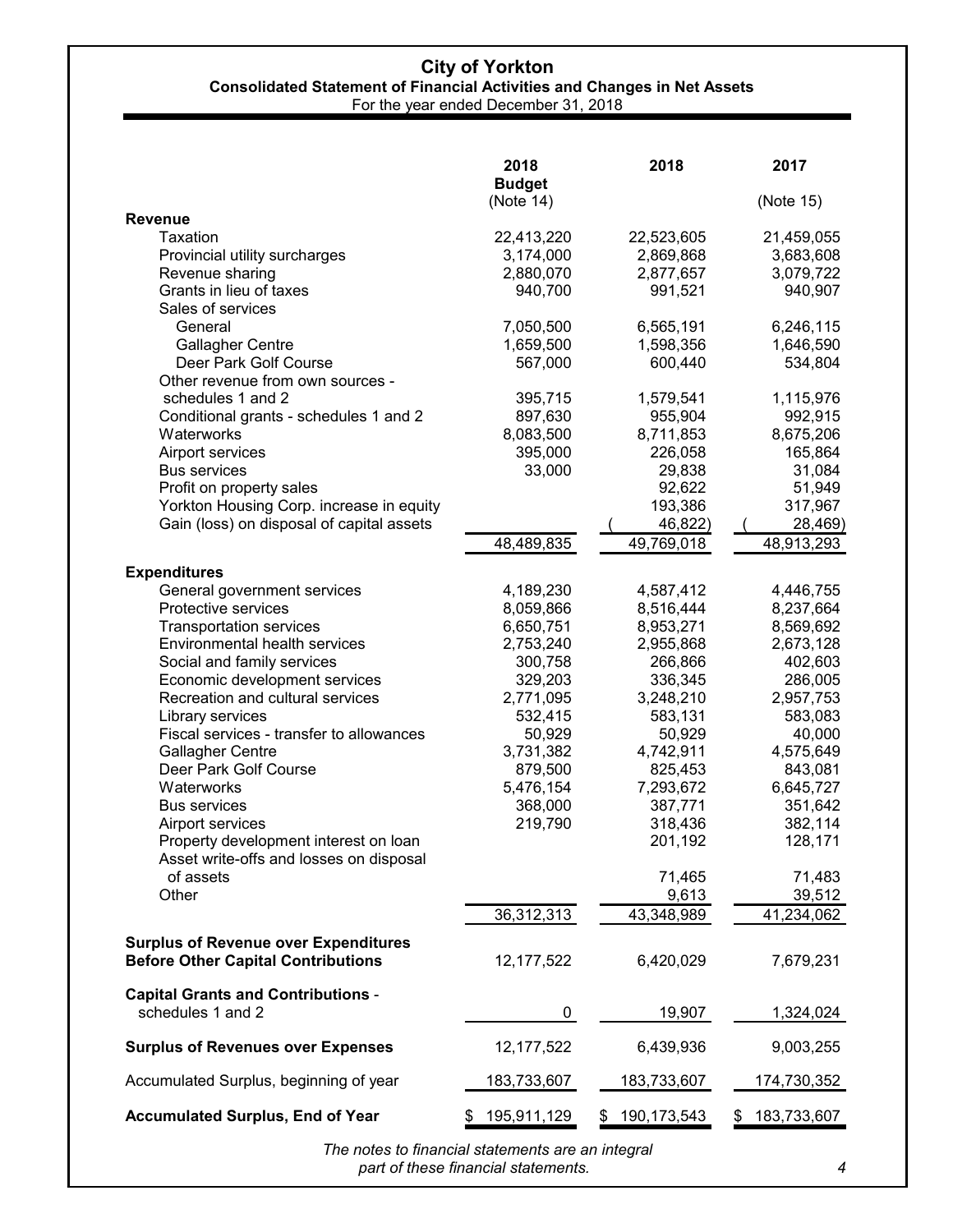#### **City of Yorkton Consolidated Statement of Changes in Net Financial Assets** For the year ended December 31, 2018

|                                                                                                                                                                                                                                   | 2018<br><b>Budget</b><br>(Note 14) | 2018<br><b>Actual</b>                                    | 2017<br><b>Actual</b><br>(Note 15)                         |
|-----------------------------------------------------------------------------------------------------------------------------------------------------------------------------------------------------------------------------------|------------------------------------|----------------------------------------------------------|------------------------------------------------------------|
| <b>Surplus</b>                                                                                                                                                                                                                    | 12, 177, 522                       | 6,439,936                                                | 9,003,255                                                  |
| (Acquisition) of tangible capital assets<br>Change in capital assets in progress<br>Amortization of tangible capital assets<br>Proceeds on disposal of tangible capital assets<br>Loss on the disposal of tangible capital assets | (17,696,676)                       | 7,556,554)<br>410,525)<br>6,220,580<br>238,114<br>46,822 | 4,859,351)<br>3,726,832)<br>6,202,576<br>175,723<br>28,469 |
| <b>Surplus (Deficit) of Capital Expenses over</b><br><b>Expenditures</b>                                                                                                                                                          | 17,696,676)                        | 1,461,563)                                               | 2,179,415)                                                 |
| (Acquisition) of supplies inventories<br>Consumption of supplies inventory<br>(Acquisition) of prepaid expense<br>Use of prepaid expense                                                                                          |                                    | 128,923<br>68,937)                                       | 335,784)<br>172,723                                        |
| <b>Surplus (Deficit) of Expenses of Other</b><br><b>Non-Financial over Expenditures</b>                                                                                                                                           | 0                                  | 59,986                                                   | 163,061)                                                   |
| Increase (Decrease) in Net Financial Assets                                                                                                                                                                                       | 5,519,154)                         | 5,038,359                                                | 6,660,779                                                  |
| Net Financial Assets, beginning of year                                                                                                                                                                                           | 27,535,226                         | 27,535,226                                               | 20,874,447                                                 |
| <b>Net Financial Assets, End of Year</b>                                                                                                                                                                                          | 22,016,072<br>S                    | 32,573,585<br>\$                                         | \$27,535,226                                               |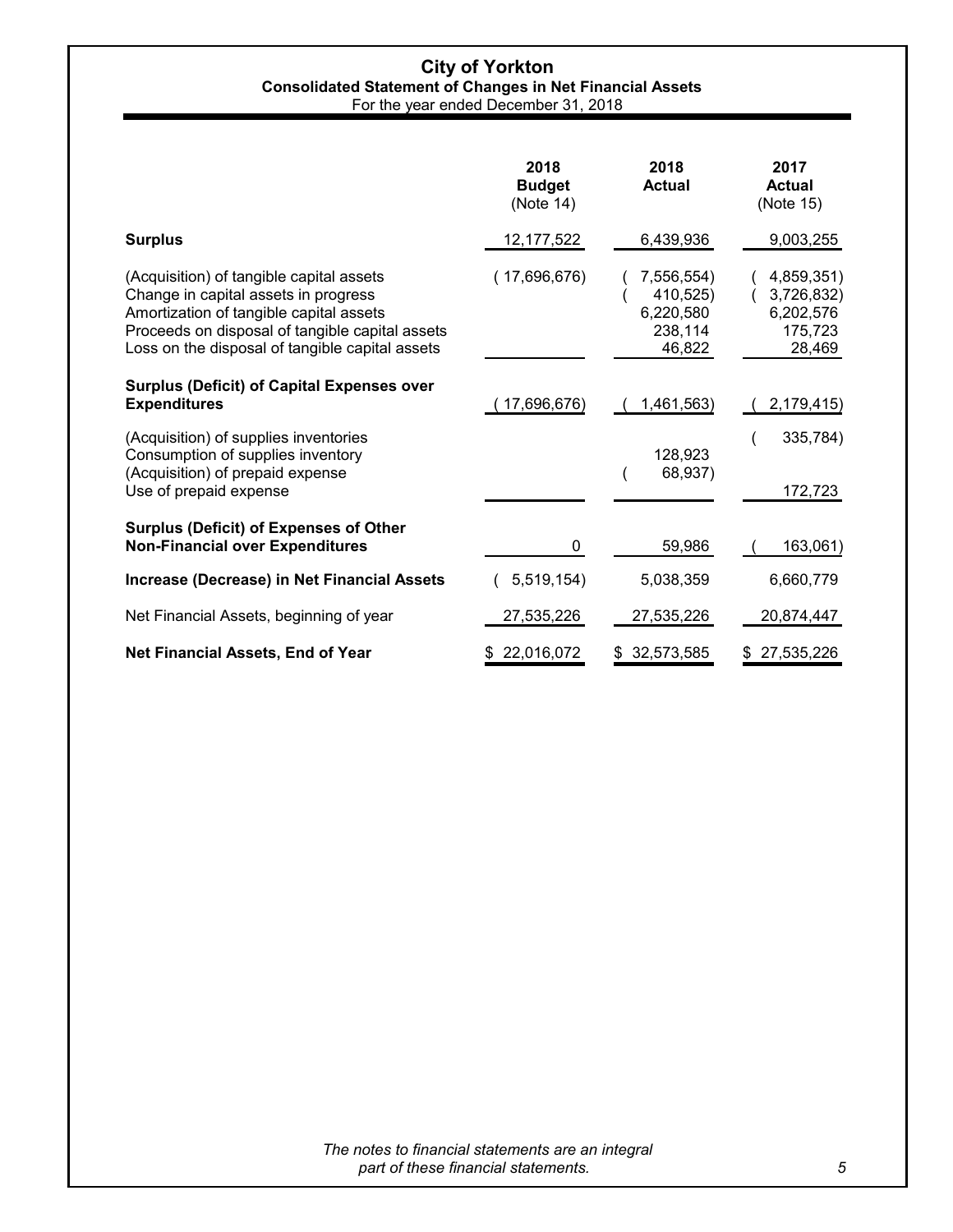#### **City of Yorkton Consolidated Statement of Cash Flow**

For the year ended December 31, 2018

|                                                      | 2018                       | 2017<br>(Note 15) |
|------------------------------------------------------|----------------------------|-------------------|
| Cash Provided by (used for) the Following Activities |                            |                   |
| Operating:                                           |                            |                   |
| <b>Surplus</b>                                       | 6,439,936                  | 9,003,255         |
| Amortization                                         | 6,220,580                  | 6,202,576         |
| Loss on disposal of tangible capital assets          | 46,822                     | 28,469            |
|                                                      | 12,707,338                 | 15,234,300        |
| <b>Change in Assets/Liabilities</b>                  |                            |                   |
| Taxes receivable - municipal                         | 139,923)                   | 560,732)          |
| Other receivables                                    | 764,616                    | 262,478)          |
| Land for resale                                      | 99,918                     | 101,588           |
| Accounts payable                                     | 191,587)<br>$\overline{(}$ | 1,463,241         |
| Taxpayer deposits                                    | 11,932                     | 375               |
| Deferred revenue                                     | 939,566                    | 48,681)<br>(      |
| <b>Other liabilities</b>                             | 127,258                    | 48,469            |
| Stock and supplies for use                           | 128,923                    | 335,784)          |
| Prepayments and deferred charges                     | 68,938)                    | 172,720           |
| <b>Net Cash from (used for) Operations</b>           | 14,379,103                 | 15,813,018        |
| Capital:                                             |                            |                   |
| Acquisition of capital assets                        | 7,556,554)                 | 4,859,351)        |
| Proceeds from the disposal of capital assets         | 238,114                    | 175,723           |
| Change in capital assets in progress                 | 410,525)                   | 3,726,832)        |
| Net Cash from (used for) Capital                     | 7,728,965)                 | 8,410,460)        |
|                                                      |                            |                   |
| Investing:                                           |                            |                   |
| Other investments                                    | 204,796)                   | 329,131)          |
|                                                      |                            |                   |
| Financing:                                           |                            |                   |
| Long-term debt issued                                |                            | 6,200,000         |
| Long-term debt repaid                                | 2,828,514)                 | 2,457,559)        |
| Net Cash from (used for) Financing                   | 2,828,514)                 | 3,742,441         |
| <b>Increase in Cash Resources</b>                    | 3,616,828                  | 10,815,868        |
| Cash and investments, beginning of year              | 25,434,484                 | 14,618,616        |
| Cash and Investments, End of Year                    | 29,051,312<br>\$           | 25,434,484<br>\$  |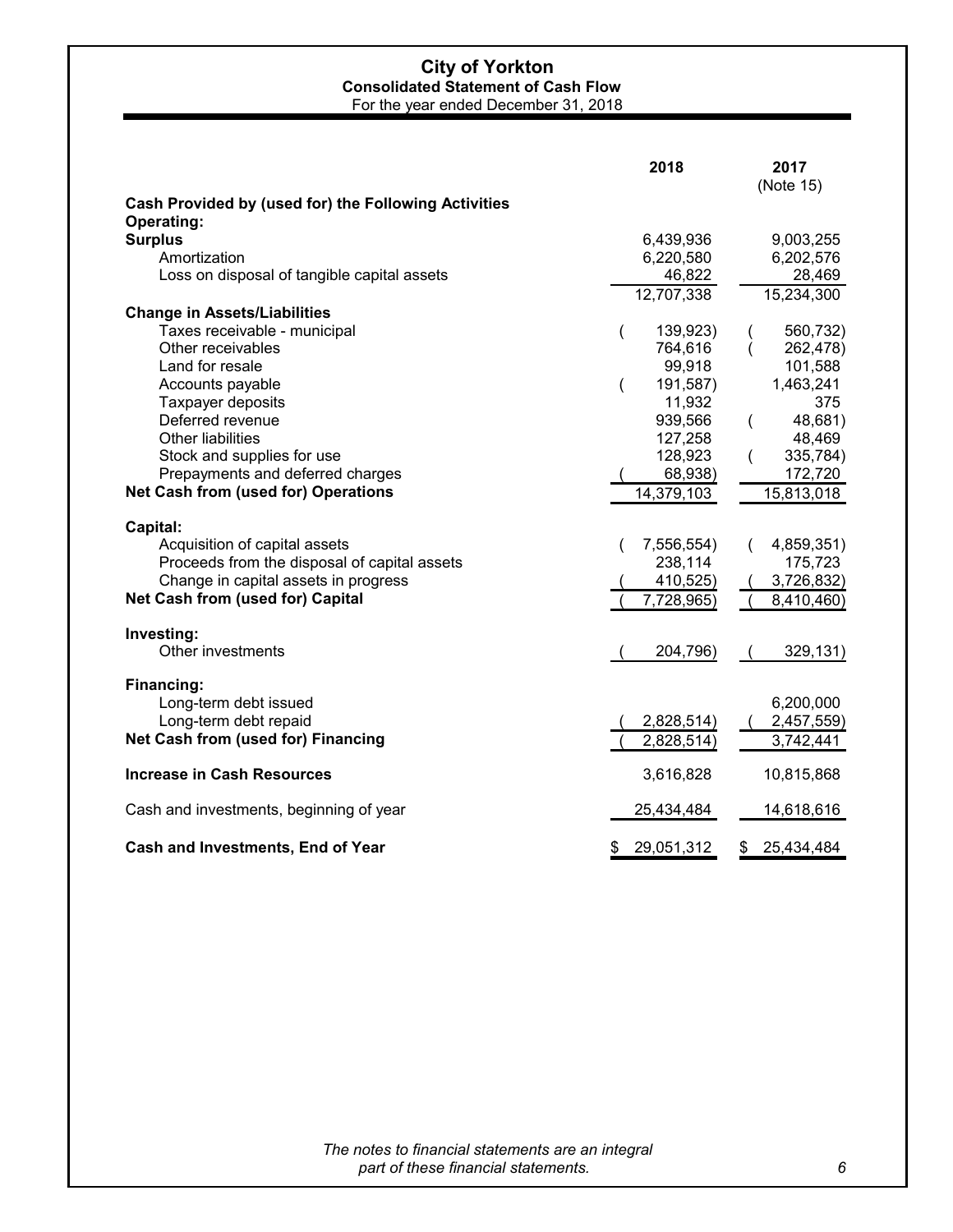#### 1. **Basis of Presentation of Financial Statements**

These consolidated financial statements report the activities of the City of Yorkton and include the operating, capital, property development and other funds. The operating fund includes the operations of the Gallagher Centre, Deer Park Golf Course, waterworks, bus and the Yorkton Municipal Airport Authority Inc.

All interfund assets, liabilities, revenues and expenditures have been eliminated.

The city also owns 100% of the shares in Yorkton Housing Corporation. This investment has been accounted for on the equity method.

#### 2. **Significant Accounting and Reporting Policies**

The consolidated financial statements of the municipality are prepared by management in accordance with the local government accounting standards established by the Public Sector Accounting Board of the Chartered Professional Accountants of Canada. Significant aspects of the accounting policies are as follows:

(a) Basis of accounting

The financial statements are prepared using the accrual basis of accounting. The accrual basis of accounting recognized revenue as they become available and measurable; expenses are recognized as they are incurred and measurable as a result of the receipt of goods and services and the creation of a legal obligation to pay.

The city's financial transactions are segmented into various self-balancing funds. These have been consolidated for reporting purposes.

(b) Collection of funds for other authorities

Collection of funds by the municipality for the school board, municipal hail and conservation and development authorities are collected and remitted in accordance with relevant legislation.

(c) Government transfers

Government transfers are recognized as either expenditures or revenues in the period that the events giving rise to the transfer occurred, as long as:

- (i) the transfer is authorized;
- (ii) eligibility criteria have been met by the recipient; and
- (iii) a reasonable estimate of the amount can be made.

Unearned government transfer amounts received but not earned will be recorded as deferred revenue.

Earned government transfer amounts not received will be recorded as an amount receivable.

(d) Deferred revenue - fees and charges

Certain user charges and fees are collected for which the related services have yet to be performed. Revenue is recognized in the period when the related expenses are incurred or services performed.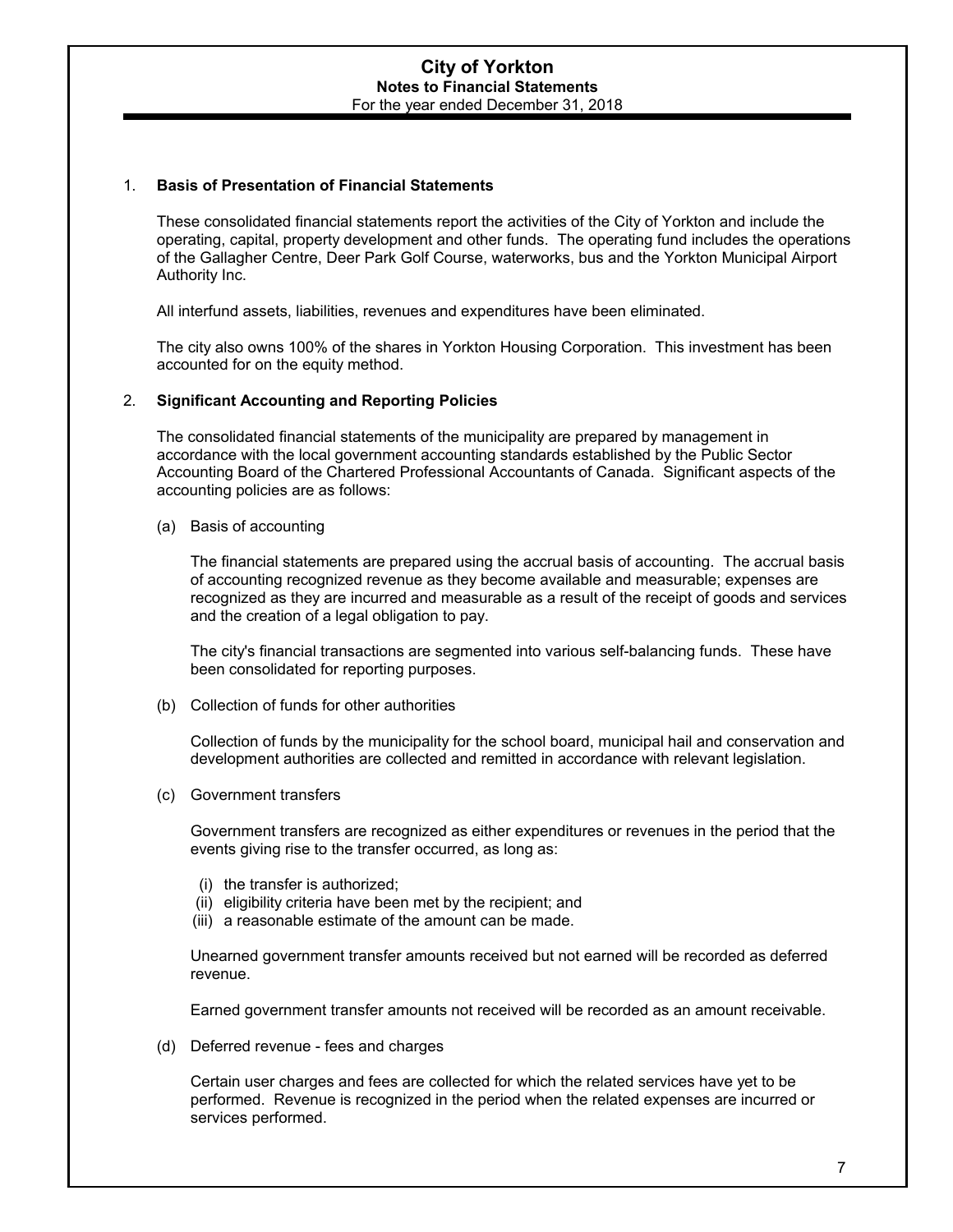#### 2. **Significant Accounting and Reporting Policies** - continued

(e) Net financial assets

Net financial assets at the end of an accounting period are the net amount of financial assets less liabilities outstanding. Financial assets represent items such as cash and those other assets on hand which could provide resources to discharge existing liabilities or finance future operations. These include realizable assets which are convertible to cash and not intended for consumption in the normal course of operations.

(f) Non-financial assets

Tangible capital and other non-financial assets are accounted for as assets by the government because they can be used to provide government services in future periods. These assets do not normally provide resources to discharge the liabilities of the government unless they are sold.

(g) Appropriated reserves

Reserves are established at the discretion of council to designate surplus for future operating and capital transactions. Amounts so designated are described on schedule 5.

(h) Investments

Portfolio investments are valued at the lower of cost, less any provisions for other than temporary impairment. Investments with terms longer than one year have been classified as other long-term investments concurrent with the nature of the investment.

Investments with significant influence are presented using the equity method.

(i) Inventories

Inventories of materials and supplies expected to be used by the municipality are valued at the lower of cost or replacement cost. Inventories of land, materials and supplies held for resale are valued at the lower of cost or net realizable value. Cost is determined by the average cost method. Net realizable value is the estimated selling price in the ordinary course of business.

(j) Cash and temporary investments

Cash is represented by cash on hand and/or in bank accounts. Temporary investments are represented by term deposits and/or guaranteed investment certificates due within one year.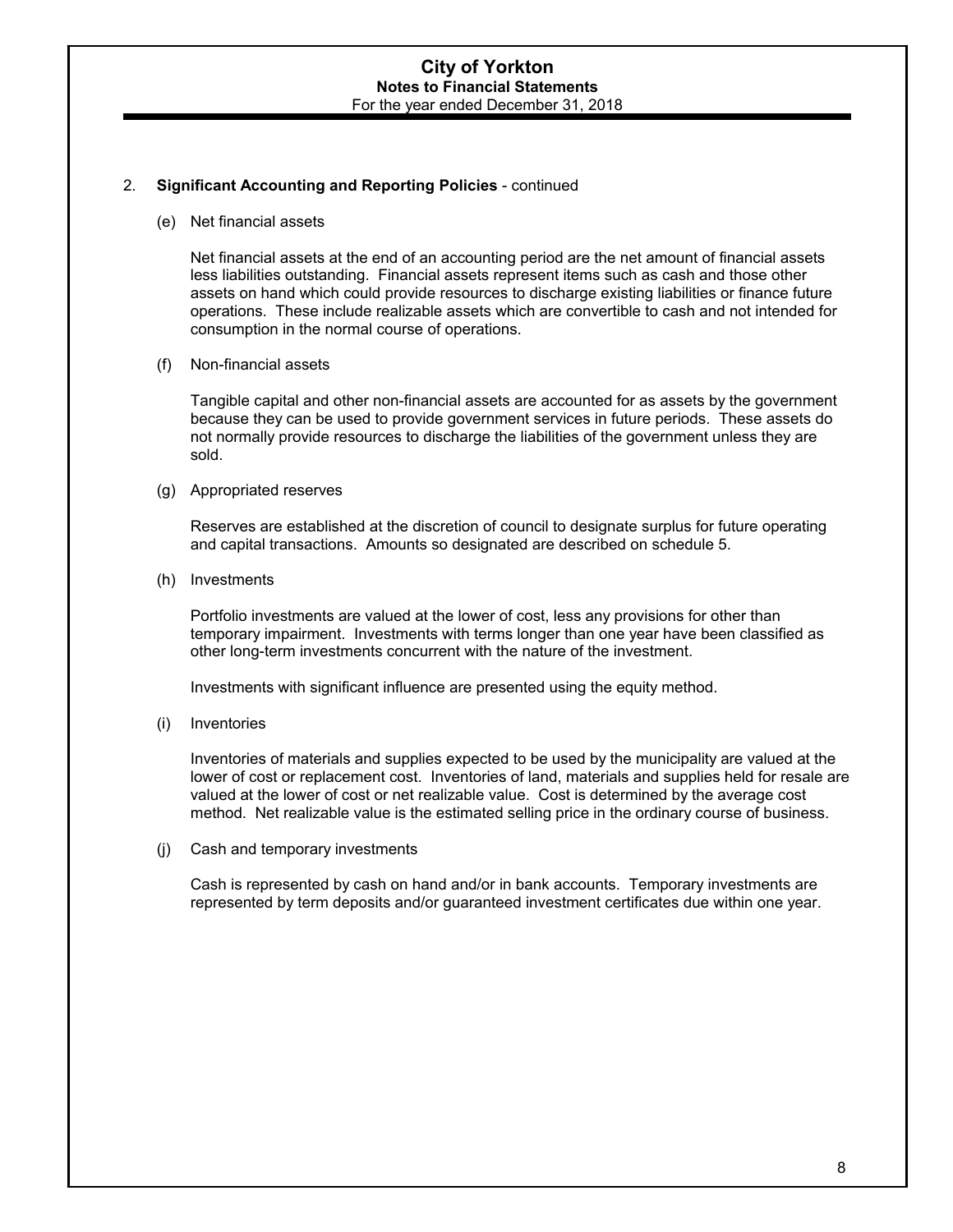#### 2. **Significant Accounting and Reporting Policies** - continued

#### (k) Tangible capital assets

All tangible capital asset acquisitions or betterments made throughout the year are recorded at their acquisition cost. Initial costs for tangible capital assets that were acquired and developed prior to 2009 were obtained via historical cost information or using current fair market values discounted by a relevant inflation factor back to the point of acquisition. Donated tangible capital assets received are recorded at their fair market value at the date of contribution. The tangible capital assets that are recognized at a nominal value are disclosed in schedule 4. The cost of these tangible capital assets less any residual value are amortized over the asset's useful life using the straight-line method of amortization. The municipality's tangible capital asset useful lives are estimated as follows:

| <b>General Assets</b>   |               |
|-------------------------|---------------|
| Land improvements       | 50 years      |
| <b>Buildings</b>        | 50 years      |
| Machinery and equipment | 7-50 years    |
| Treatment Plants        |               |
| Water                   | 20-50 years   |
| Sewer                   | $15-50$ years |
| Infrastructure Assets   |               |
| <b>Waterworks</b>       | 75 years      |
| Sewer                   | 75 years      |
| Storm                   | 35 years      |
| Sidewalks               | $20-30$ years |
| Roads                   | $15-30$ years |

#### (l) Government contributions

Government contributions for the acquisition of capital assets are reported as capital revenue and do not reduce the cost of the related asset.

#### (m) Works of art

Assets that have a historical or cultural significance, which include works of art, monuments and other cultural artifacts are not recognized as tangible capital assets because a reasonable estimate of future benefits associated with this property cannot be made.

(n) Capitalization of interest

The municipality does not capitalize interest incurred while a tangible capital asset is under construction.

(o) Leases

All leases are recorded on the financial statement as either a capital or operating lease. Any lease that transfers the majority of benefits and risk associated with the leased asset is classified as a capital lease. At the inception of a capital lease, an asset and a payment obligation are recorded at an amount equal to the lesser of the present value of the minimum lease payments and the asset's fair market value. Assets under capital leases are amortized on a straight-line basis over their estimated useful lives (lease term). Any other lease not meeting the before-mentioned criteria is classified as an operating lease and rental payments are expensed as incurred.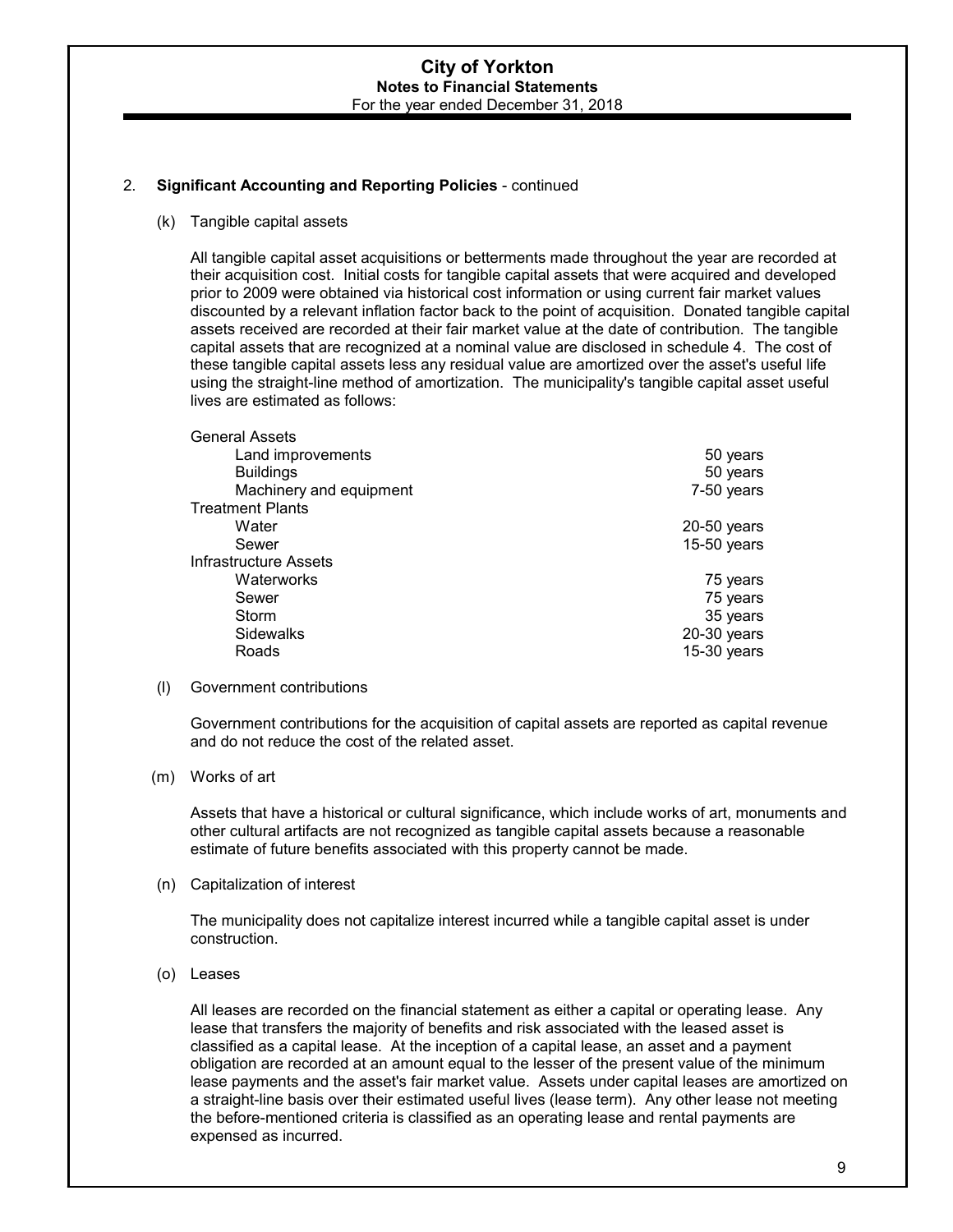#### 2. **Significant Accounting and Reporting Policies** - continued

#### (p) Measurement uncertainty

The preparation of financial statements in conformity with the Public Sector Accounting Board's recommendation requires management to make estimates and assumptions that affect the reported amount of assets and liabilities and disclosure of contingent assets and liabilities at the date of the financial statements, and the reported amounts of revenue and expenditures during the period. Accounts receivable are stated after evaluation as to their collectability and an appropriate allowance for doubtful accounts is provided where considered necessary.

The measurement of materials and supplies are based on estimates of volume and quality.

The opening asset costs of tangible capital assets have been estimated where actual costs were not available.

Amortization is based on the estimated useful lives of tangible capital assets.

These estimates and assumptions are reviewed periodically and, as adjustments become necessary, they are reported in earnings in the periods in which they become known.

(q) Landfill closure and post-closure liability

Legislation requires closure and post-closure of solid waste landfill sites. Closure care includes final covering and landscaping of the landfill and implementation of drainage and gas management plans. Post-closure care requirements include cap maintenance, ground water monitoring, gas management system operations, inspections and annual reports. The liability recognized in the financial statements is subject to measurement uncertainty. The recognized amounts are based on the City's best information and judgement.

(r) Liability for contaminated sites

Contaminated sites are a result of contamination being introduced into air, soil, water or sediment of a chemical, organic or radioactive material or live organism that exceeds an environmental standard. The liability is recorded net of any expected recoveries. A liability for remediation of contaminated sites is recognized when all the following criteria are met: i) an environmental standard exists; ii) contamination exceeds the environmental standard; iii) the City of Yorkton is directly responsible; or accepts responsibility; and iv) a reasonable estimate of the amount can be made.

(s) Revenue

Property tax revenue is based on assessments determined in accordance with provincial legislation and the formulas, principles and rules in the Saskatchewan Assessment Manual. Tax mill rates are established annually. Taxation revenues are recorded annually upon receipt of the taxable assessment values as per the Saskatchewan Assessment Management Agency. Penalties on overdue taxes are recorded in the period levied.

Utility revenue is recognized in the period in which the service has been provided.

All other revenue is recorded when received, or receivable, collection is likely, and the amount can be reasonably determined.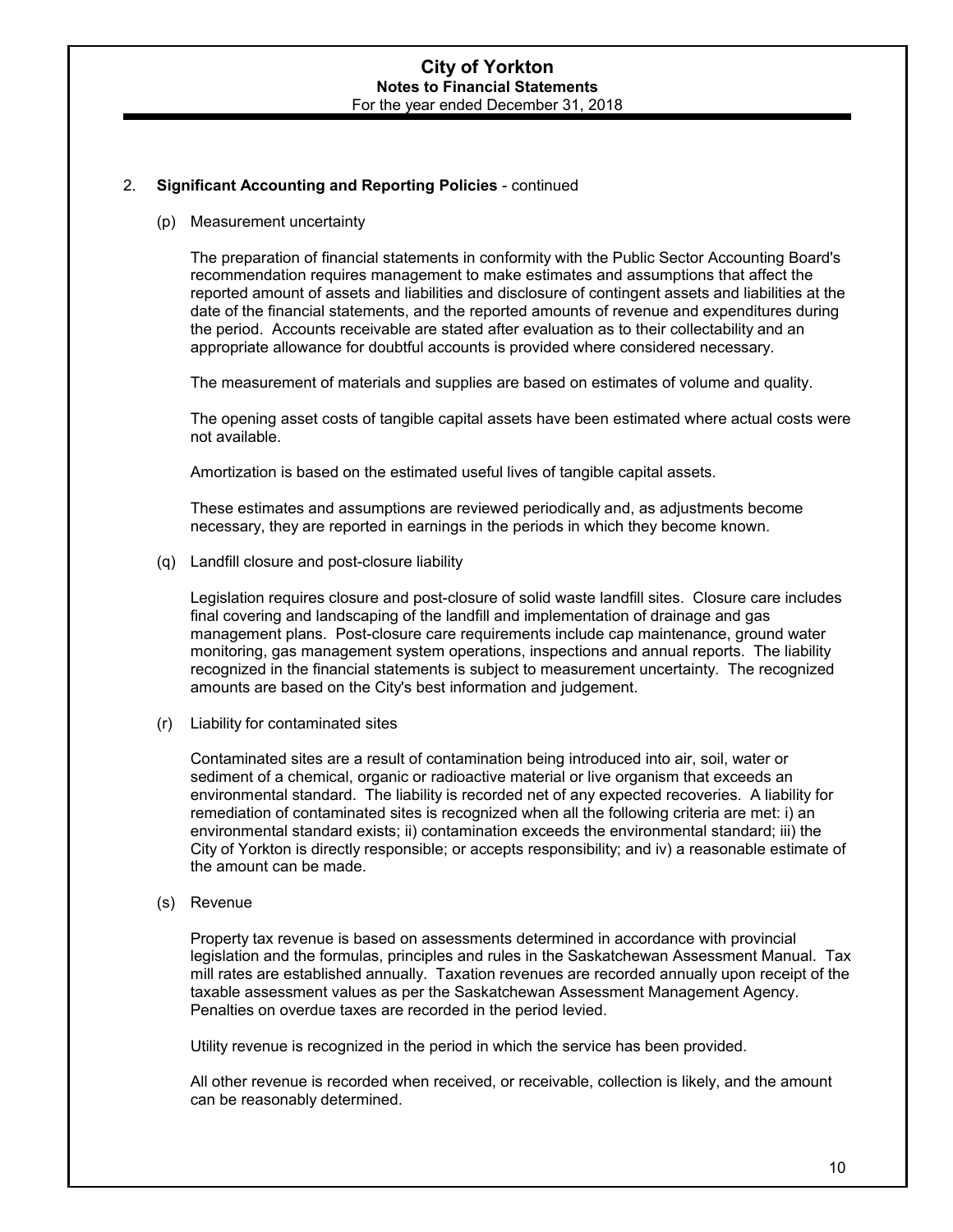#### 2. **Significant Accounting and Reporting Policies** - continued

#### (t) New accounting standards

Effective January 1, 2018, the municipality adopted the following Canadian public sector accounting standards. The description of these changes and their impact on the financial statements is summarized:

PS 2200 Related party disclosures defines a related party and establishes disclosures required for related party transactions. Disclosure of information about related party transactions and the relationship underlying them is required when they have occurred at a value different from that which would have been arrived at if the parties were unrelated, and they have, or could have, a material financial effect on the financial statements.

The adoption of this standard has not resulted in any disclosure change.

PS 3210 Assets provides additional guidance for applying the definition of assets and establishing disclosure requirements for assets. Disclosure about the major categories of assets that are not recognized is required. When an asset is not recognized because a reasonable estimate cannot be made, the reasons for this should be disclosed. The adoption of this standard has no impact on the financial statements.

PS 3320 Contingent assets defines and establishes disclosure standards on the reporting and disclosure of possible assets that may arise from existing conditions or situations involving uncertainty. Disclosure is required when the occurrence of the confirming future event is likely.

The municipality does not have any reportable contingent assets.

PS 3380 Contractual rights defines and establishes disclosure standards on contractual rights. Contractual rights are rights to economic resources arising from contracts or agreements that will result in both an asset and revenue in the future.

The municipality's contractual rights are disclosed in note 13.

PS 3420 Inter-entity transactions establishes standards on how to account for and report transactions between public sector entities that comprise a government's reporting entity from both a provider and recipient perspective.

This standard has no impact on the financial statements.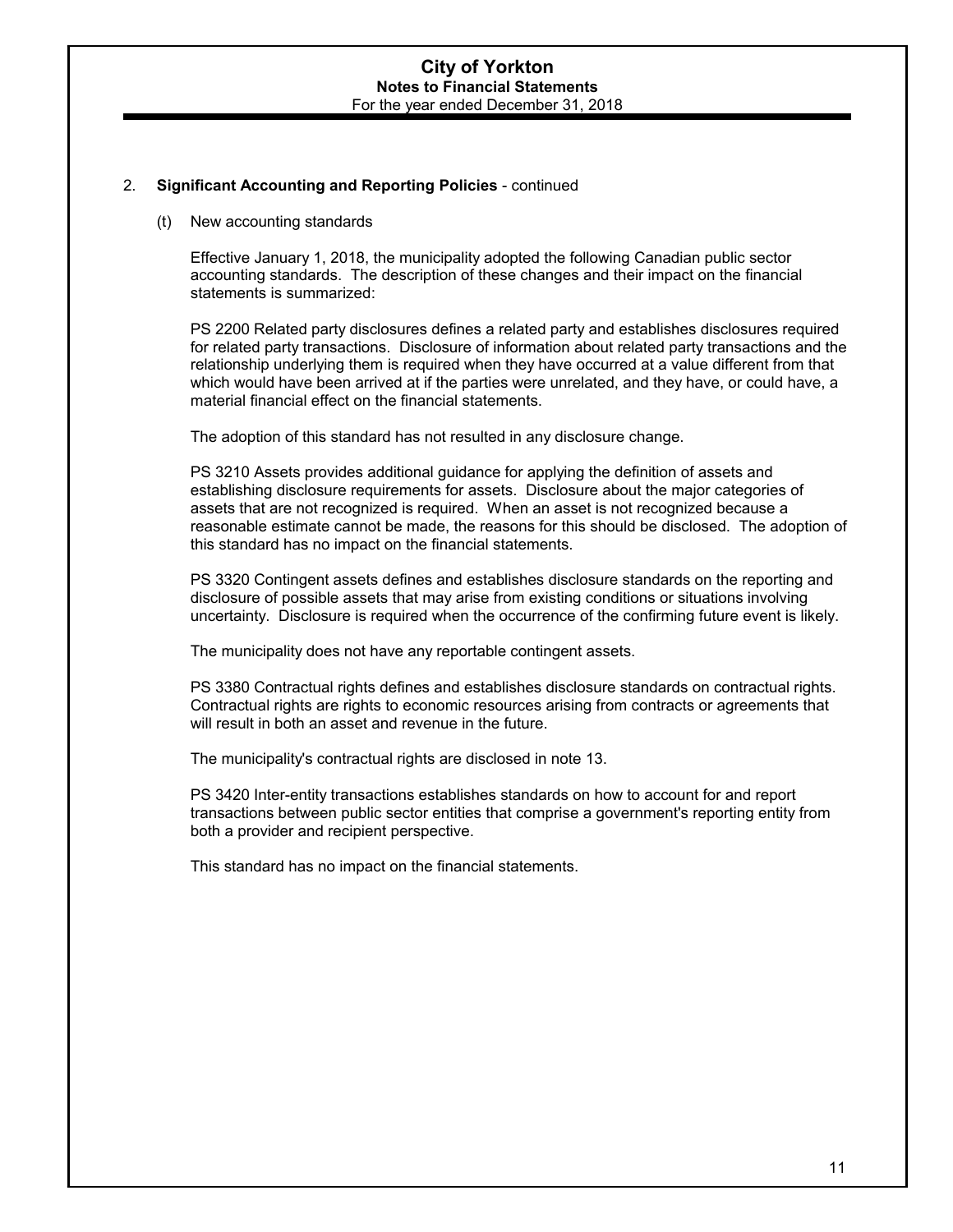#### **City of Yorkton Notes to Financial Statements**

For the year ended December 31, 2018

|    |                                                                                        | 2018                    | 2017                    |
|----|----------------------------------------------------------------------------------------|-------------------------|-------------------------|
| 3. | <b>Cash and Temporary Investments</b>                                                  |                         |                         |
|    | Cash<br>Temporary investments                                                          | 23,249,684<br>5,801,628 | 20,249,484<br>5,185,000 |
|    |                                                                                        | 29,051,312              | 25,434,484<br>\$        |
| 4. | <b>Taxes Receivable</b>                                                                |                         |                         |
|    | Taxes receivable are shown net of allowances for<br>uncollectible accounts as follows: |                         |                         |
|    | <b>Total taxes</b>                                                                     | 3,336,057               | 3,168,493               |
|    | Less: School share                                                                     | 555,865                 | 530,711                 |
|    |                                                                                        | 2,780,192               | 2,637,782               |
|    | Less: Allowance for doubtful accounts                                                  | 115,000                 | 115,000                 |
|    |                                                                                        | 2,665,192<br>\$         | 2,522,782<br>\$         |
| 5. | <b>Accounts Receivable</b>                                                             |                         |                         |
|    |                                                                                        |                         |                         |
|    | Intergovernmental accounts<br>Water and sewer accounts                                 | 1,159,205<br>1,224,147  | 1,716,982<br>1,385,061  |
|    | Property accounts                                                                      | 6,796                   | 46,118                  |
|    | Interest receivable                                                                    |                         | 9,244                   |
|    | Other accounts                                                                         | 773,285                 | 745,940                 |
|    |                                                                                        | 3,163,433               | 3,903,345               |
|    | Less: Allowance for doubtful accounts                                                  | 68,375                  | 43,670                  |
|    |                                                                                        | 3,095,058<br>\$         | 3,859,675<br>\$         |
| 6. | <b>Property Held for Resale</b>                                                        |                         |                         |
|    | Property is shown net of allowances for losses as follows:                             |                         |                         |
|    | Tax title property - at cost                                                           | 642,287                 | 637,611                 |
|    | Less: School share                                                                     | 62,543                  | 62,543                  |
|    |                                                                                        | 579,744                 | 575,068                 |
|    | Less: Allowance for losses                                                             | 567,000                 | 567,000                 |
|    |                                                                                        | 12,744                  | 8,068                   |
|    |                                                                                        |                         |                         |
|    | Other property held                                                                    |                         |                         |
|    | Residential                                                                            | 4,942,552               | 5,026,902               |
|    | Commercial<br>Industrial                                                               | 4,948,301<br>556,888    | 4,968,544               |
|    | Rental housing                                                                         | 19,391                  | 556,888<br>19,391       |
|    | Farmland                                                                               | 7,435,378               | 7,435,378               |
|    | Other                                                                                  | 227,172                 | 227,172                 |
|    |                                                                                        | 18,129,682              | 18,234,275              |
|    | Less: Allowances for losses                                                            | 295,274                 | 295,274                 |
|    |                                                                                        | 17,834,408              | 17,939,001              |
|    |                                                                                        | 17,847,152<br>S.        | 17,947,069              |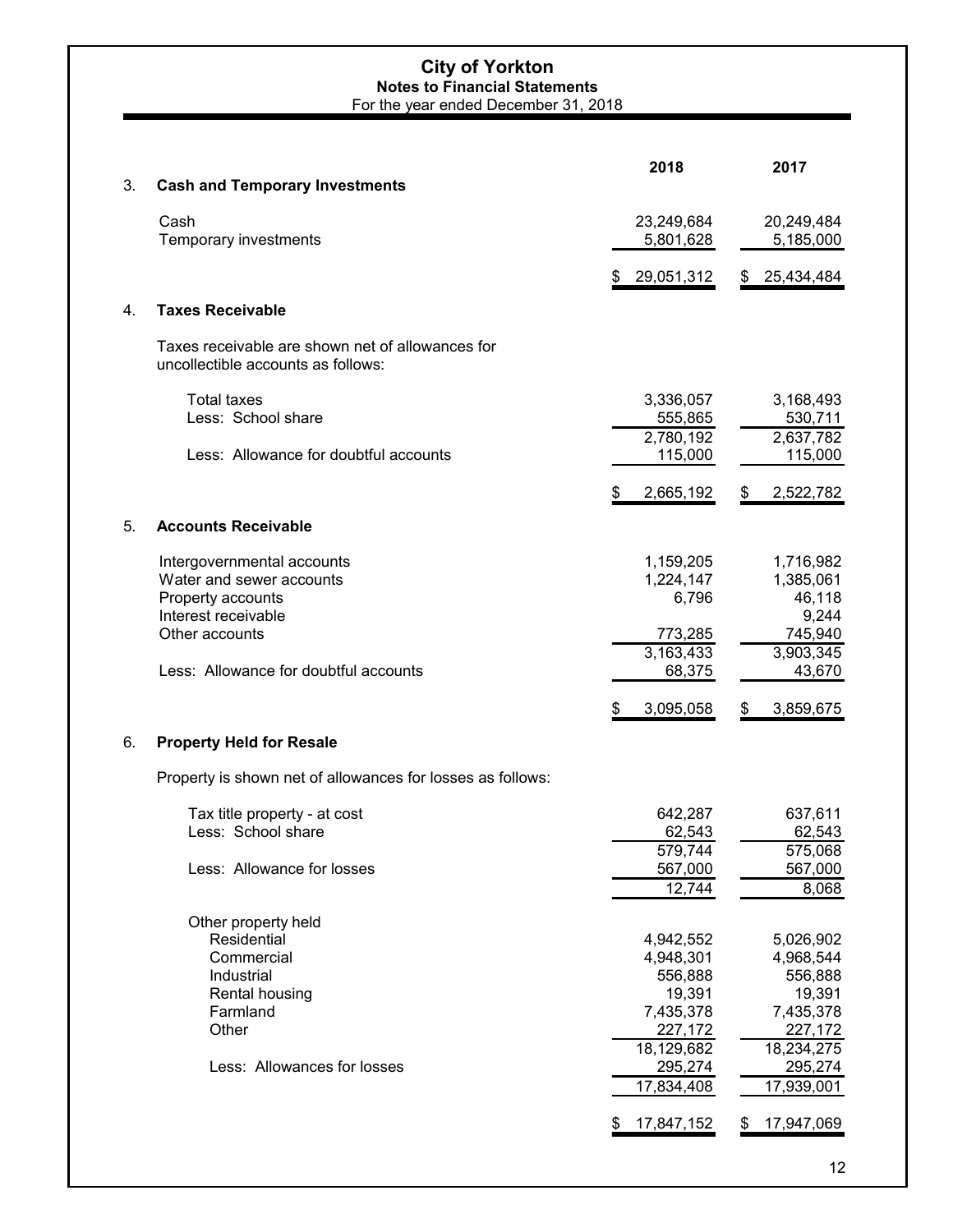#### 7. **Inventories**

Inventories consist of materials and supplies purchased for own use and for resale. It is not possible to determine which inventories are for resale and which are for own use. A substantial portion is used in property development which is for resale.

|    |                                                                                | 2018                           | 2017                           |
|----|--------------------------------------------------------------------------------|--------------------------------|--------------------------------|
| 8. | <b>Long-Term Investments</b>                                                   |                                |                                |
|    | Long-term investments consist of the following:                                |                                |                                |
|    | Equity in subsidized housing<br>Shares in Yorkton Housing Corporation<br>Other | 4,009,198<br>49,741<br>530,033 | 3,815,812<br>49,741<br>518,624 |
|    |                                                                                | 4,588,972                      | 4,384,177                      |

The investments in subsidized housing are detailed in the capital fund Statement of Financial Position.

The city owns 100% of the shares in Yorkton Housing Corporation, a non-profit organization providing housing to seniors under an agreement with Canada Mortgage and Housing Corporation. The following is a schedule of relevant information for this organization.

#### **Yorkton Housing Corporation Condensed Statement of Operations and Changes in Net Assets**

|                                     | 2018           | 2017      |
|-------------------------------------|----------------|-----------|
| Revenues                            | 1,304,751      | 1,322,536 |
| <b>Expenditures</b>                 | 1,111,365      | 1,004,569 |
| Excess of revenue over expenditures | 193.386        | 317.967   |
| Net assets, beginning of year       | 3,446,129      | 3,128,162 |
| Net assets, end of year             | 3,639,515<br>S | 3,446,129 |

#### **Condensed Statement of Financial Position**

| Current assets                   | 571.347         | 626,072         |
|----------------------------------|-----------------|-----------------|
| Long-term investments            | 436,182         | 304,010         |
| Capital assets                   | 6,172,851       | 6,314,403       |
|                                  | 7,180,380<br>\$ | 7,244,485<br>\$ |
| <b>Current liabilities</b>       | 213,675         | 215,082         |
| Forgivable demand loan           | 2.702.518       | 2,851,681       |
| Long-term loans payable          | 574.926         | 681,848         |
| Share capital                    | 49.746          | 49,746          |
| Unrestricted net assets          | 2,186,623       | 2,134,457       |
| Restricted net assets            | 635,496         | 572,667         |
| Capital fund - Independent Manor | 817,396         | 739,004         |
|                                  | 7.180.380<br>\$ | 7.244.485<br>\$ |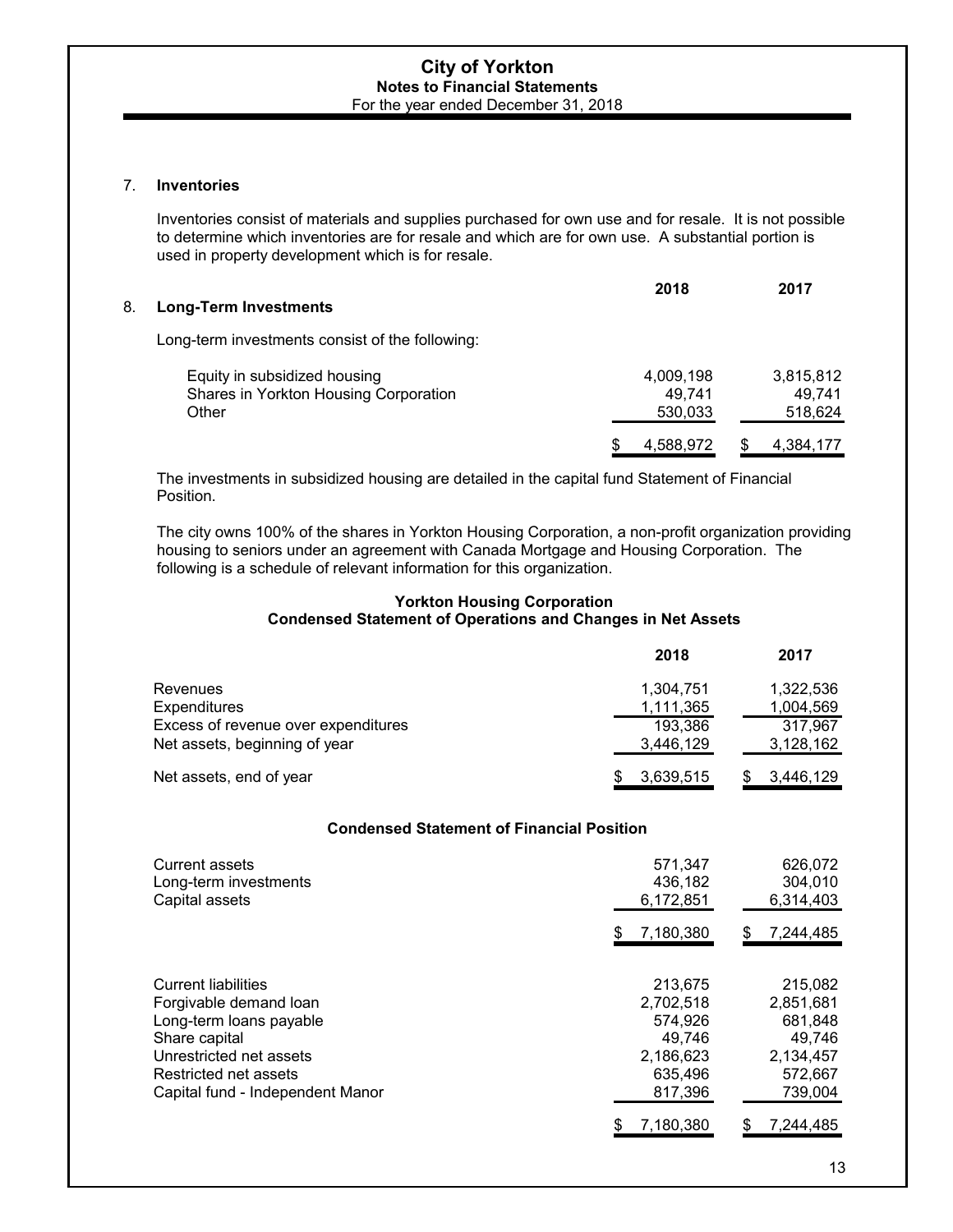#### 9. **Bank Indebtedness**

Bank indebtedness includes an operating loan with a limit of \$3,000,000 (2017 - \$3,000,000) and bearing interest at prime minus 0.50%. As of December 31,2018 no amount has been drawn. Assets pledged as collateral are assignment of taxes.

#### 10. **Long-Term Debt**

#### **Loans**:

Bank loan #1 is repayable at \$336,006 semi-annually to BMO Bank of Montreal and bears interest at a rate of 5.07%. It matures in 2019 and is secured by a future special levy of property taxes. The outstanding balance at year end is \$468,194.

Bank loan #2 is repayable at \$239,621 semi-annually to TD Canada Trust and bears interest at a rate of 5.05%. It matures in 2020 and is secured by a future special levy of property taxes. The outstanding balance at year end is \$904,458.

Bank loan #3 is repayable at \$696,198 annually to TD Canada Trust and bears interest in a swap arrangement at a rate no higher than 2.25%. It matures in 2027 and is secured by future tax revenues. The outstanding balance at year end is \$5,356,470.

Bank loan #4 is repayable at approximately \$454,960 semi-annually to RBC Royal Bank and bears interest in a swap arrangement at a rate no higher than 4.29%. It matures in 2023 and is secured by future water revenues. The outstanding balance at year end is \$4,023,000.

Bank loan #5 is repayable at approximately \$648,789 annually to Canada Mortgage & Housing Corporation and bears interest at rate of 3.83%. It matures in 2025 and is secured by future property tax revenues. The outstanding balance at year end is \$3,918,619.

Future principal and interest payments are as follows:

|            | <b>Principal</b> | <b>Interest</b> | 2018<br>Total   | 2017<br>Total |
|------------|------------------|-----------------|-----------------|---------------|
| 2019       | 2,804,216        | 487.410         | 3,291,626       | 3,211,886     |
| 2020       | 2,420,084        | 377,287         | 2,797,371       | 2,712,297     |
| 2021       | 2,024,594        | 290,431         | 2,315,025       | 2,229,951     |
| 2022       | 2,093,914        | 218,591         | 2,312,505       | 2,227,431     |
| 2023       | 2,166,384        | 144,142         | 2,310,526       | 2,225,451     |
| Thereafter | 3,161,549        | 177,447         | 3,338,996       | 3,732,538     |
|            | 14,670,741<br>S  | 1,695,308<br>S  | 16,366,049<br>S | 16,339,554    |

#### 11. **Landfill Closure and Post-Closure**

The City of Yorkton currently operates a municipal landfill located at Sec13-26-04-W2M. The estimate of closure and post-closure care costs associated with historical landfill is based on a final closure surface area of 225,451 m2. For the purpose of estimating the annual post-closure care costs, management has estimated that this historical landfill will be closed in 2085 and the post-closure care would commence in 2086 which will continue for the next 25 years and terminate in the year 2111. At the discount rate of 2%, the estimated closure cost in today's dollars would be \$1,279,370.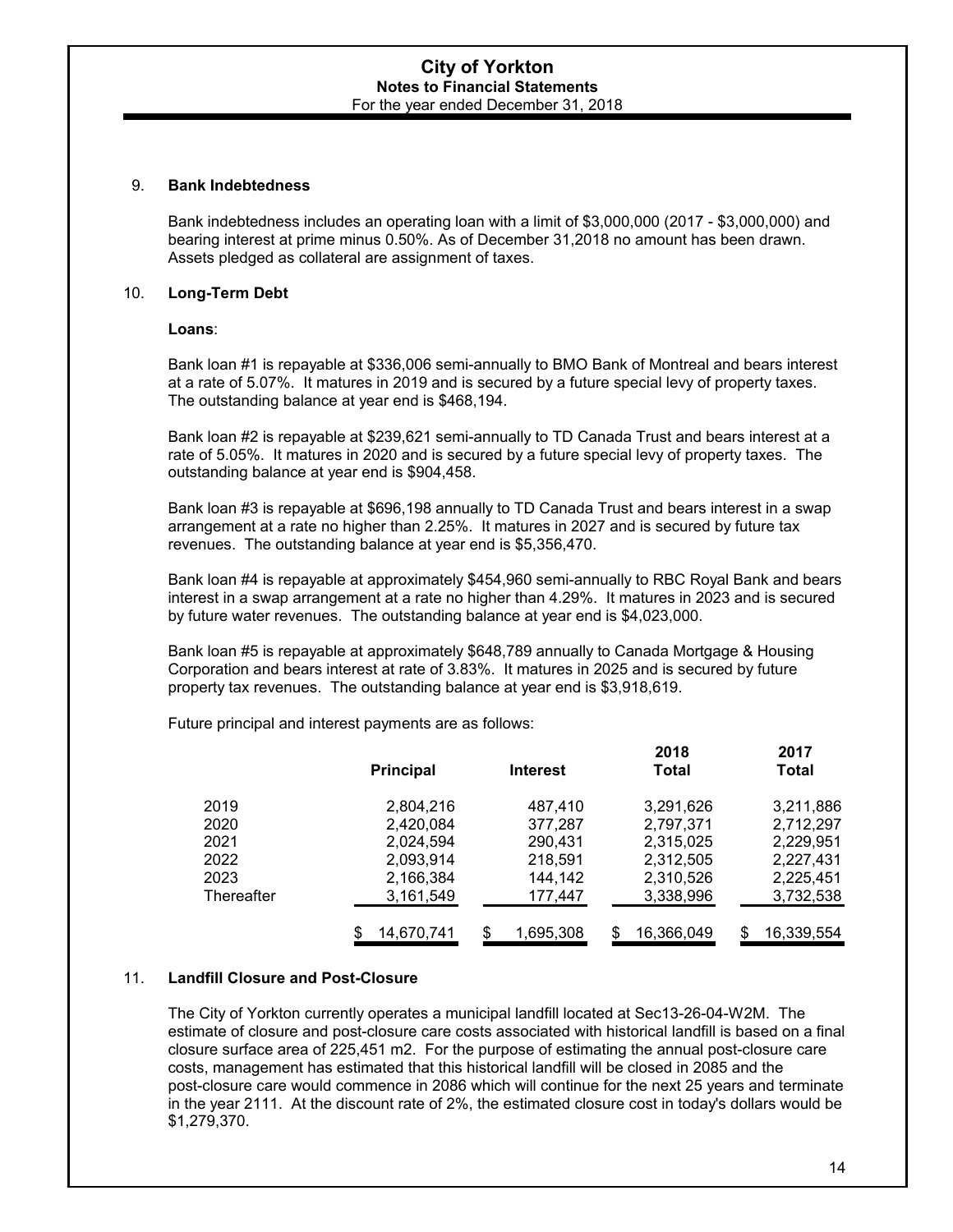#### 12. **Contaminated Sites**

The City of Yorkton is currently in possession of contaminated sites. The City of Yorkton does not recognize any contaminated site liabilities as the city is not expected to give up future economic benefits relating to these contaminated sites. On Site A, management plans that if the property was sold the sale price would be sufficient to do the remediation and recoup the remediation costs or be sold as is for a nominal amount with the contaminated site liability transferred to the buyer with their knowledge. On Site B, management plans to retain ownership of the contaminated site with no change in its current use. Therefore, at this time, management does not believe that a requirement to remediate exists.

#### 13. **Contractual Rights**

Contractual rights are rights to economic resources arising from contracts or agreements that will result in an asset and revenue in the future. Significant contractual rights of the municipality are as follows:

- The City entered into an agreement in January 2019 with the Minister of Infrastructure and Communities of the Government of Canada as part of a program entitled the New Building Canada Fund - Provincial - Territorial Infrastructure Component National Regional Projects (the "Program"). Under this agreement, the City has a contractual right to receive contributions for eligible expenditures up to a maximum of \$3,710,000 by March 31, 2024.
- The City has an agreement with the Deer Park Men's Club for a donation towards a new green at hole #7 at the Deer Park Golf Course. Under this agreement, the Deer Park Men's Club has agreed to pay \$14,000 a year from 2019 though 2023 and then \$15,000 in 2024.
- The City has an agreement with The Yorkton Business Improvement District which was signed in November 2018 for a maximum donation of \$500,000 to be paid in 10 annual installments of \$50,000 in exchange for the donation to be used to pay for costs associated with the construction of a bridge and street lighting on a section of Dracup Avenue in the City of Yorkton. The first payment under this agreement was received in 2018.
- The City has a number of lease agreements signed with various organizations that will provide for the following revenues over the next five years: 2019 - \$243,720 2020 - \$220,137 2021 - \$189,045 2022 - \$177,213 2023 - \$83,296

#### 14. **Budget**

The figures shown under the "Budget" column in the statement of operations and attached schedules have not been audited and are provided for information purposes only.

#### 15. **Comparative Figures**

Certain balances for comparative purposes have been reclassified to conform with the current year's presentation.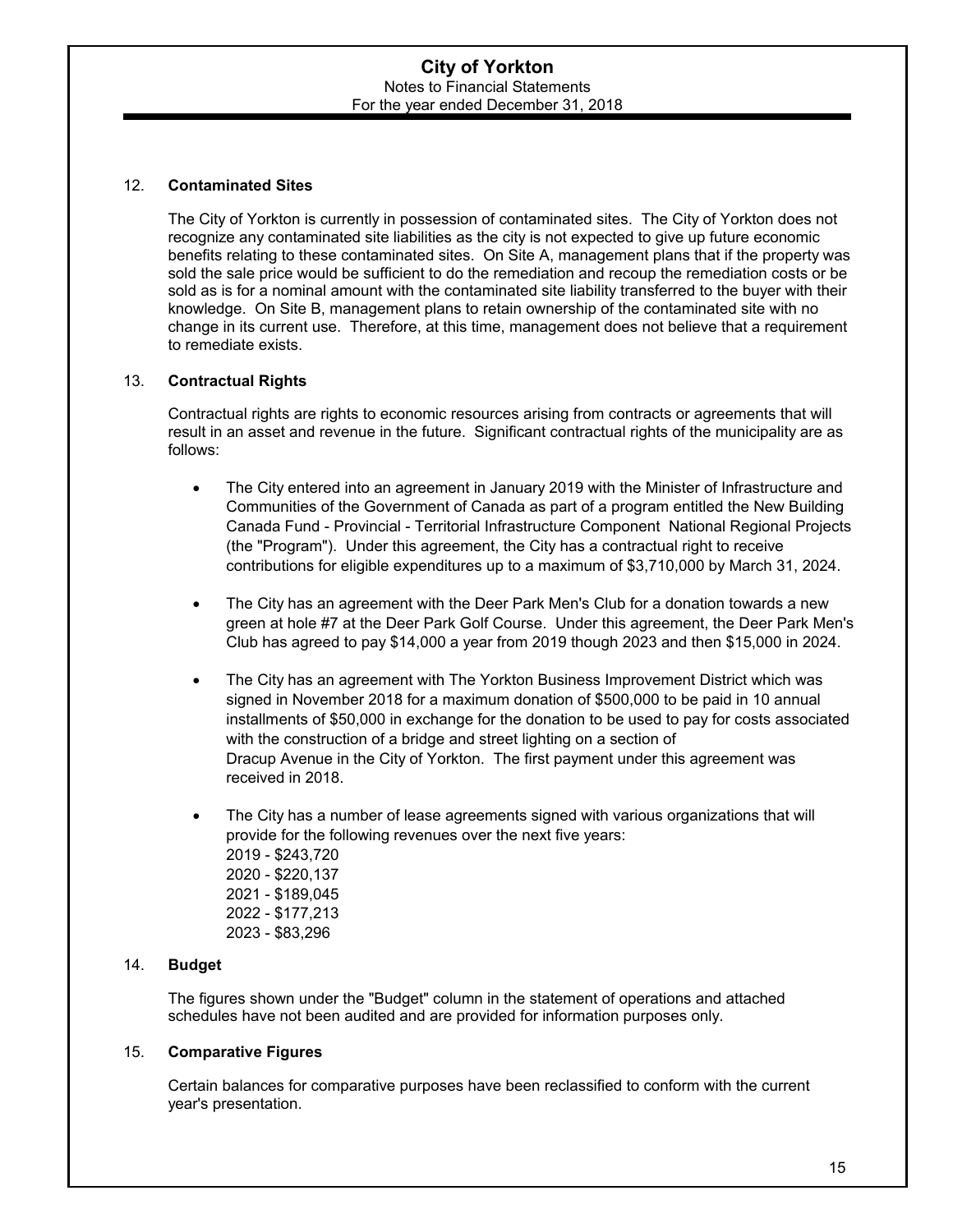## **City of Yorkton Operating Fund Statement of Financial Position**

As at December 31, 2018

|                                          | 2018             | 2017<br>(Note 15) |
|------------------------------------------|------------------|-------------------|
| <b>Assets</b>                            |                  |                   |
| <b>Financial assets</b>                  |                  |                   |
| Cash and temporary investments           | 28,486,463       | 20,594,492        |
| Taxes receivable                         | 2,665,192        | 2,522,782         |
| Accounts receivable                      | 3,088,262        | 3,804,313         |
| Due from other funds                     | 6,952,859        | 12,016,913        |
| Inventories                              | 2,018,083        | 2,147,006         |
| Prepaid expenses                         | 76,378           | 7,440             |
| Property held for resale                 | 12,744           | 8,068             |
| Long-term investments                    | 530,033          | 518,624           |
|                                          | 43,830,014       | 41,619,638        |
| Liabilities                              |                  |                   |
| Accounts payable and accrued liabilities | 5,226,808        | 5,418,393         |
| Tax prepayments                          | 1,864,837        | 1,862,350         |
| Taxpayer deposits                        | 207,066          | 195,135           |
| Deferred revenues                        | 344,802          | 386,115           |
| <b>Other liabilities</b>                 | 99,388           | 91,940            |
| Landfill post-closure liability          | 1,279,370        | 1,159,762         |
|                                          | 9,022,271        | 9,113,695         |
| <b>Net Assets</b>                        | 34,807,743<br>SS | 32,505,943<br>\$  |
| <b>Municipal Position</b>                |                  |                   |
| Unappropriated net assets                | 3,462,461        | 3,462,461         |
| Appropriated net assets - reserves       | 31,345,282       | 29,043,482        |
|                                          | 34,807,743<br>\$ | 32,505,943<br>\$  |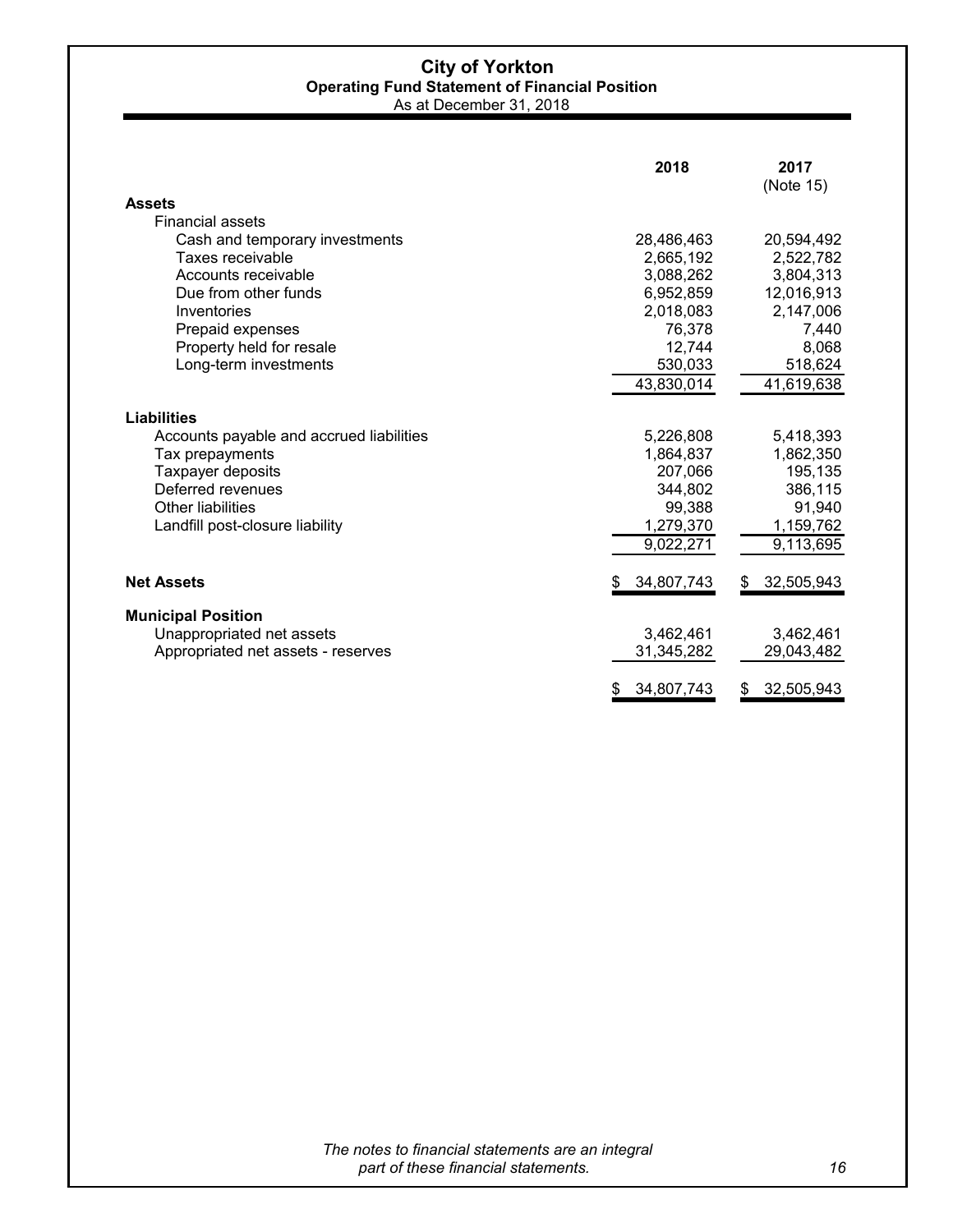## **City of Yorkton Statement of Financial Activities and Changes in Net Assets - Operating Fund**

|  | For the year ended December 31, 2018 |
|--|--------------------------------------|
|--|--------------------------------------|

|                                                    | 2018<br><b>Budget</b><br>(Note 14) | 2018<br><b>Actual</b> | 2017<br><b>Actual</b><br>(Note 15) |
|----------------------------------------------------|------------------------------------|-----------------------|------------------------------------|
| <b>Revenue</b>                                     |                                    |                       |                                    |
| Taxation                                           | 22,413,220                         | 22,523,605            | 21,459,055                         |
| Provincial utility surcharges                      | 3,174,000                          | 2,869,868             | 3,683,608                          |
| Revenue sharing                                    | 2,880,070                          | 2,877,657             | 3,079,722                          |
| Grants in lieu of taxes                            | 940,700                            | 991,521               | 940,907                            |
| Sales of services                                  |                                    |                       |                                    |
| General                                            | 7,050,500                          | 6,565,191             | 6,246,115                          |
| Gallagher Centre                                   | 1,659,500                          | 1,598,356             | 1,646,590                          |
| Deer Park Golf Course                              | 567,000                            | 600,440               | 534,804                            |
| Other revenue from own sources                     | 395,715                            | 1,098,288             | 594,671                            |
| Grants from other governments                      | 897,630                            | 955,904               | 992,915                            |
| Waterworks                                         | 8,083,500                          | 8,711,853             | 8,675,206                          |
| <b>Bus services</b>                                | 33,000                             | 29,838                | 31,084                             |
| Airport services                                   | 395,000                            | 226,058               | 165,864                            |
|                                                    | 48,489,835                         | 49,048,579            | 48,050,541                         |
| <b>Expenditures</b><br>General government services | 4,189,230                          | 4,587,404             | 4,446,755                          |
| Protective services                                | 8,059,866                          | 8,516,444             | 8,237,664                          |
| <b>Transportation services</b>                     | 6,650,751                          | 8,953,271             | 8,569,692                          |
| Environmental health services                      | 2,753,240                          | 2,955,868             | 2,673,128                          |
| Social and family services                         | 300,758                            | 266,866               | 402,603                            |
| Economic development services                      | 329,203                            | 336,345               | 286,005                            |
| Recreation and cultural services                   | 2,771,095                          | 3,248,210             | 2,957,753                          |
| Library services                                   | 532,415                            | 583,131               | 583,083                            |
| Fiscal services - transfer to allowances           | 40,000                             | 40,000                | 40,000                             |
| Gallagher Centre                                   | 3,731,382                          | 4,742,911             | 4,575,649                          |
| Deer Park Golf Course                              | 879,500                            | 825,453               | 843,081                            |
| Waterworks                                         | 5,476,154                          | 7,293,672             | 6,645,727                          |
| <b>Bus services</b>                                | 368,000                            | 387,771               | 351,642                            |
| Airport services                                   | 219,790                            | 318,436               | 382,114                            |
|                                                    | 36,301,384                         | 43,055,782            | 40,994,896                         |
| <b>Excess of Revenue over Expenditures</b>         | 12,188,451                         | 5,992,797             | 7,055,645                          |
| <b>Capital/Debt</b>                                |                                    |                       |                                    |
| Capital outlays from operations                    | 980,897)                           | 6,337,019             | 7,455,166                          |
| Long-term debt repaid                              | 2,790,417                          | 2,828,514             | 2,457,560                          |
| Amortization                                       |                                    | (6,220,580)           | (6,202,576)                        |
| Long-term debt issued                              | (6,259,600)                        |                       |                                    |
| Internal debt repaid                               | 917,660                            | 767,662               | 1,631,571                          |
|                                                    | 3,532,420)                         | 3,712,615             | 5,341,721                          |
| <b>Surplus for the Year</b>                        | 15,720,871                         | 2,280,182             | 1,713,924                          |
| Transfer from (to) reserves                        | 6,282,411                          | (2,301,801)           | 1,890,252)                         |
| Transfer from other funds                          | 154,758                            | 21,619                | 176,324                            |
|                                                    | 6,437,169                          | 2,280,182)            | 1,713,928)                         |
| <b>Change in Unappropriated Net Assets</b>         | \$22,158,040                       | 0                     | 4)                                 |
| Unappropriated net assets, beginning of year       |                                    | 3,462,461             | 3,462,465                          |
| <b>Unappropriated Net Assets, End of Year</b>      |                                    | 3,462,461             | 3,462,461<br>\$                    |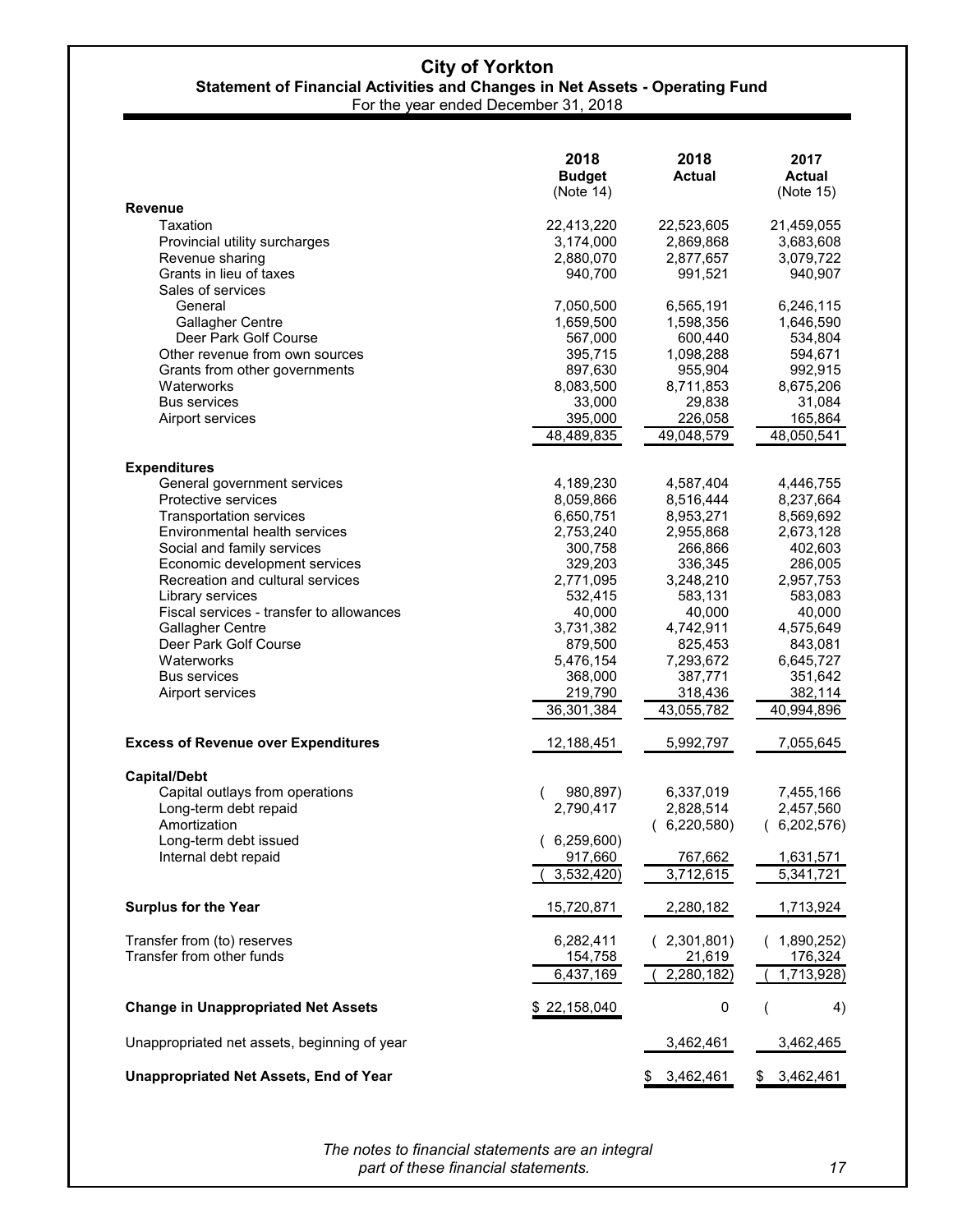## **City of Yorkton Capital Fund Statement of Financial Position**

As at December 31, 2018

|                                                     | 2018              | 2017<br>(Note 15) |
|-----------------------------------------------------|-------------------|-------------------|
| <b>Assets</b>                                       |                   |                   |
| <b>Financial assets</b>                             |                   |                   |
| Long-term investments                               |                   |                   |
| Shares in Yorkton Housing Corporation               | 49,741            | 49,741            |
| Equity in low rental housing units                  | 33,750            | 33,750            |
| Equity in senior citizens' apartments               | 152,840           | 152,840           |
| Equity in Sask. Housing apartments - Victoria Court | 78,607            | 78,607            |
| Equity in Sask. Housing apartments - Fisher Court   | 104,488           | 104,488           |
| Equity in Yorkton Housing Corporation               | 3,639,513         | 3,446,127         |
|                                                     | 4,058,939         | 3,865,553         |
|                                                     |                   |                   |
| <b>Liabilities</b>                                  |                   |                   |
| Deferred capital grants                             | 980,879           |                   |
| Due to other funds                                  | 8,979,640         | 9,356,143         |
| Capital bank loan                                   | 14,670,743        | 17,499,257        |
|                                                     | 24,631,262        | 26,855,400        |
| <b>Net Financial Assets</b>                         | 20,572,323)       | 22,989,847)       |
| <b>Non-Financial Assets</b>                         |                   |                   |
| Tangible capital assets                             | 147,102,956       | 146,051,919       |
| Capital projects in progress                        | 8,402,541         | 7,992,016         |
|                                                     | 155,505,497       | 154,043,935       |
| <b>Net Assets</b>                                   | 134,933,174       | 131,054,088<br>\$ |
|                                                     |                   |                   |
| <b>Municipal Position</b>                           |                   |                   |
| Equity in capital assets                            | 134,933,174<br>\$ | 131,054,088<br>\$ |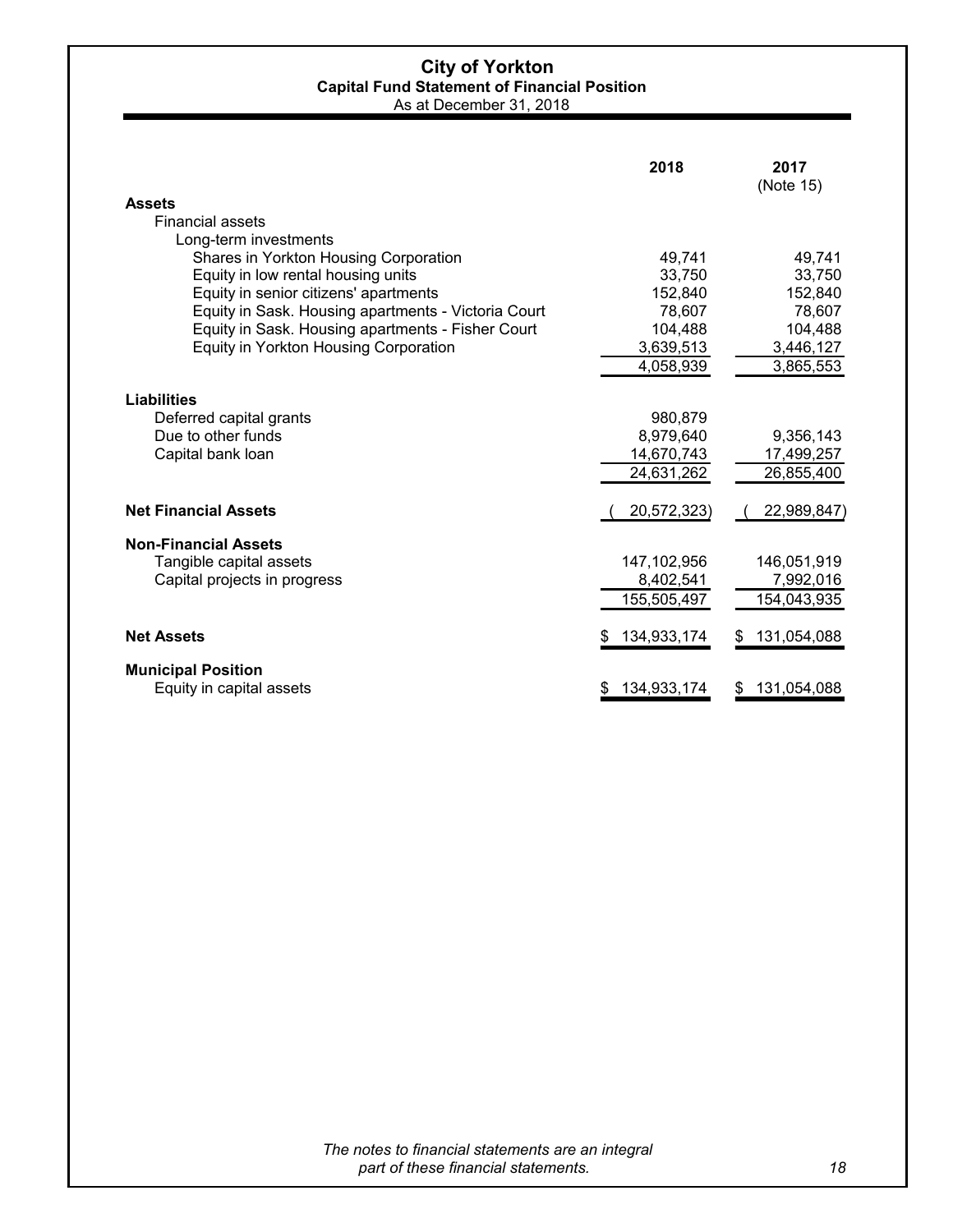#### **City of Yorkton Statement of Financial Activities and Changes in Net Assets - Capital Fund** For the year ended December 31, 2018

|                                                                                                                                                                                                       | 2018                              | 2017<br>(Note 15)                         |
|-------------------------------------------------------------------------------------------------------------------------------------------------------------------------------------------------------|-----------------------------------|-------------------------------------------|
| <b>Revenue</b><br>Capital grants by function - schedules 1 and 2<br>Capital contributions - schedules 1 and 2<br>Yorkton Housing Corporation increase in equity<br>Gain on disposal of capital assets | 19,907<br>193,386<br>46,822)      | 1,297,335<br>26,689<br>317,967<br>28,469) |
| <b>Expenditures</b><br>Amortization<br><b>Excess (Deficiency) of Revenue Over Expenditures</b>                                                                                                        | 166,471<br>6,220,580<br>6,054,109 | 1,613,522<br>6,202,576<br>4,589,054)      |
| Transfers from operations and reserves                                                                                                                                                                | 9,933,195                         | 11,524,622                                |
| Increase in Net Assets                                                                                                                                                                                | 3,879,086                         | 6,935,568                                 |
| Balance, beginning of year                                                                                                                                                                            | 131,054,088                       | 124,118,520                               |
| <b>Balance, End of Year</b>                                                                                                                                                                           | 134,933,174<br>\$                 | 131,054,088<br>S                          |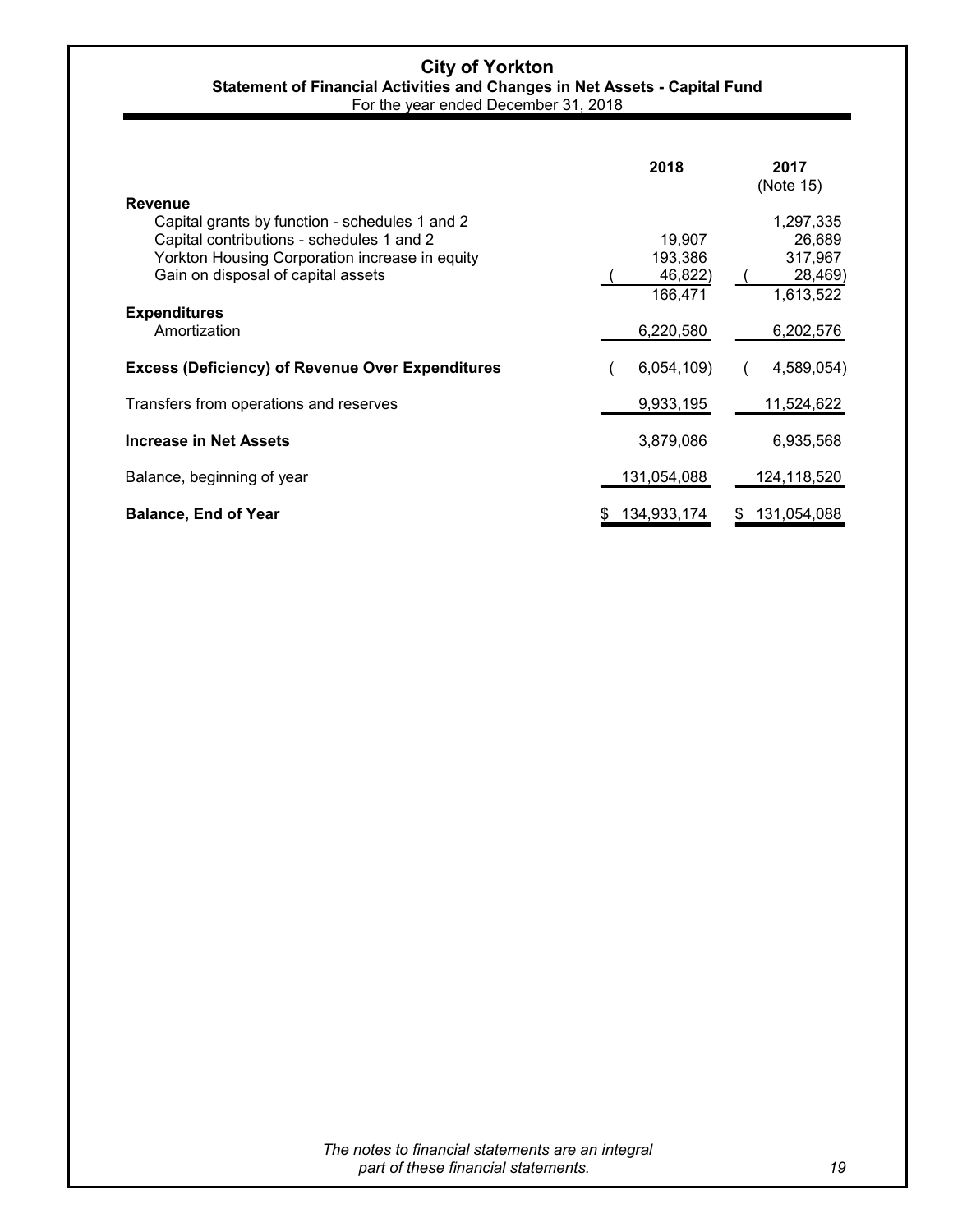#### **City of Yorkton Property Development Fund Statement of Financial Position** As at December 31, 2018

|                                                                                                                | 2018                                         | 2017<br>(Note 15)                               |
|----------------------------------------------------------------------------------------------------------------|----------------------------------------------|-------------------------------------------------|
| <b>Assets</b>                                                                                                  |                                              |                                                 |
| Financial assets<br>Cash and temporary investments<br>Accounts receivable<br>Property held for resale - note 6 | 559,793<br>6,796<br>17,834,408<br>18,400,997 | 3,974,045<br>46,118<br>17,939,001<br>21,959,164 |
| <b>Liabilities</b>                                                                                             |                                              |                                                 |
| Due to other funds<br>Deposits on property<br>Other liabilities                                                | 1,979,341)<br>201                            | 1,849,207                                       |
|                                                                                                                | 1,979,139)                                   | 1,849,208                                       |
| <b>Net Assets</b>                                                                                              | 20,380,136<br>S                              | 20,109,956<br>\$                                |
| <b>Municipal Position</b>                                                                                      |                                              |                                                 |
| Equity in property for resale<br>Appropriated net assets - reserves                                            | 10,431,010<br>9,949,126                      | 10,195,622<br>9,914,334                         |
|                                                                                                                | 20,380,136<br>\$                             | 20,109,956<br>S                                 |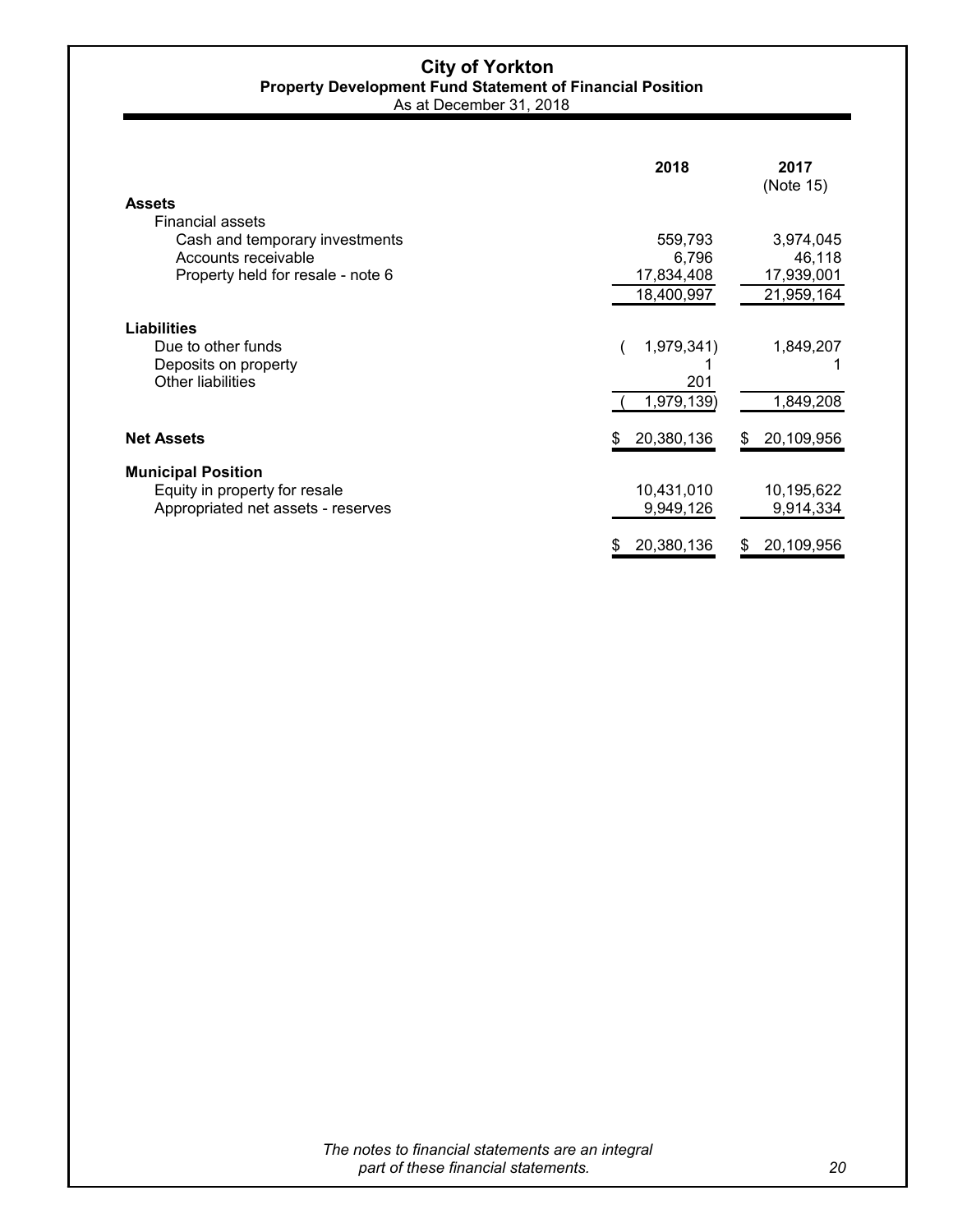## **City of Yorkton**

#### **Statement of Financial Activities and Changes in Net Assets - Property Development Fund** For the year ended December 31, 2018

|                                                                                                                                                        | 2018                                                       | 2017<br>(Note 15)                                                       |
|--------------------------------------------------------------------------------------------------------------------------------------------------------|------------------------------------------------------------|-------------------------------------------------------------------------|
| <b>Revenue</b><br>Acreage development levies<br>Interest income<br>Rent - mobile home subdivision<br>Rent - other<br>Profit on property sales<br>Other | 34,792<br>52,074<br>341,629<br>42,270<br>92,622<br>563,387 | 259,835<br>68,292<br>233,475<br>45,700<br>51,949<br>101,916)<br>557,335 |
| <b>Expenditures</b><br>Interest on loan<br>Losses on property sales<br>Transfers to allowances<br>Writedown of assets and other costs                  | 201,192<br>71,465<br>10,929<br>9,621<br>293,207            | 128,171<br>71,483<br>39,517<br>239,171                                  |
| <b>Excess of Revenue Over Expenditures</b>                                                                                                             | 270,180                                                    | 318,164                                                                 |
| Transfers from (to) reserves<br>Transfers from other funds                                                                                             | 34,792)<br>34,792)                                         | 259,835)<br>509,580<br>249,745                                          |
| Increase (Decrease) in Net Assets                                                                                                                      | 235,388                                                    | 567,909                                                                 |
| Balance, beginning of year                                                                                                                             | 10,195,622                                                 | 9,627,713                                                               |
| <b>Balance, End of Year</b>                                                                                                                            | \$10,431,010                                               | \$10,195,622                                                            |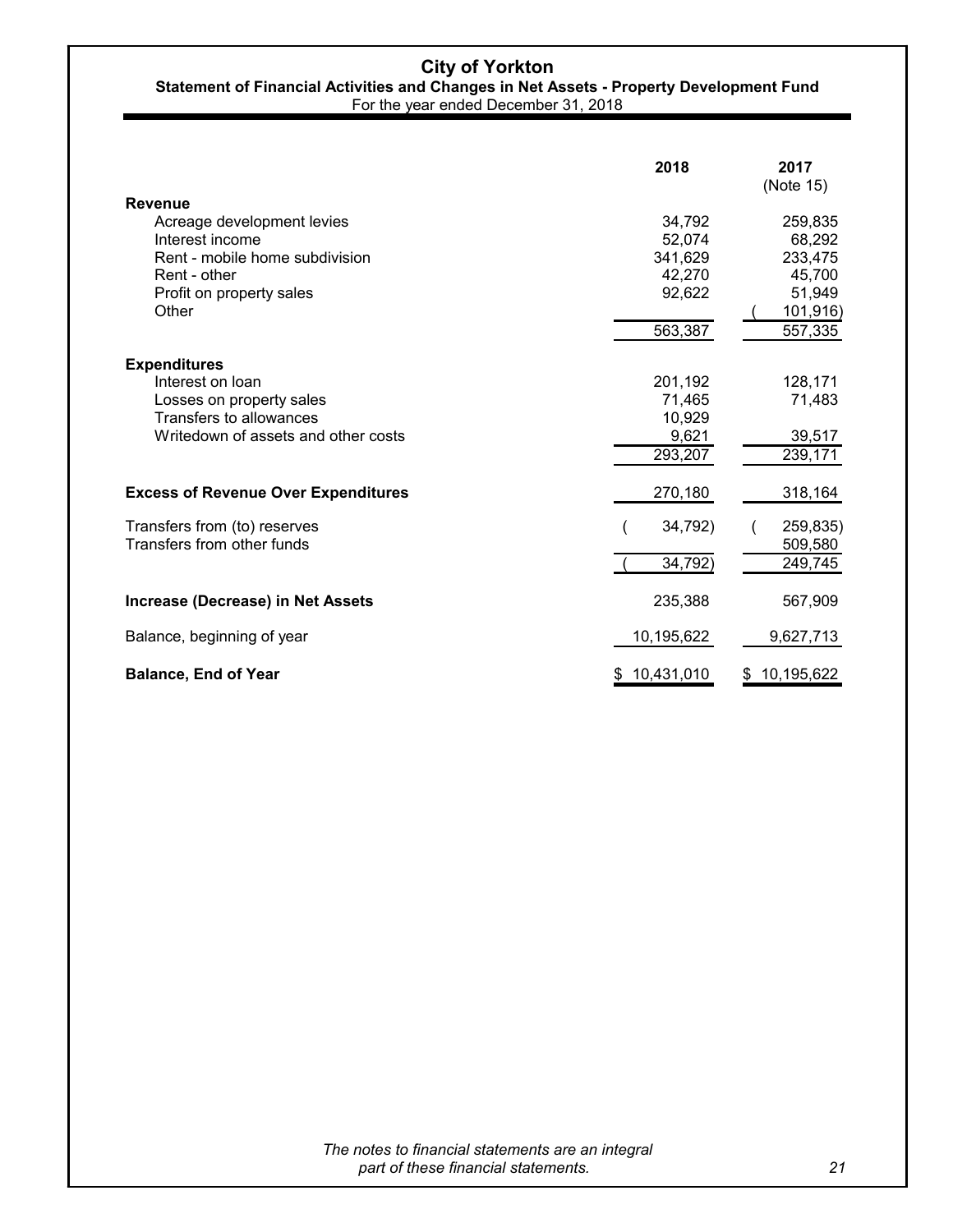## **City of Yorkton Other Funds Statement of Financial Position**

As at December 31, 2018

|                                | 2018         | 2017<br>(Note 15) |
|--------------------------------|--------------|-------------------|
| <b>Assets</b>                  |              |                   |
| <b>Financial assets</b>        |              |                   |
| Cash and temporary investments | 5,055        | 865,945           |
| Interest receivable            |              | 9,244             |
| Due from other funds           | 69,818       | 789,185)          |
|                                | 74,873       | 86,004            |
| <b>Liabilities</b>             |              |                   |
| Due to other funds             | 22,378       | 22,378            |
| <b>Net Assets</b>              | \$<br>52,495 | \$<br>63,626      |
| <b>Municipal Position</b>      |              |                   |
| Cemetery perpetual care fund   | \$<br>52,495 | \$<br>63,626      |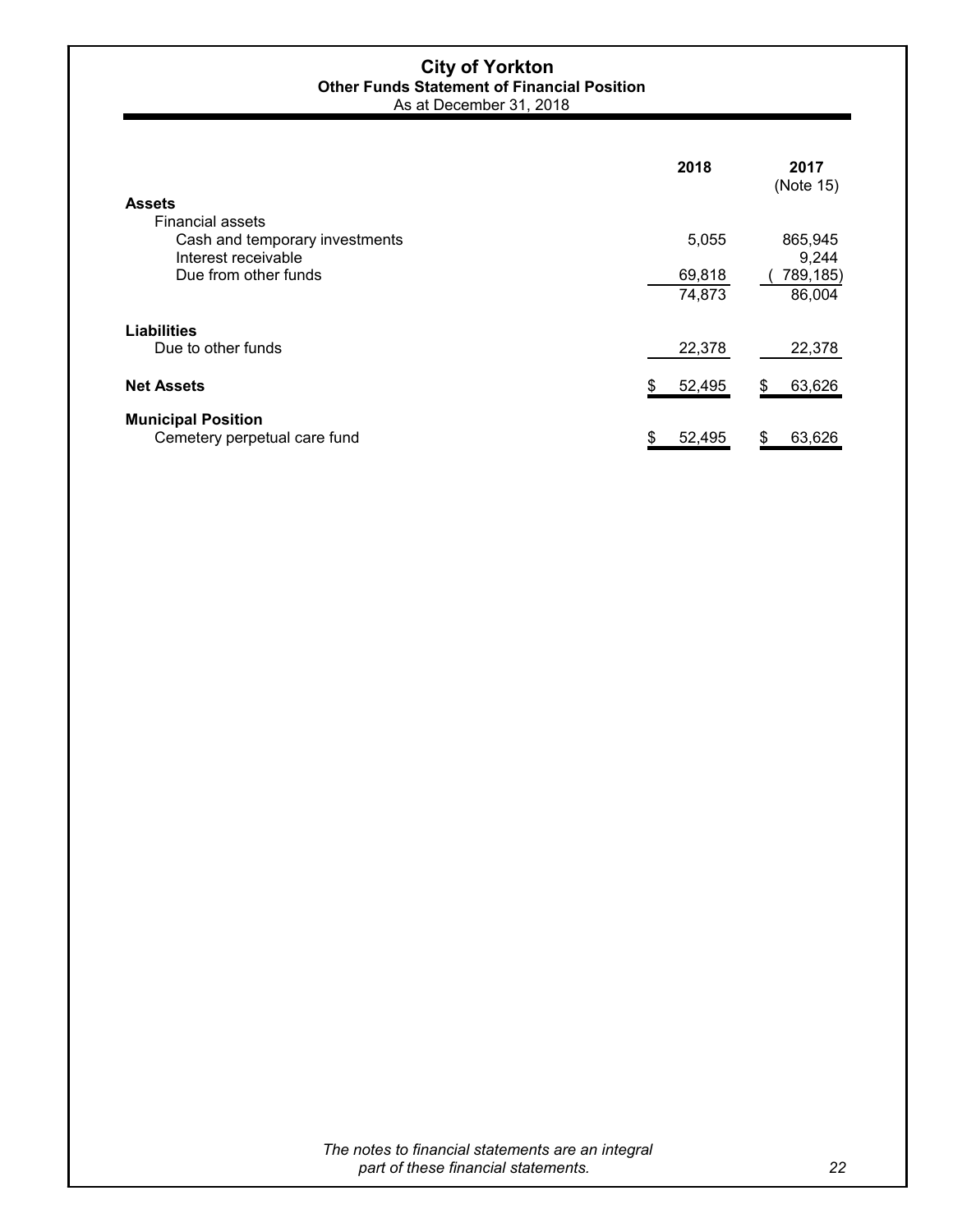## **City of Yorkton Statement of Financial Activities and Changes in Net Assets - Other Funds**

For the year ended December 31, 2018

| <b>Cemetery Perpetual Care Fund</b>                                    | 2018               | 2017<br>(Note 15)    |
|------------------------------------------------------------------------|--------------------|----------------------|
| <b>Revenue</b><br>Interest on investments                              | 10,488             | 15,919               |
| <b>Expenditures</b>                                                    | 0                  | 0                    |
| <b>Excess of Revenue Over Expenditures</b>                             | 10,488             | 15,919               |
| Transfers from (to) capital fund<br>Transfers from (to) operating fund | 21,619)<br>21,619) | 176,324)<br>176,324) |
| <b>Increase (Decrease) in Net Assets</b>                               | 11,131)            | 160,405)             |
| Balance, beginning of year                                             | 63,626             | 224,031              |
| <b>Balance, End of Year</b>                                            | 52,495<br>\$       | 63,626<br>S          |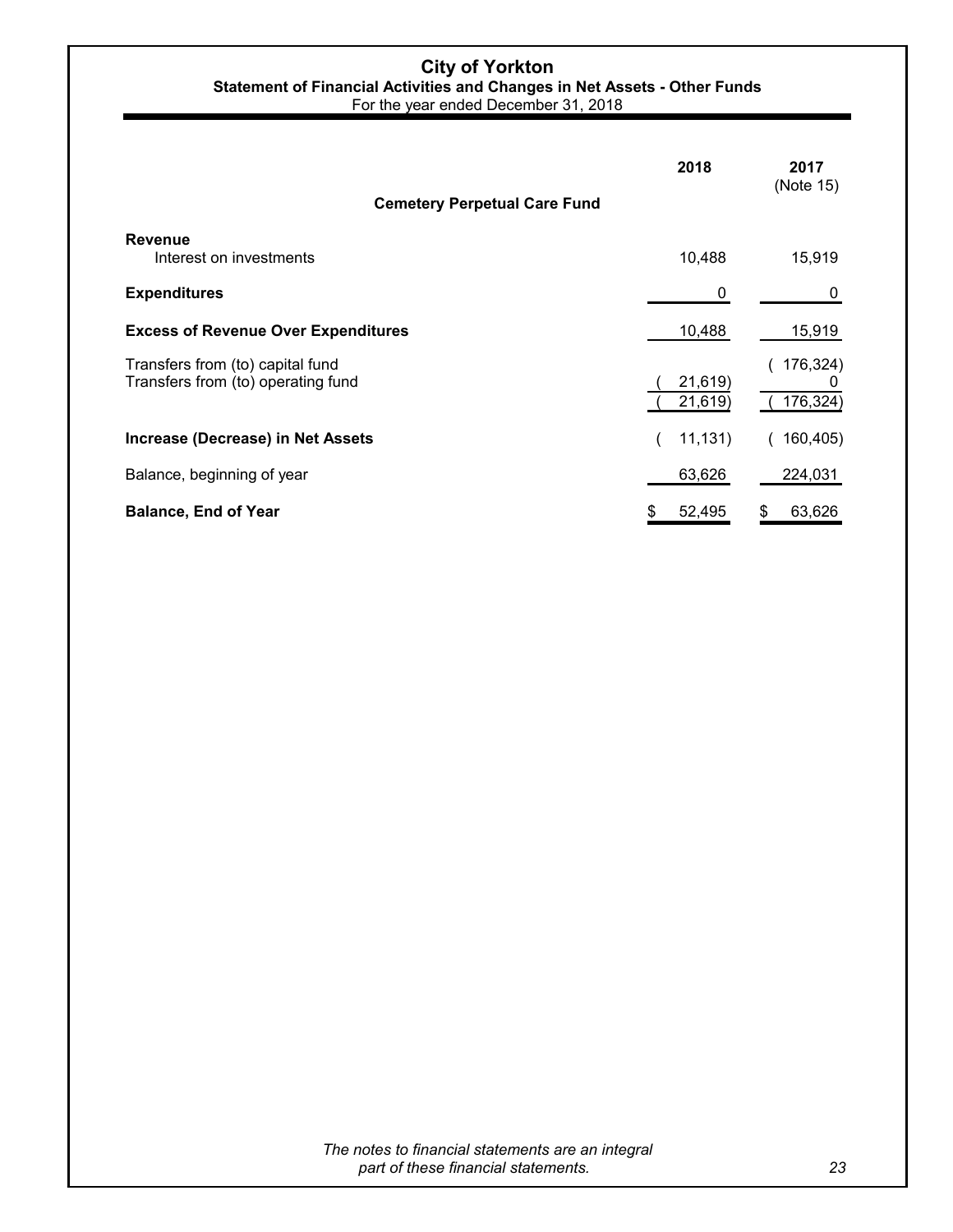#### **City of Yorkton Schedules of Revenues - Operating Fund**

For the year ended December 31, 2018

|                                       | 2018<br><b>Budget</b><br>(Note 14) | 2018<br><b>Actual</b> | 2017<br><b>Actual</b><br>(Note 15) |
|---------------------------------------|------------------------------------|-----------------------|------------------------------------|
| <b>Sales of Services</b>              |                                    |                       |                                    |
| General                               | 275,050                            | 300,983               | 267,250                            |
| Protective                            | 302,500                            | 339,718               | 295,066                            |
| Transportation                        | 2,793,750                          | 1,985,943             | 1,986,062                          |
| Environmental                         | 3,119,000                          | 3,335,107             | 3,154,545                          |
| Public health                         | 113,000                            | 139,275               | 118,851                            |
| Recreation                            | 447,200                            | 464,165               | 424,341                            |
|                                       | 7,050,500                          | 6,565,191             | 6,246,115                          |
| <b>Gallagher Centre</b>               | 1,659,500                          | 1,598,356             | 1,646,590                          |
| Deer Park Golf Course                 | 567,000                            | 600,440               | 534,804                            |
|                                       |                                    |                       |                                    |
|                                       | 9,277,000<br>\$                    | \$<br>8,763,987       | \$<br>8,427,509                    |
| <b>Other Revenue from Own Sources</b> |                                    |                       |                                    |
| Interest                              | 186,715                            | 675,819               | 354,777                            |
| Tax penalties                         | 180,000                            | 244,223               | 202,348                            |
| Other                                 |                                    | 40,520                |                                    |
| Donations                             | 6,000                              | 106,000               | 6,000                              |
| Library services                      | 23,000                             | 31,726                | 31,546                             |
|                                       | 395,715<br>\$                      | 1,098,288<br>\$       | \$<br>594,671                      |
| <b>Grants from Other Governments</b>  |                                    |                       |                                    |
| Protective                            | 664,000                            | 675,386               | 760,841                            |
| Recreational                          | 173,630                            | 222,357               | 170,361                            |
|                                       | 60,000                             |                       | 61,713                             |
| Transit for disabled - operating      |                                    | 58,161                |                                    |
|                                       | \$<br>897,630                      | \$<br>955,904         | \$<br>992,915                      |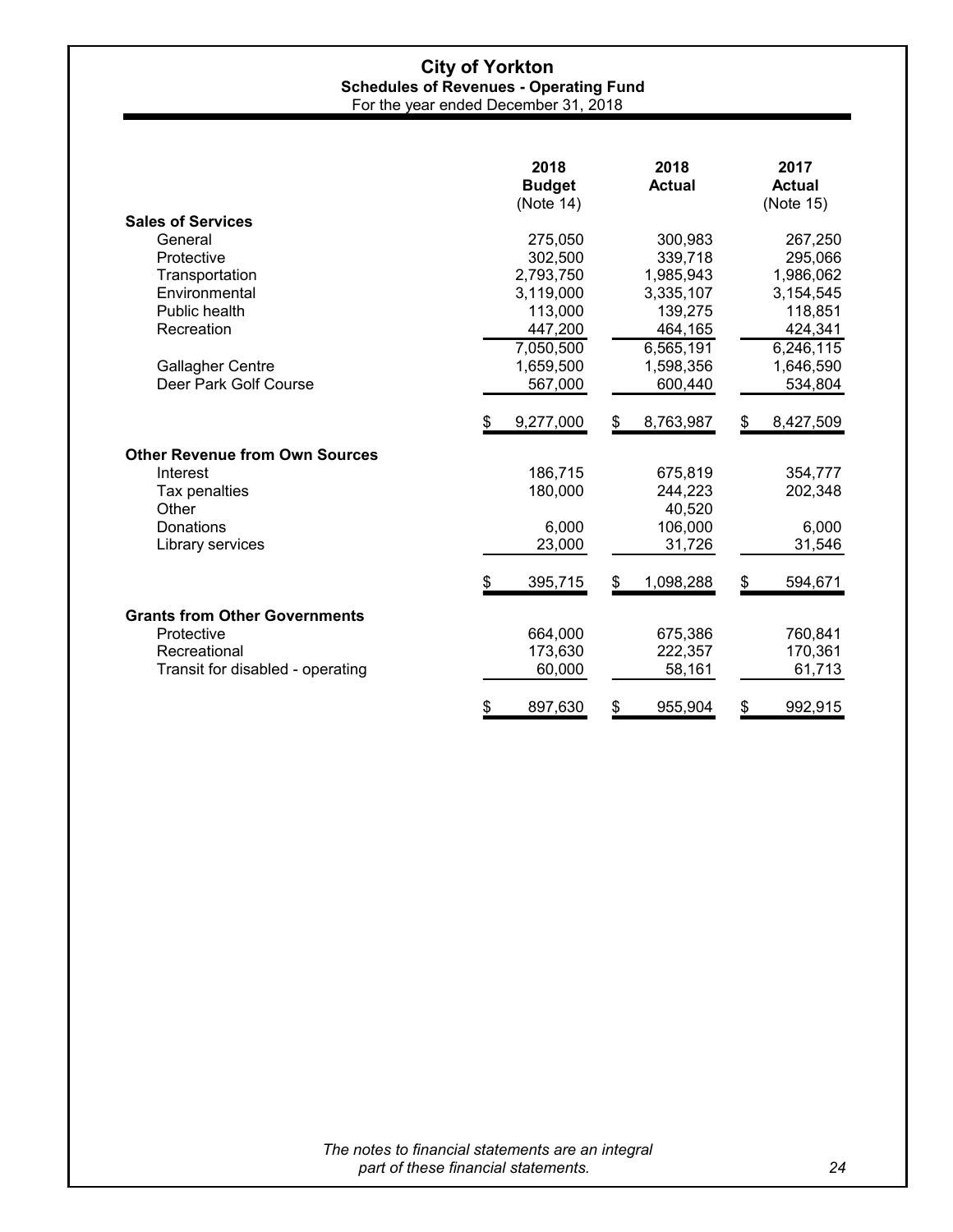|                                    | 2018<br><b>Budget</b><br>(Note 14) | 2018<br><b>Actual</b>      | 2017<br><b>Actual</b><br>(Note 15) |
|------------------------------------|------------------------------------|----------------------------|------------------------------------|
| <b>General Government Services</b> |                                    |                            |                                    |
| Legislative                        | 300,612                            | 302,239                    | 285,074                            |
| Grants                             | 502,420                            | 504,002                    | 514,404                            |
| Receptions and recognitions        | 7,000                              | 6,700                      | 6,650                              |
| Administrative                     | 2,065,293                          | 2,119,192                  | 1,964,562                          |
| <b>Taxation policies</b>           | 306,000                            | 427,346                    | 483,447                            |
| Office services                    | 540,173                            | 509,507                    | 502,624                            |
| Advisory and technical services    | 307,000                            | 368,336                    | 342,072                            |
| City office building               | 516,632                            | 653,583                    | 653,583                            |
| City-owned property                | 4,000                              | 15,400                     | 1,135                              |
| City hall building costs allocated |                                    |                            |                                    |
| to other departments               | 359,900)<br>(                      | 359,899)<br>(              | 347,802)<br>(                      |
| Amortization                       |                                    | 41,006                     | 41,006                             |
|                                    | 4,189,230                          | 4,587,412                  | 4,446,755                          |
| Capital outlays from operations    |                                    | 75,578                     | 23,850                             |
| Amortization                       |                                    | 41,006)                    | 41,006)                            |
| Transfer to (from) reserves        | 5,000                              | 127,535                    | 1,114,780                          |
|                                    | 4,184,230                          | 4,749,519<br>\$            | 5,544,379<br>\$                    |
| <b>Protective Services</b>         |                                    |                            |                                    |
| R.C.M.P. costs                     | 4,730,653                          | 4,707,136                  | 4,497,503                          |
| Bylaw control and court costs      | 274,900                            | 361,249                    | 255,484                            |
| Fire department                    |                                    |                            |                                    |
| Administration                     | 451,528                            | 445,603                    | 531,029                            |
| Suppression and education          | 2,156,000                          | 2,142,641                  | 2,134,711                          |
| Training                           | 86,000                             | 36,575                     | 35,525                             |
| Trucks and equipment               | 84,820                             | 109,159                    | 61,660                             |
| Fire hall maintenance              | 83,350                             | 108,525                    | 99,350                             |
| E.M.O.                             | 15,635                             | 7,247                      | 6,521                              |
| Occupational Health and Safety     | 8,500                              | 6,644                      | 3,679                              |
| Interest on long-term debt         | 168,480                            | 159,051                    | 177,315                            |
| Amortization                       |                                    | 432,614                    | 434,887                            |
|                                    | 8,059,866                          | 8,516,444                  | 8,237,664                          |
| Amortization                       |                                    | 432,614)<br>$\overline{(}$ | 434,887)<br>€                      |
| Long-term debt repaid              | 480,309                            | 480,515                    | 462,592                            |
| Internal debt repaid               | 150,000                            |                            |                                    |
| Transfer to (from) reserves        | 138,500)                           | 96,757                     | 180,792                            |
|                                    | 8,551,675                          | 8,661,102<br>\$            | 8,446,161<br>\$                    |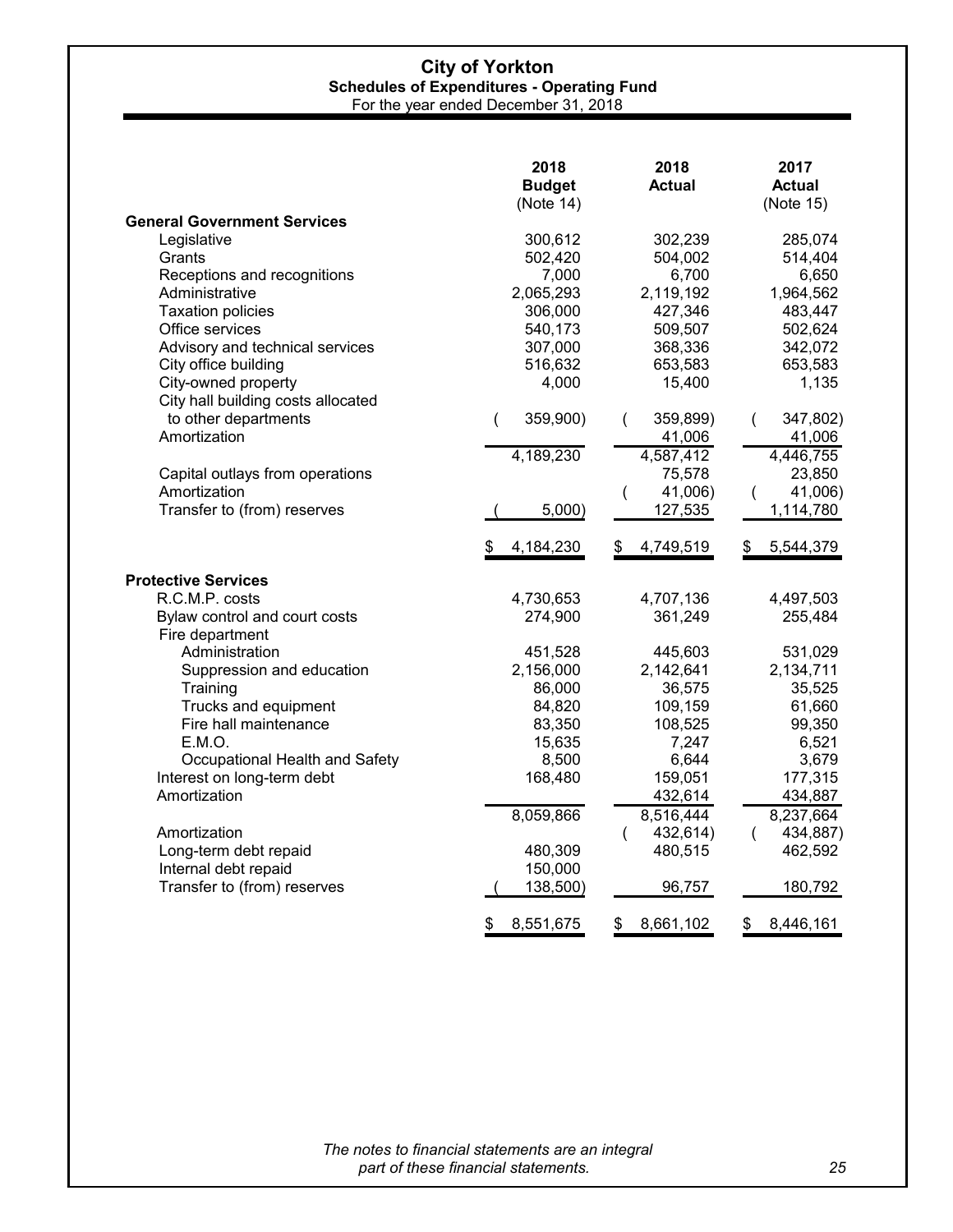|                                         | 2018<br><b>Budget</b><br>(Note 14) | 2018<br><b>Actual</b> | 2017<br><b>Actual</b><br>(Note 15) |
|-----------------------------------------|------------------------------------|-----------------------|------------------------------------|
| <b>Transportation Services</b>          |                                    |                       |                                    |
| Engineering and planning administration | 1,223,549                          | 1,087,055             | 991,272                            |
| Public works administration             | 930,420                            | 928,366               | 1,000,387                          |
| Workshop                                | 92,700                             | 89,381                | 70,207                             |
| Street cleaning                         | 163,000                            | 139,492               | 109,710                            |
| Surfaced streets and lanes              | 606,800                            | 626,147               | 529,304                            |
| Gravelled streets and lanes             | 185,000                            | 239,399               | 143,588                            |
| Drainage and storm sewer maintenance    | 335,000                            | 384,621               | 403,660                            |
| Flood drainage                          | 69,424                             | 90,686                | 69,572                             |
| Inspections and other                   | 266,000                            | 138,121               | 135,051                            |
| Ice control                             | 105,000                            | 147,711               | 88,699                             |
| Snow removal                            | 564,880                            | 641,982               | 677,119                            |
| Maintenance curbs and sidewalks         | 365,000                            | 381,578               | 275,020                            |
| <b>Street lighting</b>                  | 499,069                            | 489,171               | 485,009                            |
| Decorative lighting                     | 11,500                             | 14,332                | 13,629                             |
| <b>Traffic control</b>                  | 189,758                            | 167,119               | 314,945                            |
| Street signs and markings               | 21,300                             | 19,554                | 11,561                             |
| Maintenance of railway crossings        | 25,000                             | 23,808                | 25,200                             |
| Parking lots and meters                 | 11,100                             | 3,512                 | 2,714                              |
| Custom work                             | 25,000                             | 53,670                | 14,084                             |
| <b>Fleet services</b>                   | 830,540                            | 927,811               | 907,044                            |
| Interest on long-term debt              | 130,711                            | 130,153               | 74,204                             |
| Amortization                            |                                    | 2,229,602             | 2,227,713                          |
|                                         | 6,650,751                          | 8,953,271             | 8,569,692                          |
| Amortization                            |                                    | 2,229,602)            | 2,227,713)                         |
| Long-term debt issued                   | 6,259,600)                         |                       |                                    |
| Capital outlays from operations         | 980,879)                           | 2,665,141             | 3,984,220                          |
| Long-term debt repaid                   | 565,524                            | 565,524               | 279,755                            |
| Internal debt repaid                    | 694,300                            | 694,302               | 1,560,000                          |
| Transfer to (from) reserves             | 2,460,917)                         | 1,376,750             | 546,817)                           |
|                                         | 1,790,821)<br>\$(                  | \$12,025,386          | \$11,619,137                       |
| <b>Environmental Health Services</b>    |                                    |                       |                                    |
| Superintendence                         | 21,000                             | 18,000                | 18,000                             |
| Refuse removal                          | 644,580                            | 608,989               | 568,545                            |
| Waste disposal - contaminated soils     | 100,000                            | 149,970               | 135,067                            |
| Waste disposal - grounds                | 1,169,500                          | 1,259,603             | 1,212,842                          |
| Waste disposal - gate                   | 68,700                             | 74,390                | 80,188                             |
| Recycling                               | 749,460                            | 844,916               | 658,486                            |
|                                         | 2,753,240                          | 2,955,868             | 2,673,128                          |
| Capital outlays from operations         |                                    | 1,632,590             | 2,483,983                          |
| Transfer to (from) reserves             | 115,760                            | 1,253,350)            | 2,002,566)                         |
|                                         | \$<br>2,869,000                    | 3,335,108<br>\$.      | 3, 154, 545<br>\$                  |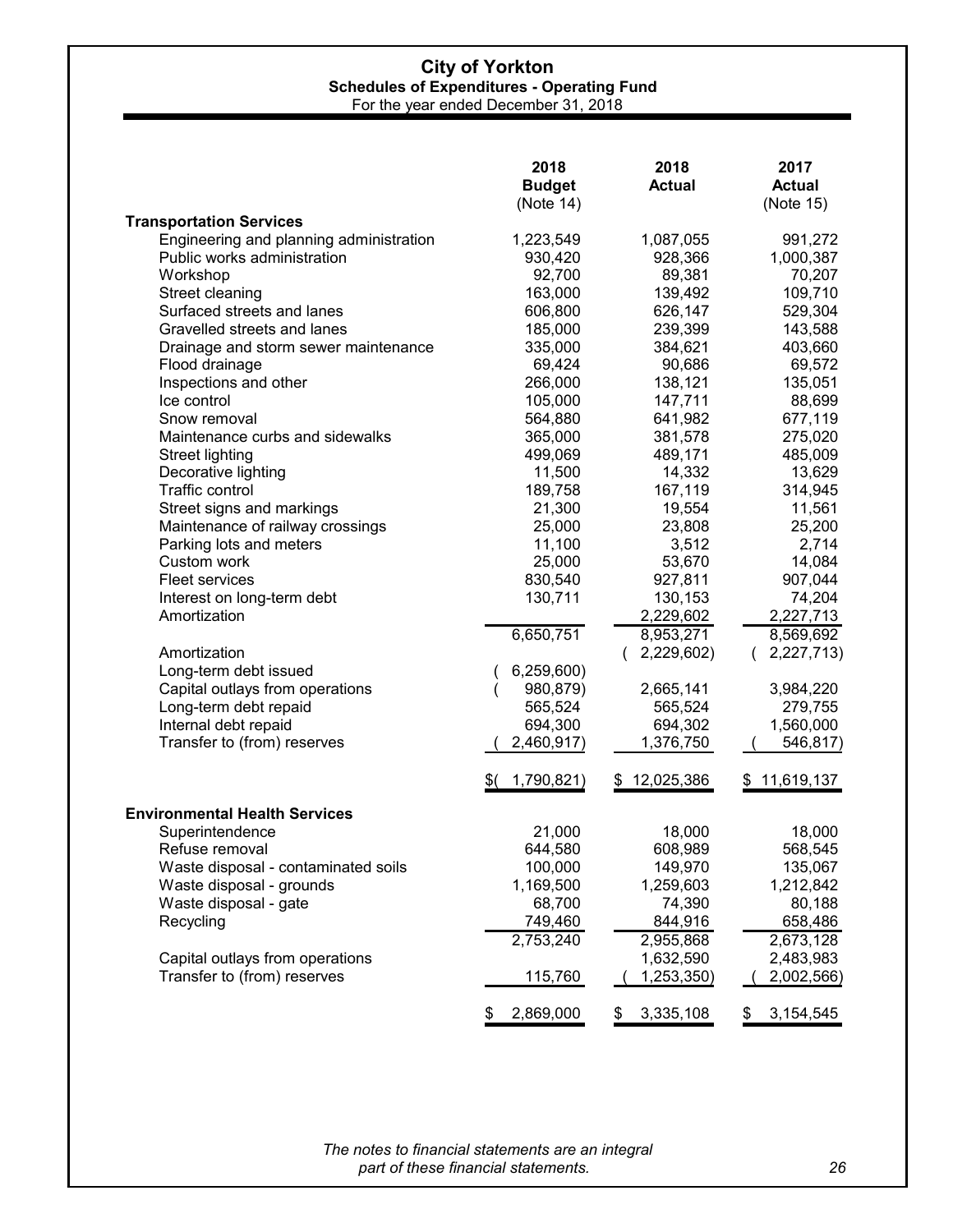|                                            | 2018<br><b>Budget</b><br>(Note 14) | 2018<br><b>Actual</b> | 2017<br>Actual<br>(Note 15) |
|--------------------------------------------|------------------------------------|-----------------------|-----------------------------|
| <b>Social and Family Services</b>          |                                    |                       |                             |
| Sask. Abilities Council                    | 30,000                             | 30,000                | 30,000                      |
| Occupational Health and Safety             | 3,000                              | 2,025                 | 2,281                       |
| Cemeteries                                 | 267,758                            | 160,894               | 296,375                     |
| Amortization                               |                                    | 73,947                | 73,947                      |
|                                            | 300,758                            | 266,866               | 402,603                     |
| Amortization                               |                                    | 73,947)               | 73,947)                     |
| Transfer to (from) reserves                | 124,800)                           | 5,000                 | 3,800                       |
|                                            | 175,958                            | 197,919<br>\$         | 332,456<br>S                |
| <b>Economic Development Services</b>       |                                    |                       |                             |
| Administration                             | 160,348                            | 179,515               | 170,073                     |
| Economic development and tourism           | 118,000                            | 87,222                | 84,495                      |
| Heritage committee                         | 23,355                             | 31,401                | 23,780                      |
| Housing                                    | 10,000                             | 20,986                | 9,564)                      |
| <b>Yorkton Creek Watershed Association</b> | 17,500                             | 17,221                | 17,221                      |
|                                            | 329,203                            | 336,345               | 286,005                     |
| Transfer to reserves                       | 0                                  | 0                     | 15,000                      |
|                                            | 329,203<br>S.                      | 336,345<br>S          | 301,005<br>S                |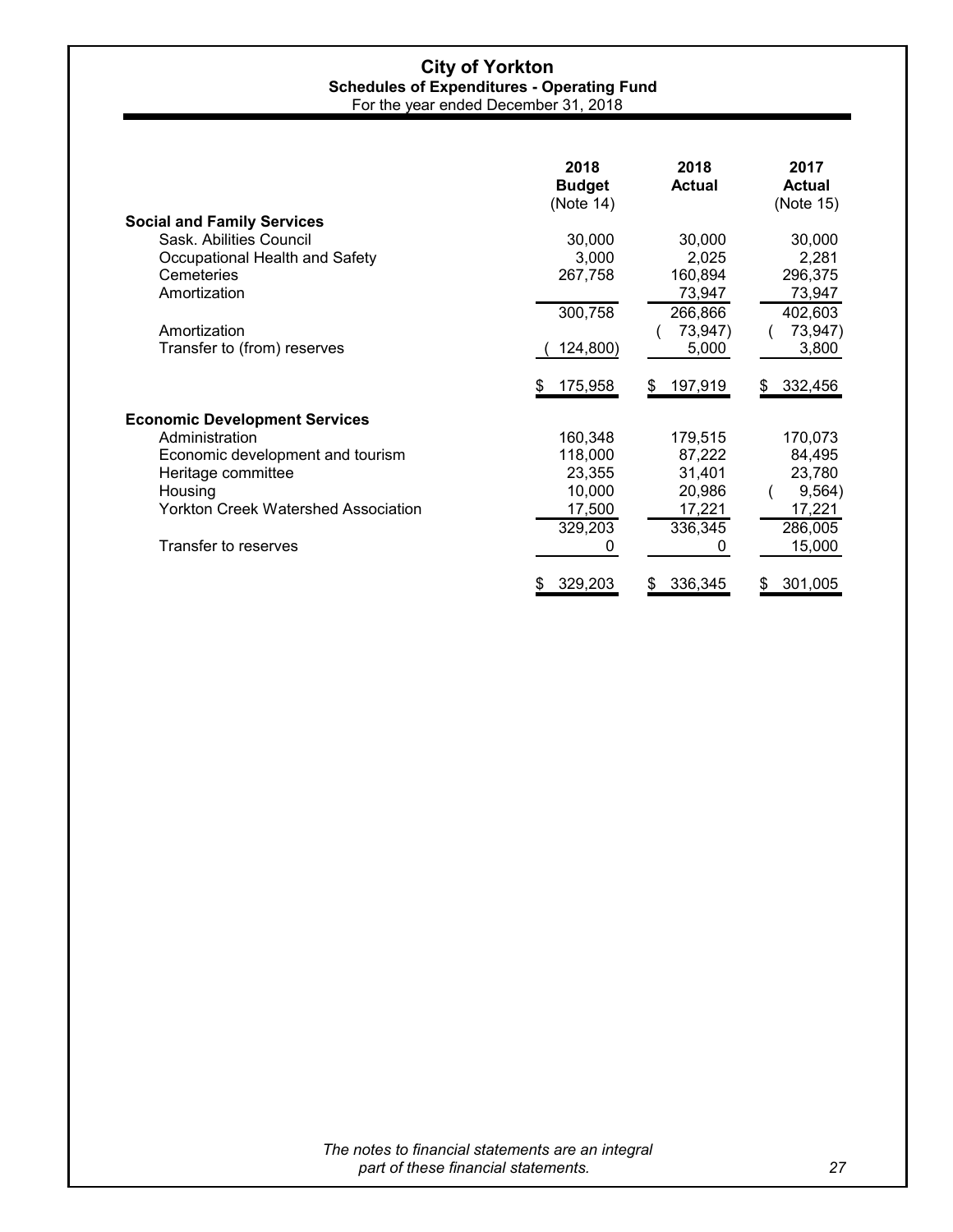|                                         | 2018<br><b>Budget</b><br>(Note 14) | 2018<br><b>Actual</b> | 2017<br><b>Actual</b><br>(Note 15) |
|-----------------------------------------|------------------------------------|-----------------------|------------------------------------|
| <b>Recreation and Cultural Services</b> |                                    |                       |                                    |
| Administration                          | 332,000                            | 350,344               | 239,065                            |
| Parks shop                              | 402,200                            | 430,950               | 382,787                            |
| Parks maintenance                       | 416,835                            | 439,163               | 433,322                            |
| Forestry                                | 265,840                            | 282,509               | 250,165                            |
| Soccer fields                           | 33,350                             | 9,414                 | 19,694                             |
| <b>Horticultural services</b>           | 124,730                            | 95,610                | 98,242                             |
| Pest control                            | 39,010                             | 36,399                | 22,225                             |
| <b>Ball diamonds</b>                    | 121,590                            | 129,410               | 148,021                            |
| Outdoor recreational facilities         | 121,530                            | 74,769                | 93,271                             |
| Campground                              |                                    | 2,022                 | 1,082                              |
| Other facilities                        | 55,500                             | 50,828                | 61,159                             |
| Kinsmen Arena - operation               | 304,080                            | 300,796               | 289,310                            |
| Godfrey Dean                            | 79,400                             | 71,017                | 78,493                             |
| Recreation programs                     | 361,430                            | 357,732               | 358,635                            |
| <b>CDPR</b> facilities                  |                                    | 115,698               |                                    |
| Gloria Hayden Community Centre          | 113,600                            | 115,268               | 116,610                            |
| Amortization                            |                                    | 386,281               | 365,672                            |
|                                         | 2,771,095                          | 3,248,210             | 2,957,753                          |
| Amortization                            |                                    | 386,281)              | 365,672)                           |
| Capital outlays from operations         |                                    | 570,965               | 334,154                            |
| Transfer to (from) reserves             | 360,500)                           | 12,882)               | 50,654)                            |
|                                         | 2,410,595                          | 3,420,012<br>\$       | \$<br>2,875,581                    |
| <b>Library Services</b>                 |                                    |                       |                                    |
| Library building maintenance            | 98,215                             | 106,755               | 100,550                            |
| Library operations                      | 49,200                             | 50,233                | 62,278                             |
| Regional library charges                | 385,000                            | 388,995               | 383,107                            |
| Amortization                            |                                    | 37,148                | 37,148                             |
|                                         | 532,415                            | 583,131               | 583,083                            |
| Amortization                            |                                    | 37,148<br>(           | 37,148<br>$\overline{(}$           |
| Internal debt repaid                    | 73,360                             | 73,360                | 71,571                             |
| Transfer to (from) reserves             | 10,000                             | 13,328                | 17,556)                            |
|                                         | \$<br>595,775                      | 632,671<br>\$         | \$<br>599,950                      |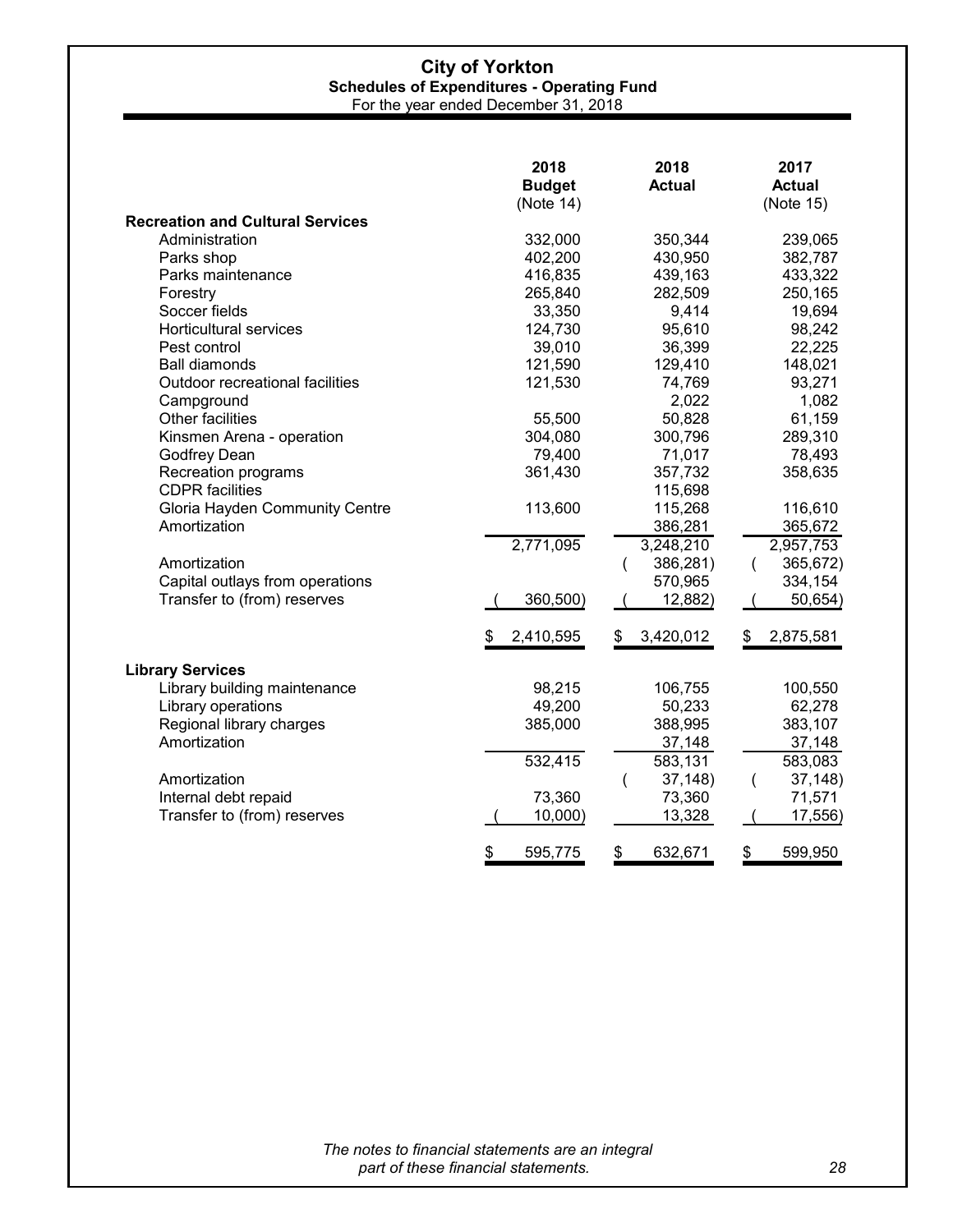#### **City of Yorkton Schedule of Financial Activities - Gallagher Centre** For the year ended December 31, 2018

|                                       | 2018<br><b>Budget</b><br>(Note 14) | 2018<br><b>Actual</b> | 2017<br><b>Actual</b><br>(Note 15) |
|---------------------------------------|------------------------------------|-----------------------|------------------------------------|
| <b>Revenue</b>                        |                                    |                       |                                    |
| Arena                                 | 306,000                            | 290,337               | 318,196                            |
| Flexi hall                            | 130,500                            | 135,120               | 116,766                            |
| Water park                            | 626,500                            | 596,321               | 628,183                            |
| Agri-pavilion                         | 30,000                             | 11,673                | 12,268                             |
| Grounds                               | 40,000                             | 42,968                | 41,616                             |
| Convention centre                     | 152,500                            | 147,709               | 144,439                            |
| Curling rink rental                   | 41,000                             | 40,182                | 39,920                             |
| Other rentals                         | 104,000                            | 100,916               | 92,024                             |
| Concessions                           | 120,000                            | 88,023                | 107,263                            |
| Other revenue                         | 71,000                             | 52,307                | 49,785                             |
| Advertising revenue                   | 38,000                             | 92,800                | 96,130                             |
|                                       | 1,659,500                          | 1,598,356             | 1,646,590                          |
| <b>Expenditures</b>                   |                                    |                       |                                    |
| General                               | 1,412,012                          | 1,642,597             | 1,554,239                          |
| Arena                                 | 493,450                            | 421,076               | 358,345                            |
| Flexi hall                            | 9,000                              | 65,772                | 49,249                             |
| Water park                            | 1,342,450                          | 1,285,568             | 1,260,605                          |
| Agri-pavilion                         | 48,000                             | 57,664                | 52,823                             |
| Grounds                               | 25,500                             | 66,051                | 64,712                             |
| <b>Exhibition buildings</b>           | 20,000                             | 25,006                | 16,943                             |
| Convention centre                     | 47,000                             | 68,317                | 72,288                             |
| Curling rink                          | 17,500                             | 15,780                | 23,805                             |
| Concessions                           | 198,800                            | 51,018                | 68,423                             |
| Interest on long-term debt            | 117,670                            | 102,378               | 111,724                            |
| Amortization                          |                                    | 941,684               | 942,493                            |
|                                       | 3,731,382                          | 4,742,911             | 4,575,649                          |
| <b>Excess (Deficiency) of Revenue</b> |                                    |                       |                                    |
| <b>Over Expenditures</b>              | 2,071,882)                         | 3,144,555             | 2,929,059)                         |
| Amortization                          |                                    | 941,684)<br>(         | $\left($<br>942,493)               |
| Capital outlays from operations       | 130,000                            | 141,584               | 206,345                            |
| Long-term debt repaid                 | 1,033,584                          | 1,040,132             | 1,031,213                          |
| Transfer to (from) reserves           | 45,000)                            | 78,416                | 112,710                            |
|                                       | 1,118,584                          | 318,448               | 407,775                            |
| <b>Surplus (Deficit)</b>              | \$(3,190,466)                      | \$(3,463,003)         | 3,336,834)<br>\$(                  |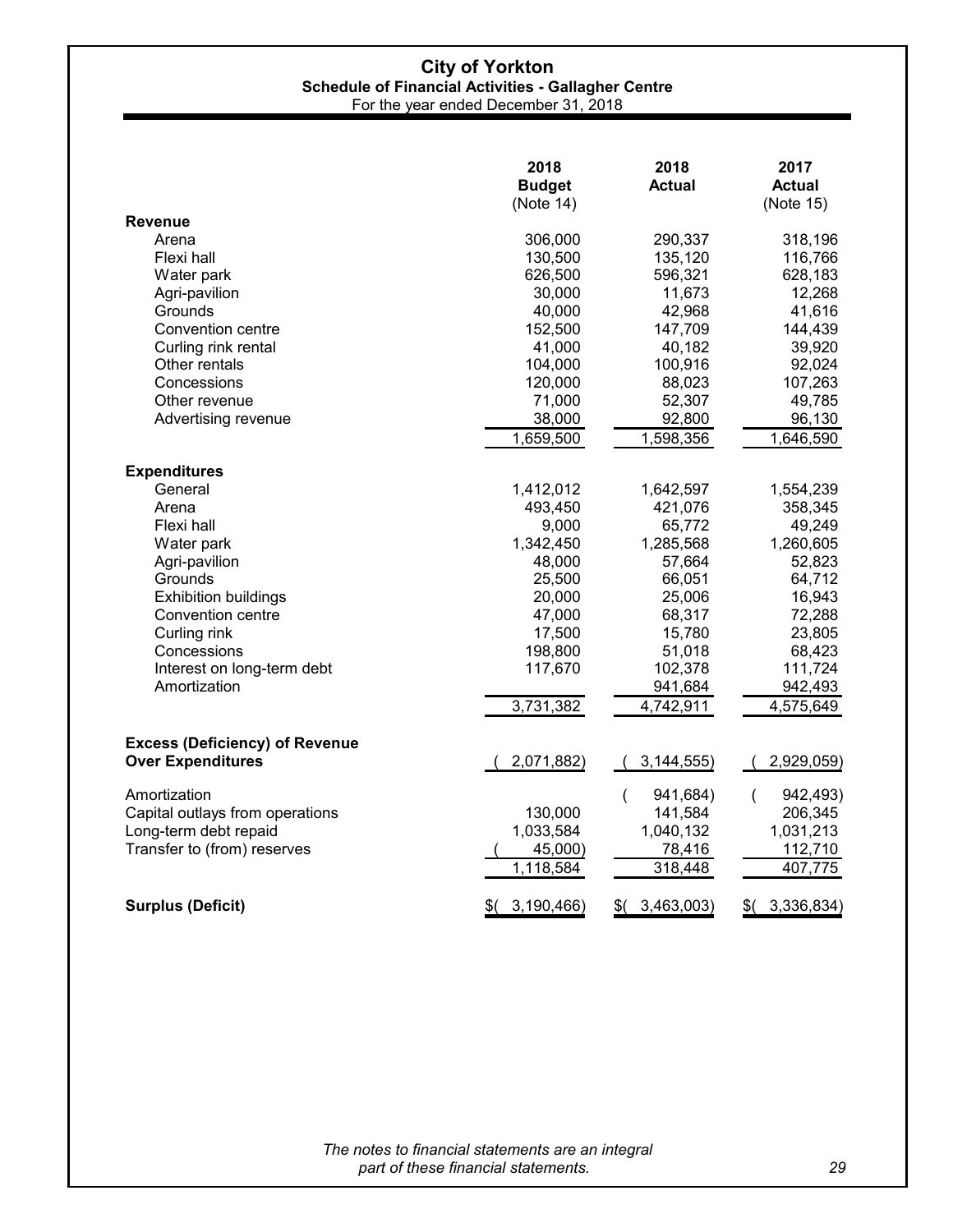#### **City of Yorkton Schedule of Financial Activities - Deer Park Golf Course** For the year ended December 31, 2018

|                                       | 2018<br><b>Budget</b><br>(Note 14) | 2018<br><b>Actual</b> | 2017<br><b>Actual</b><br>(Note 15) |
|---------------------------------------|------------------------------------|-----------------------|------------------------------------|
| <b>Revenue</b>                        |                                    |                       |                                    |
| Season tickets                        | 200,000                            | 199,045               | 196,651                            |
| Green fees                            | 175,000                            | 157,807               | 159,734                            |
| Other                                 | 182,000                            | 242,154               | 173,591                            |
| Concession/lounge                     | 10,000                             | 1,434                 | 4,828                              |
|                                       | 567,000                            | 600,440               | 534,804                            |
| <b>Expenditures</b>                   |                                    |                       |                                    |
| General                               | 92,500                             | 99,941                | 137,678                            |
| Golf course                           | 726,000                            | 581,631               | 554,003                            |
| Club house                            | 61,000                             | 66,403                | 73,922                             |
| Amortization                          |                                    | 77,478                | 77,478                             |
|                                       | 879,500                            | 825,453               | 843,081                            |
| <b>Excess (Deficiency) of Revenue</b> |                                    |                       |                                    |
| <b>Over Expenditures</b>              | 312,500)                           | 225,013)              | 308,277)                           |
| Amortization                          |                                    | 77,478)               | 77,478)                            |
| Capital outlays from operations       |                                    | 323,665               | 75,223                             |
| Transfer to (from) reserves           | 176,000)                           | 119,400               | 45,741)                            |
|                                       | 176,000)                           | 365,587               | 47,996)                            |
| <b>Surplus (Deficit)</b>              | 136,500)<br>\$(                    | \$(590,600)           | \$(260,281)                        |
|                                       |                                    |                       |                                    |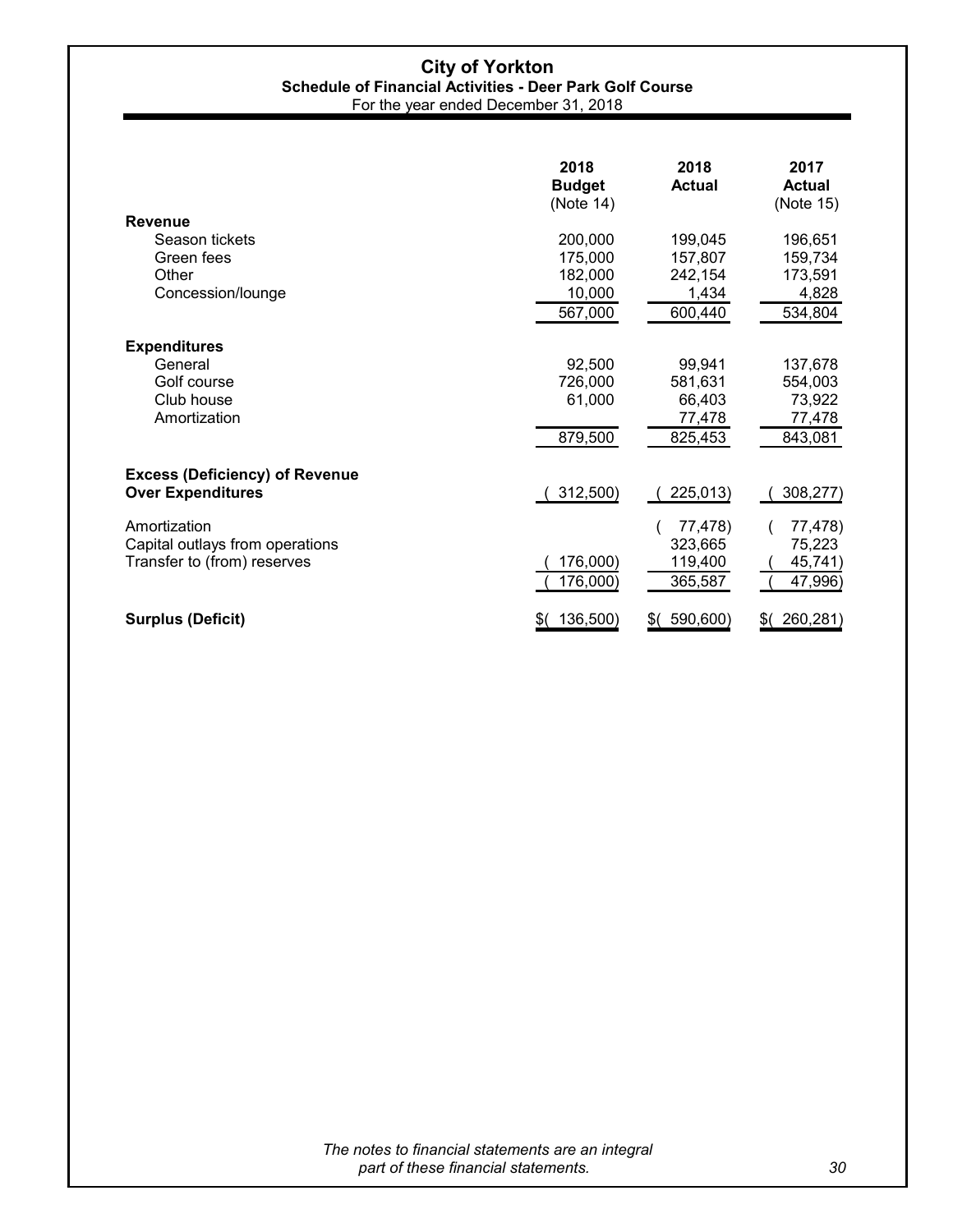#### **City of Yorkton Schedule of Financial Activities - Waterworks**

For the year ended December 31, 2018

|                                                                                                                                                                                                                                                                        | 2018<br><b>Budget</b><br>(Note 14)                                                                                         | 2018<br><b>Actual</b>                                                                                                                  | 2017<br><b>Actual</b><br>(Note 15)                                                                                                   |
|------------------------------------------------------------------------------------------------------------------------------------------------------------------------------------------------------------------------------------------------------------------------|----------------------------------------------------------------------------------------------------------------------------|----------------------------------------------------------------------------------------------------------------------------------------|--------------------------------------------------------------------------------------------------------------------------------------|
| <b>Revenue</b><br>Sale of water<br>Infrastructure<br>Sewer service tax<br>Sundry<br>Conditional grant - federal<br>Connection fees                                                                                                                                     | 6,840,000<br>1,000,000<br>50,000<br>177,000<br>3,000<br>13,500<br>8,083,500                                                | 7,371,545<br>1,081,816<br>93,699<br>147,527<br>2,631<br>14,635<br>8,711,853                                                            | 7,305,108<br>1,037,960<br>131,793<br>184,151<br>3,854<br>12,340<br>8,675,206                                                         |
| <b>Expenditures</b><br>General administration<br>Water meter services<br>Wells<br><b>Distribution systems</b><br>Water treatment plants<br>Water tower<br>Sewage plant<br>Sanitary sewers<br>Sewer and water connections<br>Interest on long-term debt<br>Amortization | 884,116<br>174,400<br>303,500<br>1,190,900<br>828,500<br>14,400<br>1,170,100<br>560,900<br>168,000<br>181,338<br>5,476,154 | 902,437<br>177,544<br>157,985<br>1,503,150<br>779,100<br>9,752<br>1,036,285<br>540,766<br>146,993<br>170,024<br>1,869,636<br>7,293,672 | 778,195<br>261,793<br>317,942<br>745,402<br>756,497<br>8,997<br>1,009,253<br>471,215<br>193,328<br>232,059<br>1,871,046<br>6,645,727 |
| <b>Excess of Revenue Over Expenditures</b>                                                                                                                                                                                                                             | 2,607,346                                                                                                                  | 1,418,181                                                                                                                              | 2,029,479                                                                                                                            |
| Amortization<br>Capital outlays from operations<br>Long-term debt repaid<br>Transfer to (from) reserves                                                                                                                                                                | 711,000<br>2,921,654)<br>2,210,654)                                                                                        | 1,869,636)<br>406,781<br>742,343<br>2,038,695<br>1,318,183                                                                             | 1,871,046)<br>347,391<br>684,000<br>2,769,134<br>1,929,479                                                                           |
| <b>Surplus</b>                                                                                                                                                                                                                                                         | 4,818,000<br>\$                                                                                                            | \$<br>99,998                                                                                                                           | \$<br>100,000                                                                                                                        |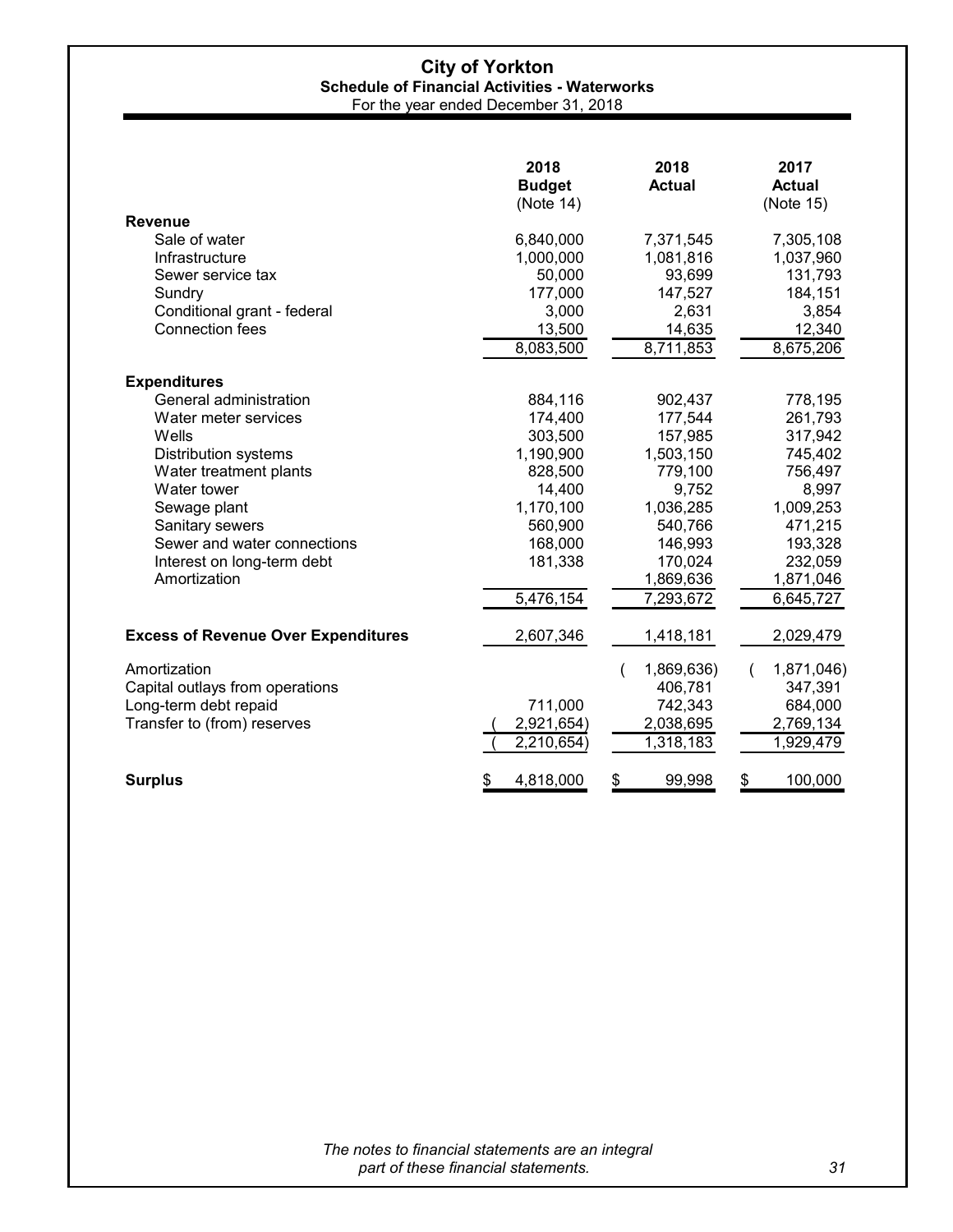#### **City of Yorkton Statement of Financial Activities - Bus Services** For the year ended December 31, 2018

|                                                         | 2018<br><b>Budget</b><br>(Note 14) | 2018<br>Total   | 2017<br>Total<br>(Note 15) |
|---------------------------------------------------------|------------------------------------|-----------------|----------------------------|
| <b>Revenue</b>                                          |                                    |                 |                            |
| <b>Ticket sales</b>                                     | 33,000                             | 29,838          | 31,084                     |
| <b>Expenditures</b>                                     |                                    |                 |                            |
| Operating contract                                      | 358,000                            | 369,658         | 339,619                    |
| Maintenance                                             | 10,000                             | 9,444           | 3,354                      |
| Amortization                                            |                                    | 8,669           | 8,669                      |
|                                                         | 368,000                            | 387,771         | 351,642                    |
| <b>Excess (Deficiency) of Revenue Over Expenditures</b> | 335,000)                           | 357,933)        | 320,558)                   |
| Amortization                                            |                                    | 8,669)          | 8,669)                     |
| Capital outlays from operations                         |                                    | 102,537         |                            |
| Transfer to (from) reserves                             | 90,000                             | 92,537)         | 10,000                     |
|                                                         | 90,000)                            | 1,331           | 1,331                      |
| <b>Surplus (Deficit)</b>                                | 245,000)<br>\$(                    | 359,264)<br>\$( | 321,889)<br>\$(            |

## **Schedule of Financial Activities - Airport Services**

| <b>Revenue</b>                                          |              |                 |             |
|---------------------------------------------------------|--------------|-----------------|-------------|
| <b>Community Airport Partnership Grant</b>              | 260,000      | 128,667         | 37,630      |
| Leases                                                  | 115,000      | 82,304          | 110,439     |
| Usage fees/taxes                                        | 20,000       | 15,087          | 17,795      |
|                                                         | 395,000      | 226,058         | 165,864     |
| <b>Expenditures</b>                                     |              |                 |             |
| Administration                                          | 12,500       | 8,654           | 7,452       |
| <b>Utilities</b>                                        | 24,790       | 26,307          | 25,970      |
| Structural maintenance                                  | 8,500        | 5,694           | 12,081      |
| Airfield maintenance                                    | 146,500      | 118,107         | 192,118     |
| Mobile maintenance                                      | 27,500       | 37,159          | 21,978      |
| Amortization                                            |              | 122,515         | 122,515     |
|                                                         | 219,790      | 318,436         | 382,114     |
| <b>Excess (Deficiency) of Revenue Over Expenditures</b> | 175,210      | 92,378)         | 216,250)    |
| Amortization                                            |              | 122,515)        | 122,515)    |
| Capital outlays from operations                         |              | 418,178         |             |
| Transfer to (from) reserves                             | 140,800)     | 195,311)        | 347,370     |
|                                                         | 140,800)     | 100,352         | 224,855     |
| <b>Surplus (Deficit)</b>                                | 316,010<br>S | 192,730)<br>\$( | \$(441,105) |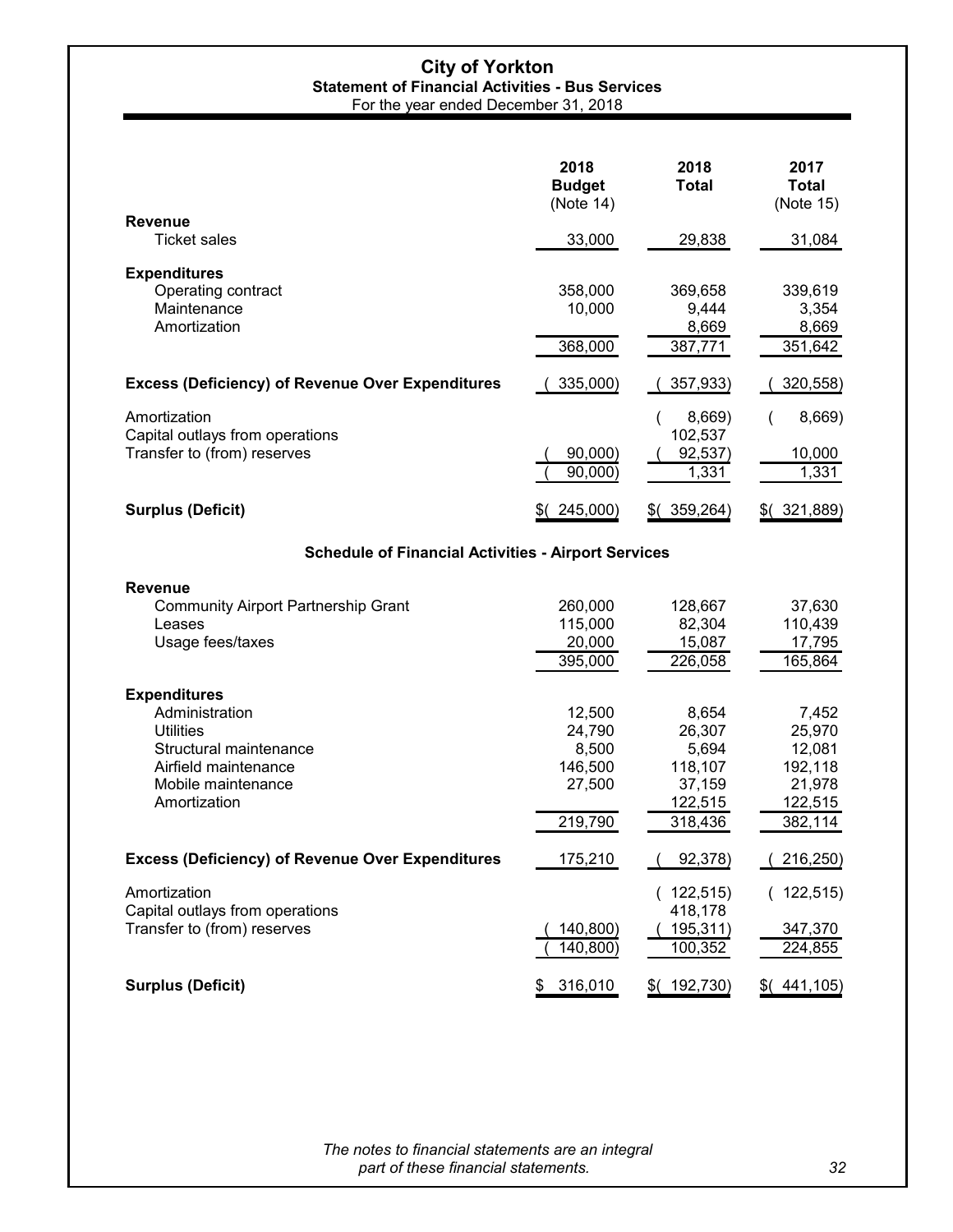#### **City of Yorkton Consolidated Schedule of Revenues by Function Schedule 1 Schedule 1 Schedule 1** For the year ended December 31, 2018

|                                                                                                                                                                      |    | General<br>Government                               | <b>Protective</b><br><b>Services</b> | Transport.<br><b>Services</b> | Environ.<br>& Public<br>Health | Planning &<br>Develop.                           | Rec. &<br><b>Culture</b> | <b>Utilities</b><br><b>Services</b> | Total                                                                               |
|----------------------------------------------------------------------------------------------------------------------------------------------------------------------|----|-----------------------------------------------------|--------------------------------------|-------------------------------|--------------------------------|--------------------------------------------------|--------------------------|-------------------------------------|-------------------------------------------------------------------------------------|
| <b>Conditional Grants</b>                                                                                                                                            |    | 0                                                   | 675,386                              | 0                             | 0                              | 58,161                                           | 222,357                  | 0                                   | 955,904                                                                             |
| <b>Gain on Sale of Capital Assets</b>                                                                                                                                |    | 0                                                   | 0                                    | 46,822)                       | 0                              | 0                                                | 0                        | 0                                   | 46,822)                                                                             |
| <b>Operating Revenues</b><br>Interest<br>Tax penalties<br>Donations<br>Acreage development levies<br>Rent - mobile home subdivision<br>Rent - other<br>Other revenue |    | 675,819<br>244,223<br>106,000<br>40,520<br>,066,562 | 0                                    | 0                             | 10,488<br>10,488               | 52,074<br>34,792<br>341,629<br>42,270<br>470,765 | 31,726<br>31,726         | 0                                   | 738,381<br>244,223<br>106,000<br>34,792<br>341,629<br>42,270<br>72,246<br>1,579,541 |
|                                                                                                                                                                      | S  | 1,066,562 \$                                        | 675,386 \$                           | 46,822) \$                    | 10,488 \$                      | 528,926 \$                                       | 254,083 \$               |                                     | $0$ \$ 2,488,623                                                                    |
| <b>Capital Grants</b><br><b>Capital Contributions</b><br>Infrastructure recovery from land for resale                                                                |    |                                                     |                                      | 19,907                        |                                |                                                  |                          |                                     | 19,907                                                                              |
|                                                                                                                                                                      | \$ | 0 <sup>5</sup>                                      | 0 <sup>5</sup>                       | 19,907 \$                     | 0 <sup>5</sup>                 | 0 <sup>5</sup>                                   | 0 <sup>5</sup>           | 0 <sup>5</sup>                      | 19,907                                                                              |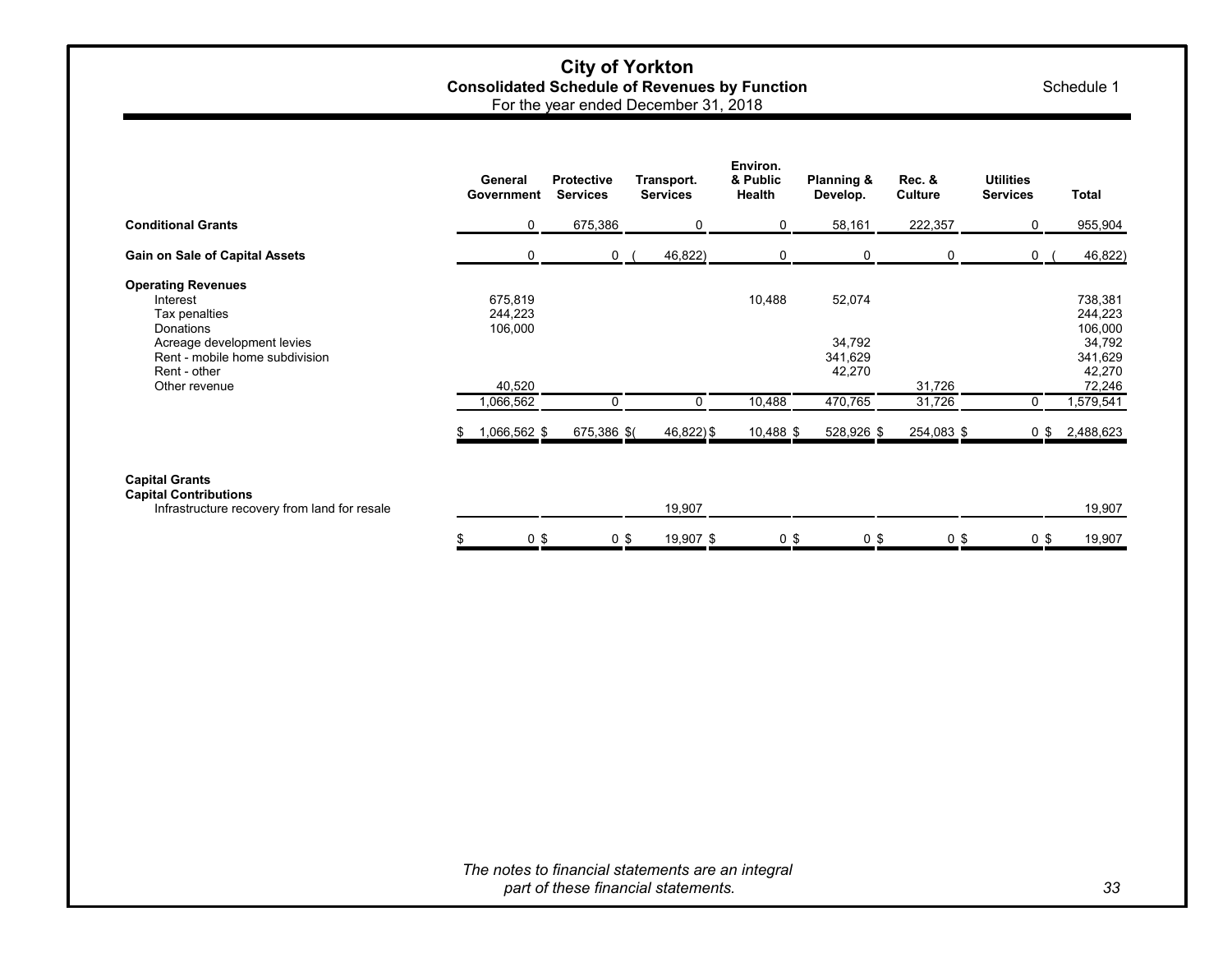#### **City of Yorkton Consolidated Schedule of Revenues by Function Schedule 2 Schedule 2 Schedule 2** For the year ended December 31, 2017

|                                                                                                                                                                      | <b>General</b><br>Government           | <b>Protective</b><br><b>Services</b> | Transport.<br><b>Services</b>  | Environ.<br>& Public<br>Health | Planning &<br>Develop.                                        | Rec. &<br><b>Culture</b> | <b>Utilities</b><br><b>Services</b> | <b>Total</b>                                                                        |
|----------------------------------------------------------------------------------------------------------------------------------------------------------------------|----------------------------------------|--------------------------------------|--------------------------------|--------------------------------|---------------------------------------------------------------|--------------------------|-------------------------------------|-------------------------------------------------------------------------------------|
| <b>Conditional grants</b>                                                                                                                                            | 0                                      | 760,841                              | $\mathbf 0$                    | $\mathbf 0$                    | 61,713                                                        | 170,361                  | $\mathbf 0$                         | 992,915                                                                             |
| Gain on Sale of Capital Assets                                                                                                                                       | 0                                      | 0                                    | 28,469)                        | 0                              | 0                                                             | 0                        | 0                                   | 28,469)                                                                             |
| <b>Operating Revenues</b><br>Interest<br>Tax penalties<br>Donations<br>Acreage development levies<br>Rent - mobile home subdivision<br>Rent - other<br>Other revenue | 354,777<br>202,348<br>6,000<br>563,125 | $\Omega$                             | $\Omega$                       | 15,919<br>15,919               | 68,292<br>259,835<br>233,475<br>45,700<br>101,916)<br>505,386 | 31,546<br>31,546         | $\Omega$                            | 438,988<br>202,348<br>6,000<br>259,835<br>233,475<br>45,700<br>70,370)<br>1,115,976 |
|                                                                                                                                                                      | 563,125 \$                             | 760,841 \$                           | 28,469) \$                     | 15,919 \$                      | 567,099 \$                                                    | 201,907 \$               |                                     | 0 \$ 2,080,422                                                                      |
| <b>Capital Grants and Contributions</b><br>Highway revitalization<br>New Deal for Municipalities                                                                     | 0                                      | 0                                    | 344,660<br>952,675<br>,297,335 | $\Omega$                       | 0                                                             | 0                        | $\Omega$                            | 344,660<br>952,675<br>,297,335                                                      |
| <b>Capital Contributions</b><br>Other<br>Infrastructure recovery from land for resale                                                                                |                                        |                                      | 23,689                         |                                |                                                               | 3,000                    |                                     | 3,000<br>23,689                                                                     |
|                                                                                                                                                                      | \$<br>0<br>0 <sup>5</sup>              | $\mathbf 0$<br>0 <sup>5</sup>        | 23,689<br>1,321,024 \$         | 0<br>0 <sup>5</sup>            | 0<br>0 <sup>5</sup>                                           | 3,000<br>$3,000$ \$      | $\mathbf 0$<br>0 <sup>5</sup>       | 26,689<br>1,324,024                                                                 |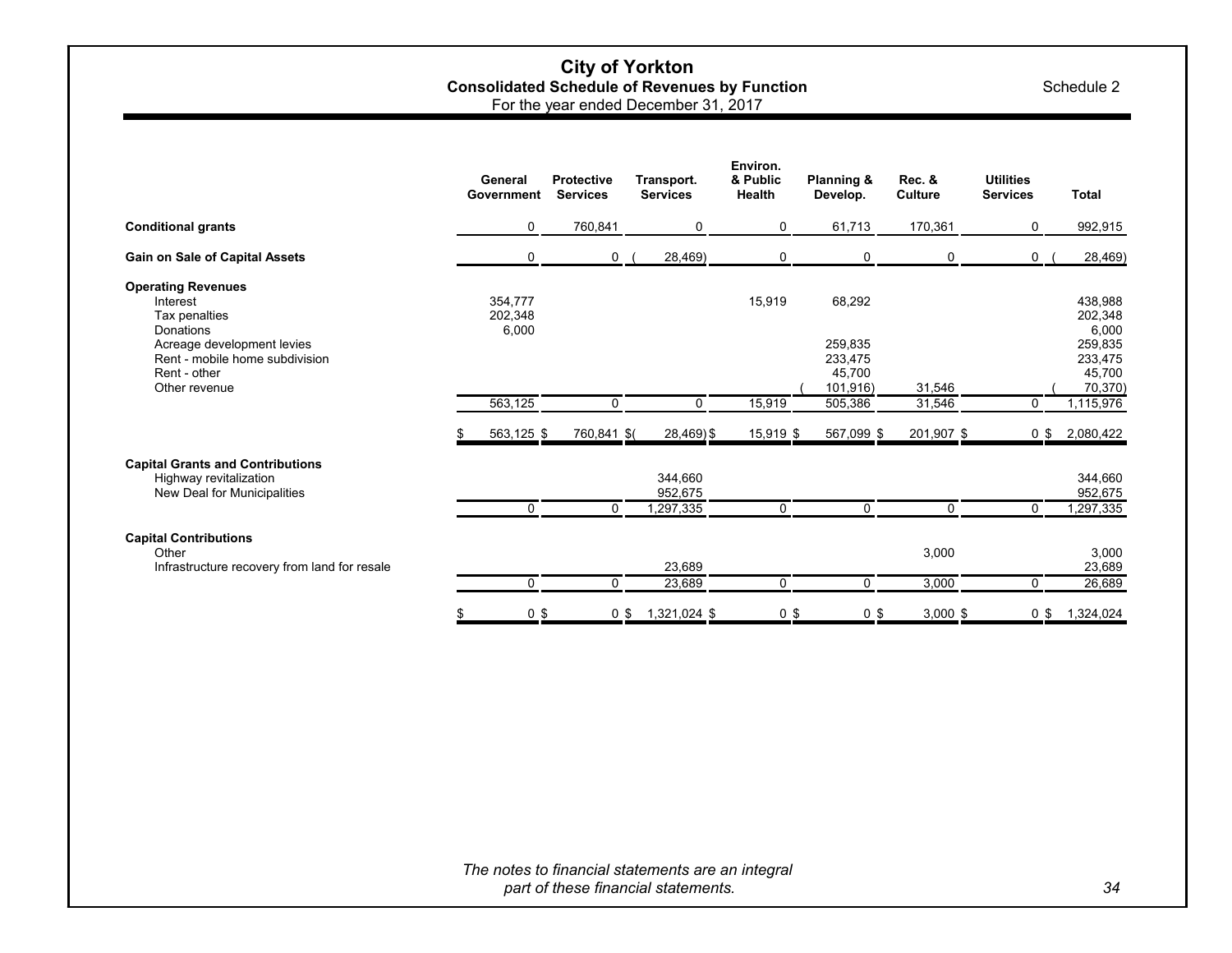#### **City of Yorkton Consolidated Schedule of Tangible Capital Assets by Object Schedule 3 Schedule 3** For the year ended December 31, 2018

|  | Schedule 3 |  |
|--|------------|--|
|--|------------|--|

|                                                                                                                                   |               | <b>General Assets</b> |                         | <b>Treatment Plants</b>                      |                      |                      |
|-----------------------------------------------------------------------------------------------------------------------------------|---------------|-----------------------|-------------------------|----------------------------------------------|----------------------|----------------------|
|                                                                                                                                   | Land          | Land<br>Improve.      | <b>Buildings</b>        | Machinery,<br>Equipment &<br><b>Vehicles</b> | Water                | Sewer                |
| Asset Cost                                                                                                                        |               |                       |                         |                                              |                      |                      |
| <b>Opening Asset Cost</b>                                                                                                         | 144,623       | 8,218,181             | 57,023,879              | 12,592,055                                   | 24,423,678           | 10,494,090           |
| Additions during the year                                                                                                         | 133,333       | 5,283,285             | 245,116                 | 958.845                                      |                      |                      |
| Disposals and write-down                                                                                                          |               |                       |                         |                                              |                      |                      |
| during the year                                                                                                                   |               |                       |                         | 264,831)                                     |                      |                      |
| <b>Closing Asset Costs</b>                                                                                                        | 277,956       | 13,501,466            | 57,268,994              | 13,286,069                                   | 24,423,678           | 10,494,090           |
| <b>Accumulated Amortization Cost</b><br>Opening Accumulated Amortization<br>Costs<br>Add: Amortization taken<br>Less: Accumulated |               | 2,052,601<br>374,998  | 31,460,053<br>1,536,518 | 6,043,669<br>843,318                         | 8.474.433<br>930.717 | 7,752,714<br>130,795 |
| amortization on disposals                                                                                                         |               |                       |                         | 26,717                                       |                      |                      |
| <b>Closing Accumulated Amortization</b><br>Costs                                                                                  | 0             | 2,427,599             | 32,996,571              | 6,860,270                                    | 9,405,150            | 7,883,509            |
| Net Book Value                                                                                                                    | \$<br>277.956 | 11,073,867<br>S.      | \$24,272,423            | 6,425,799<br>S                               | 15,018,528<br>S.     | 2,610,581            |

|                                                                                                  |            |              |                      | 2018             |                                                   |                          | 2017                     |
|--------------------------------------------------------------------------------------------------|------------|--------------|----------------------|------------------|---------------------------------------------------|--------------------------|--------------------------|
|                                                                                                  |            |              | <b>Linear Assets</b> |                  |                                                   |                          |                          |
|                                                                                                  | Water      | <b>Sewer</b> | <b>Storm</b>         | <b>Sidewalks</b> | <b>Roads</b>                                      | <b>Total</b>             | <b>Total</b>             |
| Asset Cost<br><b>Opening Asset Cost</b><br>Additions during the year<br>Disposals and write-down | 40,306,087 | 19,924,980   | 18,953,703           | 7,249,796        | 52,747,971<br>935,975                             | 252,079,043<br>7,556,554 | 248,032,793<br>4,859,351 |
| during the year                                                                                  |            |              |                      |                  | 711, 167)                                         | 975,998)                 | 813,098)                 |
| <b>Closing Asset Costs</b>                                                                       | 40,306,087 | 19,924,980   | 18,953,703           | 7,249,796        | 52,972,779                                        | 258,659,598              | 252,079,043              |
| <b>Accumulated Amortization Cost</b><br>Opening Accumulated<br><b>Amortization Costs</b>         | 8,724,965  | 3,806,084    | 2,913,361            | 3,889,744        | 30,909,500                                        | 106,027,124              | 100,433,455              |
| Add: Amortization taken<br>Less: Accumulated<br>amortization on disposals                        | 536,388    | 263,284      | 253,780              | 135.654          | 1,215,128<br>664,344                              | 6,220,580<br>691,061     | 6,202,575<br>608,906     |
| <b>Closing Accumulated</b><br><b>Amortization Costs</b>                                          | 9,261,353  | 4,069,368    | 3,167,141            | 4,025,398        | 31,460,283                                        | 111,556,642              | 106,027,124              |
| Net Book Value                                                                                   | 31,044,734 | \$15,855,612 | 15,786,562<br>\$     | 3,224,398<br>\$  | \$21,512,496                                      | 147, 102, 956<br>\$      | 146,051,919<br>\$        |
|                                                                                                  |            |              |                      |                  | The notes to financial statements are an integral |                          |                          |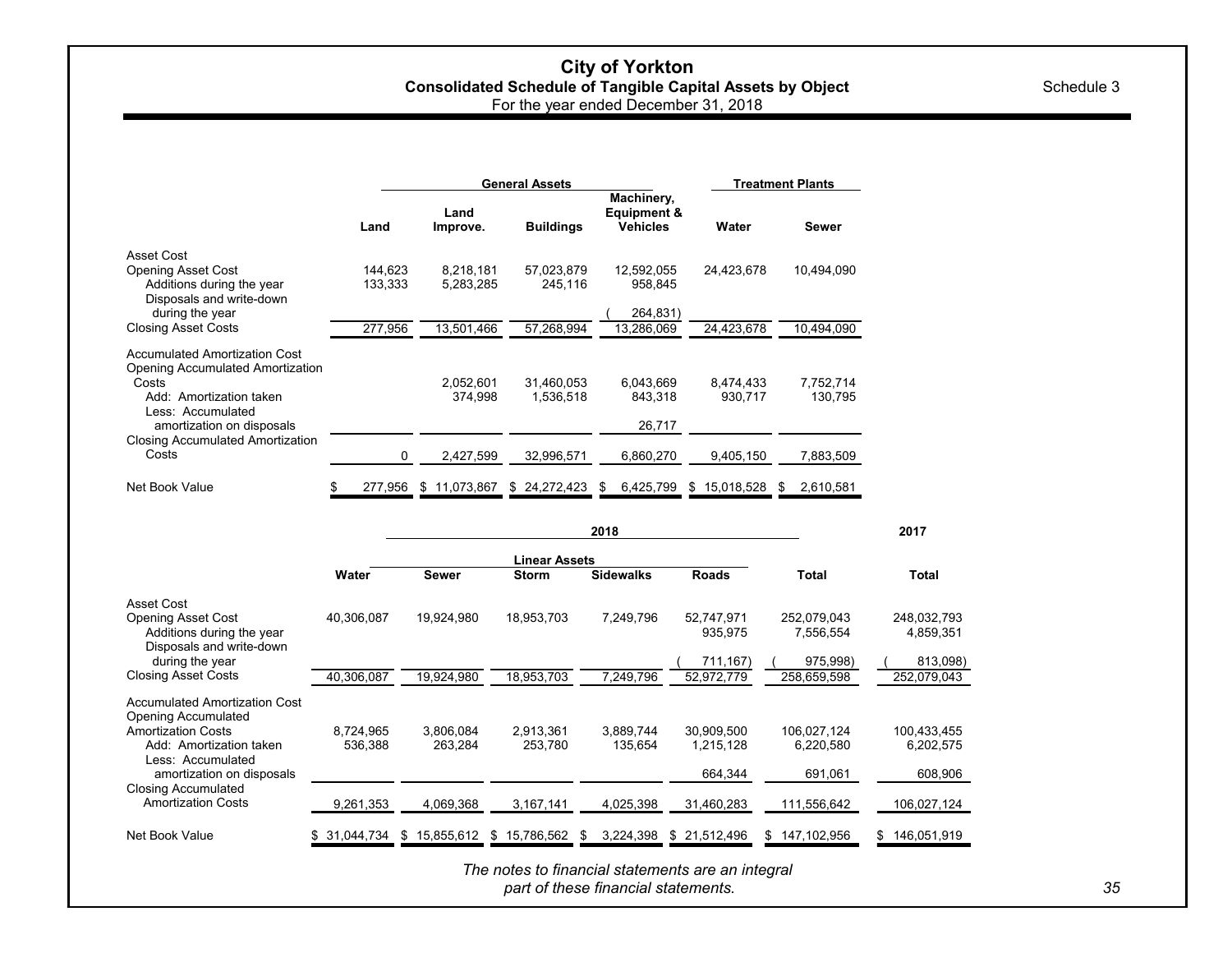#### **City of Yorkton Consolidated Schedule of Tangible Capital Assets by Function Schedule 4 Schedule 4** For the year ended December 31, 2018

|                                                                                                                                                       | 2018                  |                                      |                                                  |                         |                         |                                  |                                      | 2017                                 |  |
|-------------------------------------------------------------------------------------------------------------------------------------------------------|-----------------------|--------------------------------------|--------------------------------------------------|-------------------------|-------------------------|----------------------------------|--------------------------------------|--------------------------------------|--|
|                                                                                                                                                       | General<br>Government | <b>Protective</b><br><b>Services</b> | Transport.<br>Environ. &<br><b>Public Health</b> | Rec. &<br>Culture       | Water &<br>Sewer        | Planning &<br><b>Engineering</b> | Total                                | <b>Total</b>                         |  |
| Asset Cost<br><b>Opening Asset Cost</b><br>Additions during the year<br>Disposals and write-down during the year                                      | 3,368,881<br>196,810  | 10,833,089                           | 91,540,923<br>1,733,026<br>975,998)              | 50.733.510<br>299,723   | 95,312,318<br>4.810.500 | 290,317<br>516,496               | 252,079,038<br>7,556,555<br>975,998) | 248,032,790<br>4,859,350<br>813,099) |  |
| <b>Closing Asset Costs</b>                                                                                                                            | 3.565.691             | 10.833.089                           | 92.297.951                                       | 51.033.233              | 100,122,818             | 806.813                          | 258,659,595                          | 252,079,041                          |  |
| <b>Accumulated Amortization Cost</b><br><b>Opening Accumulated Amortization Costs</b><br>Add: Amortization taken<br>Less: Accumulated amortization on | 2,557,372<br>41.006   | 3,409,505<br>432.614                 | 43.386.410<br>2,372,666                          | 27,850,597<br>1.493.085 | 28,794,917<br>1,869,636 | 28,321<br>11.572                 | 106,027,122<br>6,220,579             | 100,433,455<br>6,202,574             |  |
| disposals<br>Closing Accumulated Amortization Costs                                                                                                   | 2.598.378             | 3,842,119                            | 691,062<br>45,068,014                            | 29.343.682              | 30,664,553              | 39,893                           | 691,062<br>111,556,639               | 608,906<br>106,027,123               |  |
| Net Book Value                                                                                                                                        | 967,313 \$<br>\$      | 6.990.970 \$                         | 47,229,937 \$ 21,689,551                         |                         | \$<br>69.458.265 \$     | 766.920 \$                       | 147,102,956 \$                       | 146,051,918                          |  |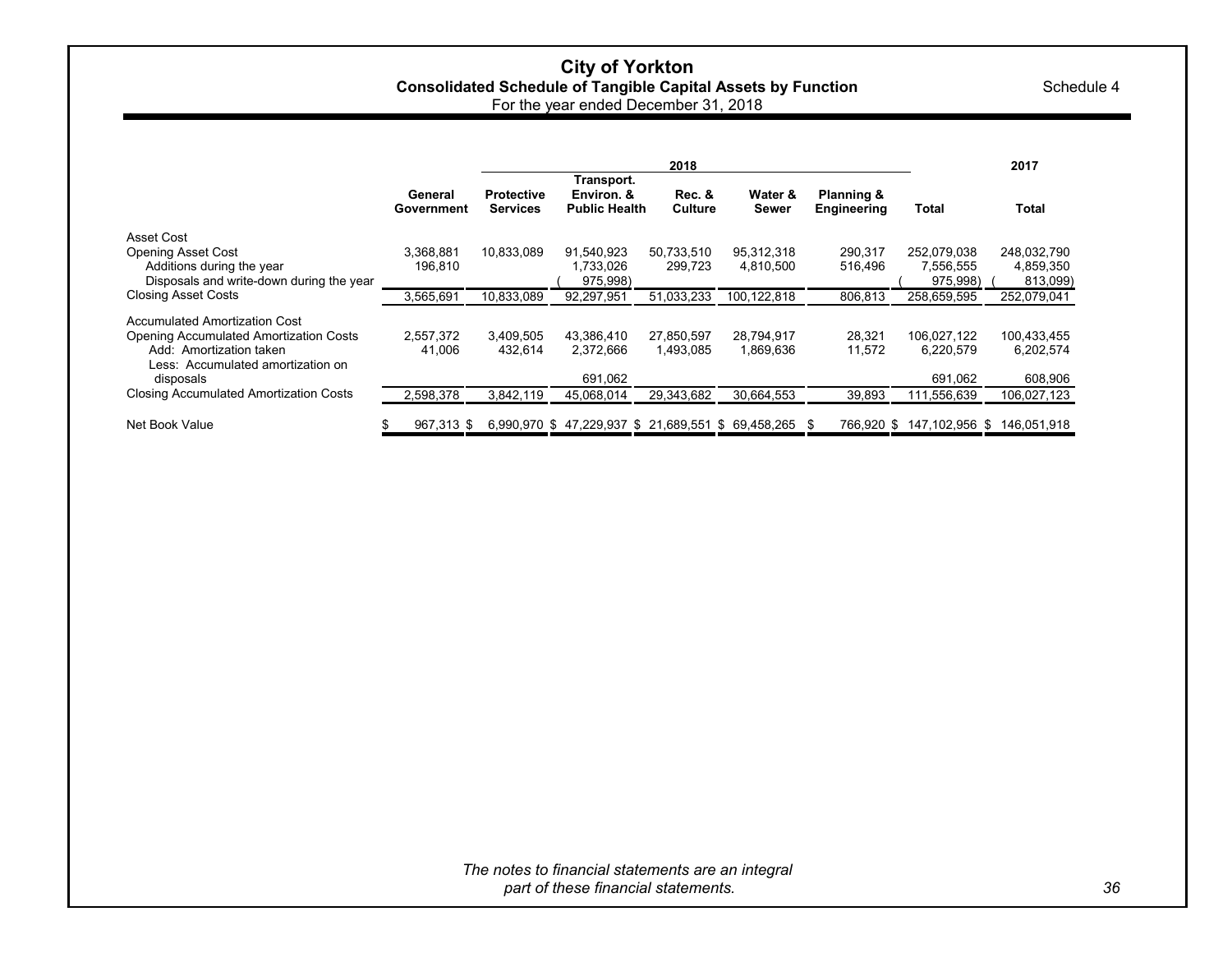| <b>City of Yorkton</b><br><b>Consolidated Schedule of Accumulated Surplus</b><br>For the year ended December 31, 2018 |               |                     |               |  |
|-----------------------------------------------------------------------------------------------------------------------|---------------|---------------------|---------------|--|
|                                                                                                                       | 2017          | <b>Changes</b>      | 2018          |  |
| <b>Unappropriated Surplus</b>                                                                                         | 3,462,457     | 0                   | 3,462,457     |  |
| <b>Appropriated Surplus</b>                                                                                           |               |                     |               |  |
| Equity in capital fund long-term investments                                                                          | 3,865,553     | 193,386             | 4,058,939     |  |
| Equity in property for resale                                                                                         | 10,195,622    | 235,388             | 10,431,010    |  |
| Cemetery perpetual care fund                                                                                          | 63,627        | 11, 131)            | 52,496        |  |
| Utility                                                                                                               |               |                     |               |  |
| Waterworks                                                                                                            | 9,271,551     | 1,647,046           | 10,918,597    |  |
| Other                                                                                                                 |               |                     |               |  |
| General government                                                                                                    | 2,899,332     | 797,502             | 3,696,834     |  |
| Protection                                                                                                            | 758,833       | 168,757             | 927,590       |  |
| Transportation - general                                                                                              | 7,780,139     | 476,925)<br>(       | 7,303,214     |  |
| Machine earnings                                                                                                      | 2,672,965     | 549,283             | 3,222,248     |  |
| Environmental health                                                                                                  | 1,511,546     | 1,374,735)          | 136,811       |  |
| Public health and welfare                                                                                             | 47,734        | 5,000               | 52,734        |  |
| Environmental development                                                                                             | 881,578       | 121,384             | 1,002,962     |  |
| Recreation, parks and culture                                                                                         | 1,219,471     | 528,824             | 1,748,295     |  |
| Gallagher Centre                                                                                                      | 920,090       | 78,416              | 998,506       |  |
| Deer Park Golf Course                                                                                                 | 157,932       | 119,400             | 277,332       |  |
| Library                                                                                                               | 80,413        | 13,327              | 93,740        |  |
| Transit                                                                                                               | 161,183       | 92,537)<br>$\left($ | 68,646        |  |
| Property development fund                                                                                             |               |                     |               |  |
| - infrastructure                                                                                                      | 9,867,334     | 34,792              | 9,902,126     |  |
| Property development fund - other                                                                                     | 47,000        |                     | 47,000        |  |
| Economic development                                                                                                  | 190,143       | 200,000             | 390,143       |  |
| Airport                                                                                                               | 490,569       | 17,059              | 507,628       |  |
|                                                                                                                       | 29,686,262    | 689,547             | 30,375,809    |  |
| <b>Total Appropriated</b>                                                                                             | 53,082,615    | 2,754,236           | 55,836,851    |  |
| <b>Net Investments in Tangible Capital Assets</b>                                                                     |               |                     |               |  |
| Tangible capital assets - schedule 3                                                                                  | 146,051,919   | 1,051,037           | 147, 102, 956 |  |
| Capital projects in progress                                                                                          | 7,992,016     | 410,525             | 8,402,541     |  |
| Less: Related liabilities                                                                                             | 26,855,400    | 2,224,138)          | 24,631,262    |  |
| <b>Net Investment in Tangible Capital Assets</b>                                                                      | 127, 188, 535 | 3,685,700           | 130,874,235   |  |
| <b>Total Accumulated Surplus</b>                                                                                      | \$183,733,607 | \$<br>6,439,936     | \$190,173,543 |  |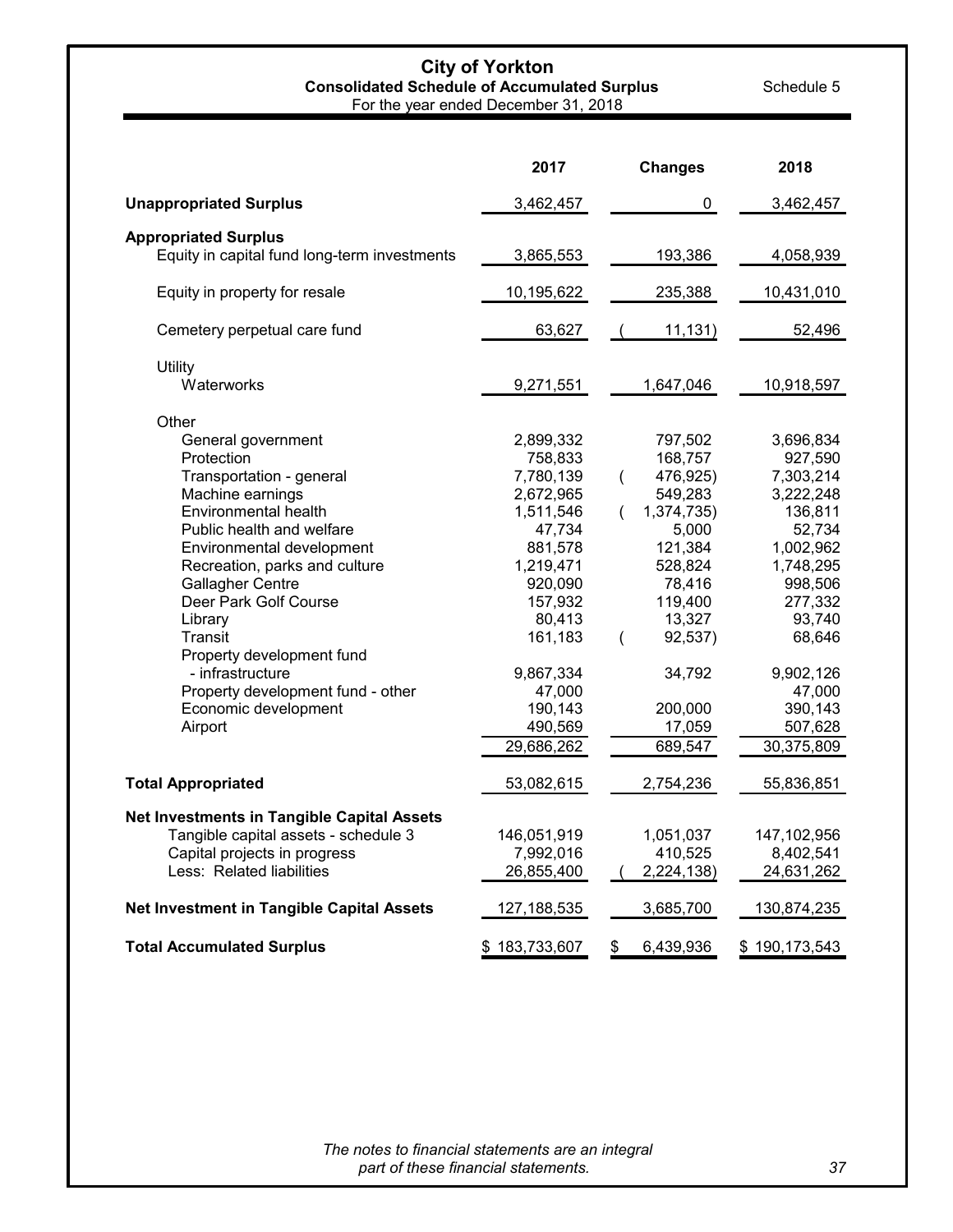#### **City of Yorkton Linear Capital Assets Unaudited Supplemental Information Schedule 6**

| For the year ended December 31, 2018 |  |
|--------------------------------------|--|

|           | Length<br><b>Kilometres</b> | Cost        | Accumulated<br>Amortization | <b>Net Book</b><br>Value |
|-----------|-----------------------------|-------------|-----------------------------|--------------------------|
| Sidewalks | 153                         | 7,249,796   | 4,025,398                   | 3,224,398                |
| Roads     | 172                         | 52,972,779  | 31,460,283                  | 21,512,496               |
| Water     | 187                         | 40,306,087  | 9,261,353                   | 31,044,734               |
| Sewer     | 131                         | 19,924,980  | 4,069,368                   | 15,855,612               |
| Storm     | 100                         | 18,953,703  | 3,167,141                   | 15,786,562               |
|           | 743                         | 139.407.345 | 51,983,543                  | 87,423,802               |